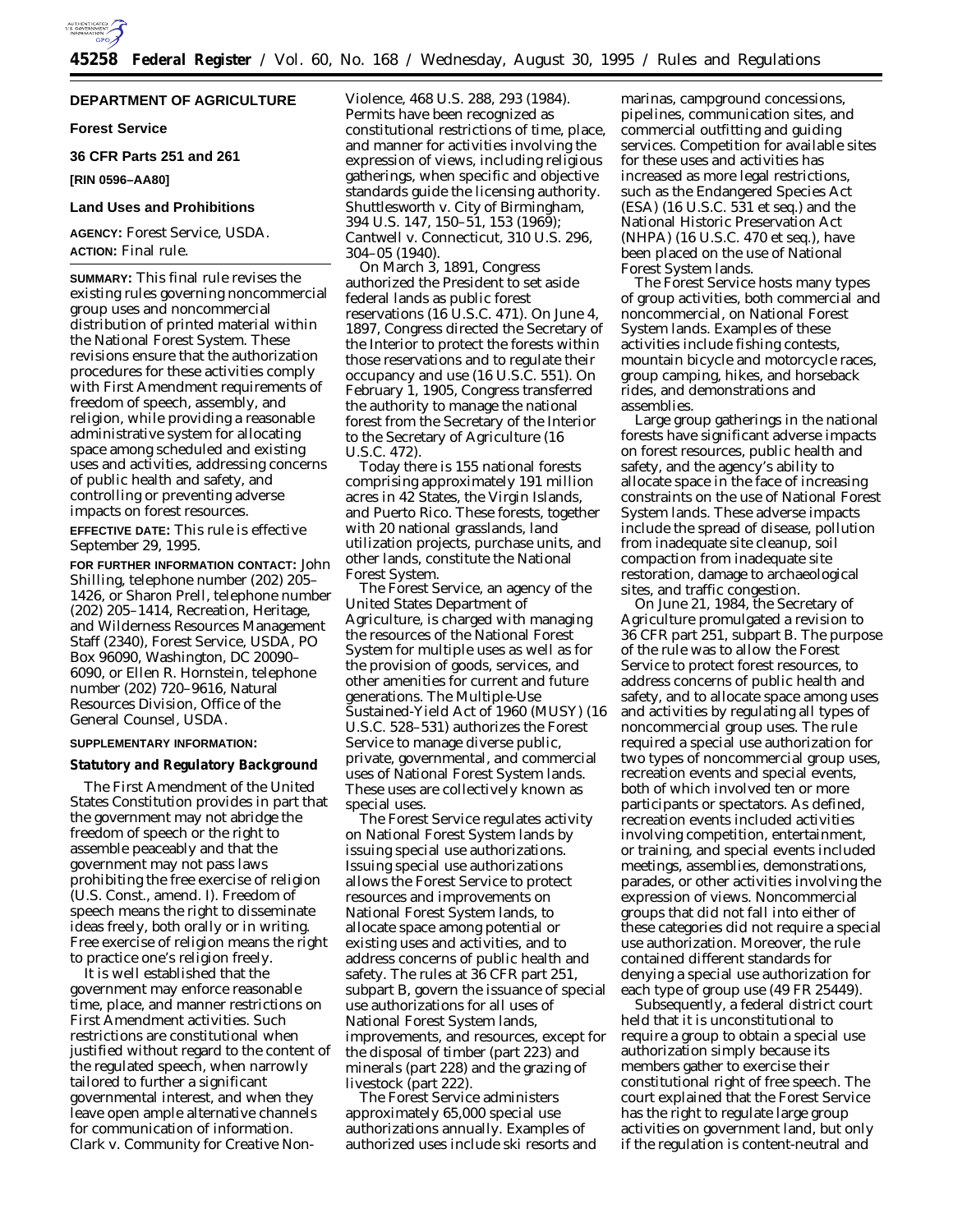applies to all large groups. *United States* v. *Israel,* No. CR–86–027–TUC–RMB (D. Ariz. May 10, 1986).

On May 10, 1988, the Forest Service published an interim rule amending 36 CFR 251.50 through 251.54 to comport with First Amendment rights of assembly and free speech within the National Forest System (53 FR 16548). Upon challenge of this rule, a federal district court held that the Forest Service had failed to show good cause for adopting the interim rule without prior notice as required by the Administrative Procedure Act (APA) under 5 U.S.C. 553. *United States* v. *Rainbow Family,* 695 F. Supp. 294, 302– 06 (E.D. Tex. 1988). In addition, the court invalidated the classification established by the 1984 rule, which on its face singled out group uses involving expressive activities and required that they be treated differently from other types of group uses. The court held that the 1984 rule lacked clear and objective standards for determining when a group activity is a ''recreation event'' and when it is a ''special event'' involving the exercise of free speech. *Rainbow Family,* 695 F. Supp. at 309, 312. The court further held that the standards for evaluating an application for an authorization for expressive conduct were unconstitutionally vague as they vested too much discretion in the authorized officer. *Id.* at 309–12. The court also ruled that the 1984 regulations were invalid for failure to impose a timeframe for filing and acting on an application and that the absence of any requirement in the 1984 regulations that a reason be stated for denial of a special use authorization made it impossible to discern the grounds for an authorized officer's decision. *Id.* at 311–12. Finally, the court held that the 1984 rule was invalid for failure to provide for judicial review of the administrative determination. *Id.* at 311.

As a result of these court rulings, on May 6, 1993, the Forest Service published a proposed rule to regulate noncommercial group uses and noncommercial distribution of printed material on National Forest System lands in compliance with First Amendment requirements of assembly and free speech (58 FR 26940). To achieve this goal, the proposed rule contained specific, content-neutral criteria for evaluating applications for noncommercial group uses and noncommercial distribution of printed material and required that the same criteria be applied to those activities regardless of whether they involve the exercise of First Amendment rights. The proposed rule also required an

authorized officer to notify an applicant in writing of the reasons for denial of a special use authorization and provided for immediate judicial review of a decision denying an authorization.

In addition to publishing the proposed rule in the **Federal Register**, the Forest Service gave direct notice of the proposed rule to numerous interested parties and invited their comments. The comment period for the proposed rule lasted 90 days, closing August 4, 1993.

### **Summary of Comments and Responses**

A total of 603 comments were received during the comment period. Of these, 590 comments were received from individuals, two from elected officials, one from a State department of health, and ten from organizations, including two chapters of the American Civil Liberties Union. Most comments were individually written letters or postcards; several comments were form letters and some were petitions containing 20,451 signatures. All comments have been given full consideration in adoption of this final rule.

# **General Comments**

*Comment.* Freedom of Assembly. Approximately 175 respondents stated that requiring permits for expressive activities violates the constitutional right of assembly. Most of these respondents indicated that the First Amendment right of assembly is absolute and that any attempt to regulate assemblies on public land is invalid *per se.* Specific and recurrent comments from these respondents were as follows:

- —That the special use authorization requirement in the proposed rule is generally illegal;
- —That no possible governmental interest can justify restrictions on free speech;
- —That any regulation of First Amendment activities is contentbased *per se;*
- —That there are no acceptable criteria by which to judge an application for authorization of First Amendment activities;
- —That *Clark* v. *Community for Creative Non-Violence,* 468 U.S. 288 (1984), a case cited in the preamble in support of the proposed rule, violates both the letter and spirit of the Bill of Rights;
- —That the significant governmental interest standard should not apply because it is too low to justify abridgment of constitutional rights, and that the standards of compelling governmental interest and clear and present danger should apply instead;
- —That *Clark* v. *Community for Creative Non-Violence,* 468 U.S. 288 (1984), and *Shuttlesworth* v. *City of Birmingham,* 394 U.S. 147 (1969), cases cited in the preamble in support of the proposed rule, are too recent and untested;
- —That although courts may allow reasonable time, place, and manner restrictions on First Amendment activities, the United States Constitution is still the highest law of the land;
- —That the United States Constitution is a permit;
- —That humanity is a permit; —That Americans do not need authorization to exercise basic
- constitutional rights; —That the proposed rule imposes a prior restraint and is an undue burden
- on the public; —That the Rainbow Family cannot
- comply with the permit requirement; —That rights cannot be extinguished by decree of an executive agency;
- —That one person should not be able to tell another person what to do;
- —That everyone should be able to choose when and where they want to gather on public land and distribute noncommercial printed material;
- —That in exercising their First Amendment right of assembly, people should be able to act as they please;
- —That national forests should remain open to all;
- —That national forests are supported by tax dollars and that taxpayers have a right to gather on public lands;
- —That public land belongs to the people and that they should be able to use it without a permit;
- —That the proposed rule discriminates against humans, who are given fewer rights than animals to gather in the national forests;
- —That assemblies on the national forests provide thousands of people with a fine vacation; and
- —That if a similar rule were applied in cities or towns, the rule would amount to imposition of martial law.

*Response.* The United States Supreme Court, the highest court in the country, is the ultimate arbiter of the United States Constitution. *Marbury* v. *Madison,* 5 U.S. (1 Cranch) 137, 177–78 (1803). As noted in the preamble to the proposed rule and the preamble to this final rule, the Supreme Court has repeatedly held that the government may enforce reasonable time, place, and manner restrictions on First Amendment activities. Such restrictions are appropriate where they are contentneutral, where they are narrowly tailored to further a significant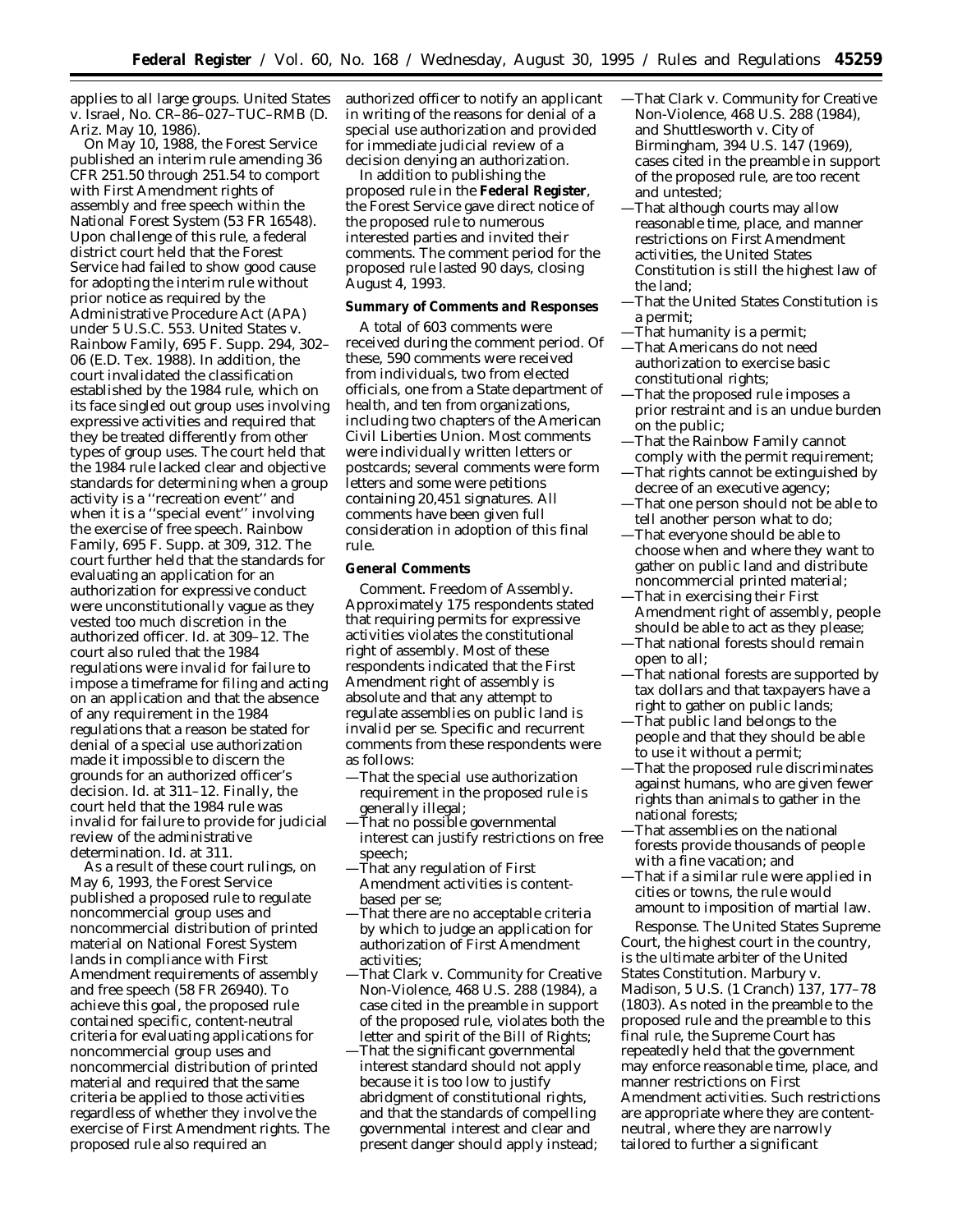governmental interest, and where they leave open ample alternative channels for communication of information. *Clark* v. *CCNV,* 468 U.S. at 293. Permits have been recognized as constitutional restrictions of time, place, and manner for expressive activities when specific and objective standards guide the licensing authority. *Shuttlesworth*, 394 U.S. at 150–51, 153. Both *Clark* v. *CCNV* and *Shuttlesworth* involve time, place, and manner restrictions on demonstrations in urban areas. *Clark* v. *CCNV* has been cited nearly 400 times by numerous courts, including over 40 times by the Supreme Court. *Shuttlesworth* has been cited over 600 times by numerous courts, including over 50 times by the Supreme Court. These cases have been extensively tested.

The final rule meets the constitutional requirements of *Clark* v. *CCNV* and *Shuttlesworth*. The final rule does not restrict, and is not intended to restrict, freedom of thought or expression, nor does the final rule prohibit expressive activities. Rather, the final rule establishes a permit system with specific and objective standards that further the significant governmental interests of resource protection, allocation of space in the face of greater restrictions on the use of public land, and promotion of public health and safety. The final rule presumes that a special use authorization will be granted and restricts the content of an application to information concerning time, place, and manner for activities subject to the rule. Under the final rule, if an application is denied and an alternative time, place, or manner will allow the applicant to meet the evaluation criteria, the authorized officer must offer that alternative.

*Comment: Free Exercise of Religion*. Forty-eight respondents commented that the proposed rule infringes on the free exercise of religion. Specifically, these respondents stated that permits are unconstitutional as applied to religious activity, citing *Shuttlesworth* and *Cantwell*; that Rainbow Family Gatherings are protected under the free exercise clause of the United States Constitution; that Rainbow Family Gatherings involve the exercise of religion; that Rainbow Family Gatherings are a religious experience; that Rainbow Gatherings provide spiritual growth; that the woods are the Rainbow Family's church; that people choose to gather with those of similar religious beliefs in the cathedral of nature; that the proposed rule would restrict gatherings for the purpose of spiritual expression; that the proposed rule targets those who go to the forest to

worship; and that, to many, particularly Native Americans, public land includes sacred ground.

*Response*. The final rule does not infringe and is not intended to infringe upon the free exercise of religion. Under *Shuttlesworth* and *Cantwell*, permits have been recognized as constitutional restrictions of time, place, and manner for activities involving the expression of views, including religious gatherings, when specific and objective standards guide the licensing authority. 394 U.S. at 150–51, 153; 310 U.S. at 304–05. In *Cantwell*, the Supreme Court stated that the regulation of solicitation generally in the public interest is constitutional where the regulation does not involve any religious test and does not unreasonably obstruct or delay the collection of funds, even if the collection is for a religious purpose. The Court held that this type of regulation does not constitute a prohibited prior restraint or impose an impermissible burden on the free exercise of religion. *Id*. at 305.

Similarly, this final rule is a general regulation in the public interest, does not involve any religious test, and does not unreasonably obstruct or delay activities subject to the rule. Therefore, the final rule is not open to any constitutional objection under the Free Exercise Clause of the First Amendment, even if some of the activities subject to the rule are for a religious purpose.

Requiring a special use authorization for all group uses of National Forest System lands does not substantially burden the free exercise of religion and therefore does not trigger the compelling interest standard under the Religious Freedom Restoration Act of 1993 (42 U.S.C. 2000bb note).

The Supreme Court has held that the nature of the burden is relevant to the standard the government must meet to justify the burden. *Bowen, Secretary of Health and Human Serv.* v. *Roy*, 476 U.S. 693, 707 (1986). In cases in which the Supreme Court has invalidated a governmental action that interfered with an individual's practice of religion, the Court has relied directly or indirectly on the coercive nature of the governmental action or regulation and the imposition of penalties on the free exercise of religion. *See, e.g., Thomas* v. *Review Bd. of Indiana Employment Sec. Div.*, 450 U.S. 707, 716–17 (1991) (denial of unemployment benefits to applicant whose religion forbade him to fabricate weapons); *Wisconsin* v. *Yoder*, 406 U.S. 205, 218–19 (1972) (enforcement of compulsory high school attendance law against Amish, in violation of their religion and way of life); *Sherbert* v.

*Verner*, 374 U.S. 398, 403–06 (1963) (denial of unemployment compensation benefits to applicant who refused to accept work requiring her to violate the Sabbath). In these cases, the governmental action or legislation criminalized religiously inspired activity or inescapably compelled conduct that some find objectionable for religious reasons.

In contrast, the Supreme Court has upheld governmental action or regulation that indirectly and incidentally imposes a burden on the practice of religious beliefs or calls for a choice between securing a governmental benefit and adherence to religious beliefs. *See, e.g., Roy,* 476 U.S. at 707–08 (federal statute requiring states in administering certain welfare programs to use Social Security numbers, where use of these numbers violated Native American applicants' religious beliefs); *Hamilton* v. *Regents of University of California,* 293 U.S. 245, 262–65 (1934) (curriculum in state university requiring all students to take military courses, where some students sought exclusion from those courses on grounds of their religious beliefs and conscientious objections to war). In these cases, the challenged governmental action interfered significantly with the ability of private persons to pursue spiritual fulfillment according to their own religious beliefs. In none of these cases, however, were the affected individuals coerced by the government's action into violating their religious beliefs, nor did the governmental action penalize religious activity by denying any person an equal share of the rights, benefits, and privileges enjoyed by other citizens. *Roy*, 476 U.S. at 703. Under these cases, absent proof of an intent to discriminate against particular religious beliefs or against religion in general, the government meets its burden when it demonstrates that a challenged requirement for governmental benefits, neutral and uniform in its application, is a reasonable means of promoting a legitimate public interest. *Id.* at 707–08.

Like the governmental action in *Hamilton* and *Roy*, this final rule has no direct or indirect tendency to coerce individuals into acting contrary to their religious beliefs. Nothing in the final rule suggests antagonism by the Department towards religion generally or towards any particular religious beliefs. The special use authorization requirement for group uses is facially neutral and applies to all types of these activities. The Department has made no provisions for individual exemptions to this requirement. Moreover, the requirement is a reasonable means of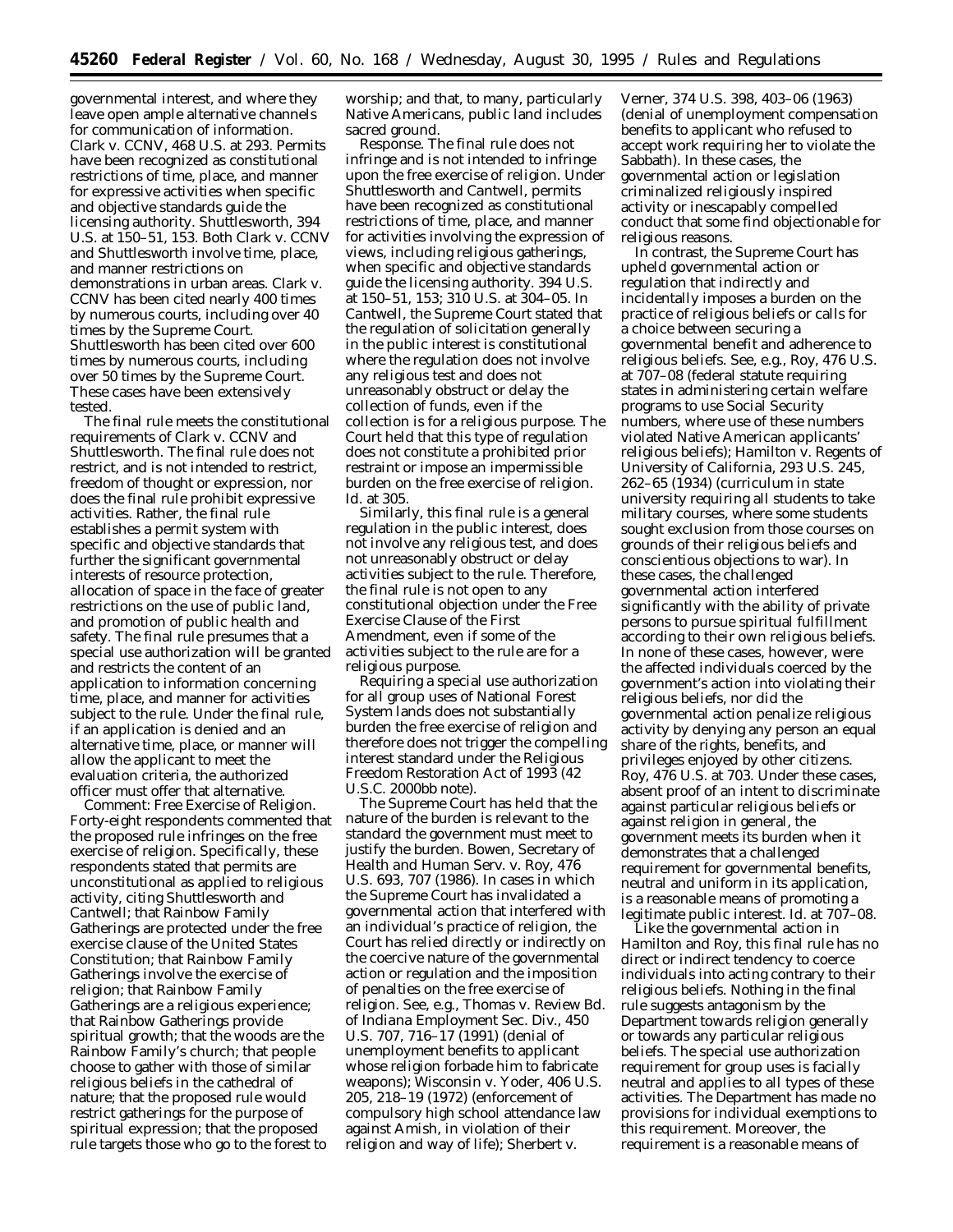promoting the legitimate public interests of resource protection, allocation of space in the face of increasing competition for the use of National Forest System lands, and promotion of public health and safety.

*Comment: Noncommercial Distribution of Printed Material.* Several respondents commented on some issues pertaining to the requirement to obtain a special use authorization for noncommercial distribution of printed material. Approximately 19 respondents stated that the agency's concerns about adverse impacts associated with noncommercial distribution of printed material are hypothetical or inadequate to justify the regulation. One respondent stated that the Bible or other religious tracts could be banned under the proposed rule. Four respondents stated that the special use authorization requirement for noncommercial distribution would allow the agency to censor printed material. Six respondents stated that the proposed rule singles out expressive conduct in regulating noncommercial distribution of printed material. Three respondents stated that the agency can address resource problems associated with noncommercial distribution by establishing a specific and objective policy on posting, fixing, or erecting printed material and on maintaining safe traffic conditions, rather than deciding on a case-by-case basis where and when the activity will be allowed.

One respondent, citing *United States* v. *Picciotto,* 875 F.2d 345 (D.C. Cir. 1989), argued that resource problems associated with posting, affixing, or erecting printed material cannot be addressed by adding unpublished conditions to special use authorizations, and that any desired restrictions must be published in a rule. Another respondent advised the agency to promulgate regulations making each group responsible for its own discarded printed material. Three respondents commented that regulations already exist for dealing with resource impacts associated with distribution of printed material. Seven respondents questioned where they could distribute noncommercial printed material if they could not do it on public lands. One respondent stated that distribution is defined too broadly in the proposed rule to allow for ample alternative channels of communication. Five respondents stated that the special use authorization requirement for noncommercial distribution of printed material could have the effect of stifling legitimate public protests of Forest Service activities. One respondent commented that a permit for noncommercial

distribution of printed material could be denied for any reason.

*Response.* The Department has carefully examined the special use authorization requirement for noncommercial distribution of printed material. Based on the comments received on resource impacts and on the Department's review of resource impacts associated with noncommercial distribution of printed material, the Department has determined that these impacts are not significant enough to warrant regulation at this time. Therefore, the Department has removed from the final rule the special use authorization requirement for noncommercial distribution of printed material.

*Comment: Significant Governmental Interests.* Approximately 75 respondents commented that the Forest Service had not established a significant interest in promulgating the rule. Specifically, these respondents stated that there is no significant governmental interest in protecting the nation's public lands; that the Forest Service's mandate to protect the national forests under 16 U.S.C. 551 is not at issue; that there is no beneficial reason for the regulation; that the proposed rule fails the significant governmental interest test in *Clark* v. *CCNV*; that time, place, and manner restrictions are being imposed without an initial finding that they are required; and that restrictions on group uses should exist only when there is a clear environmental reason.

Respondents also stated that the agency's concerns about resource impacts are hypothetical or vague and insignificant; that the agency needs proof of resource damage in order to justify the proposed rule; that the agency has not cited evidence that 25 or more people have a greater impact on forest resources and facilities than fewer than 25 people; that 25 or even several hundreds of people gathered for peaceful purposes cannot be a threat to public safety or the environment; that the collective impact on forest resources by a group is equal to or less than the cumulative impact of an identical number of individuals; that it is easier to monitor large group gatherings than small bands of individuals; that individuals in aware groups can monitor each other; that the respondent takes care of the land; that the respondents are not harming the land; that unlike off-road motorcycle races, activities involving the expression of views do not harm forest resources; that group uses cannot cause irreparable damage; that the proposed regulation would take the national forests away from people who gather there at no one

else's expense; that large group gatherings do not cost the government a lot of money; and that there have not been any public health problems associated with group uses.

Approximately 30 respondents recognized the Forest Service's significant interest in protection of forest resources. In particular, these respondents stated the following:

- —That requiring a special use authorization is appropriate if the size of a group exceeds the capacity of a given area, including campgrounds and parking and staging areas;
- —That to protect natural resources, it may be necessary for the Forest Service to regulate activity on National Forest System lands through issuance of special use authorizations;
- —That to further the public interest, there is sometimes a need for the government to require a special use authorization for some First Amendment activities;
- —That the concerns associated with large numbers of people gathering on unspoiled land are a challenge and that the people's right to assemble needs to be balanced against the custodial responsibility of the Forest Service;
- —That any reasonable rules that would protect and preserve the integrity of the National Forest System are appropriate, that the National Forest is an invaluable asset that must be accessible to responsible public use, and that the Forest Service is charged with balancing these concerns;
- —That the Forest Service has a mandate to manage National Forest System lands;
- —That gatherings on public lands should be subject to guidelines established by the Forest Service;
- —That some rules and regulations are essential;
- —That regulations protecting natural resources are warranted, provided the rules do not infringe upon constitutional rights and provided they target only those who damage natural resources;
- —That any rule that helps preserve the national forests is appropriate;
- —That restricting access to National Forest System lands is permissible where human impact would harm native wildlife;
- —That sanitation and site clean-up are important;
- —That the agency's concern for the safety and integrity of the national forests is appropriate;
- —That Forest Service employees are to be commended for dedicating their lives to protecting the national forests so that all can enjoy them;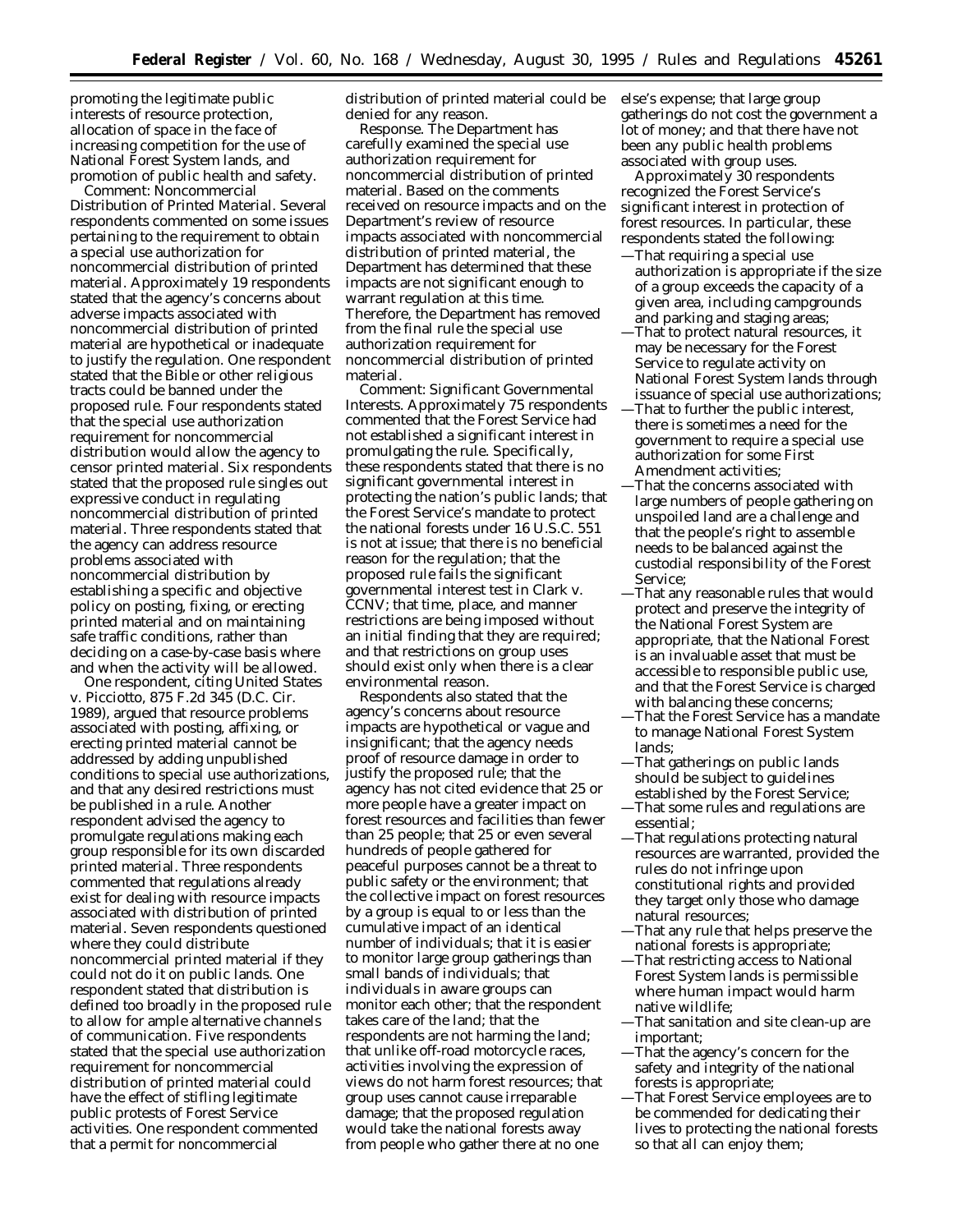- —That the Forest Service gets paid to protect the national forests and the safety of forest visitors;
- —That the agency should be concerned about the well-being of the national forests and those who use them;
- —That more people have a greater impact on forests;
- —That 25 or more people would definitely have a greater impact on resources and facilities than a smaller group of people.

*Response.* As numerous respondents noted, the Forest Service has a mandate to protect the 155 national forests and regulate their occupancy and use for all members of the public (16 U.S.C. 472, 551). Under that mandate, the Department has established three significant interests in promulgating this rule: (1) Protection of forest resources and facilities; (2) promotion of public health and safety; and (3) allocation of space in the face of greater competition for the use of National Forest System lands. While noncommercial group use is an appropriate use of National Forest System lands and exercise of First Amendment rights is extremely important, it is vital to address these significant interests. Numerous respondents have also recognized that these interests are significant. In addition, the Supreme Court has specifically held that protection of public lands for current and future generations is a significant governmental interest. *See Clark* v. *CCNV,* 468 U.S. at 296.

The Forest Service has encountered a variety of problems in connection with noncommercial group use of National Forest System lands. These problems, which are attributable to the size of groups, the concentration of people in a given area, and the physical intensity of the use, have arisen in connection with many different types of noncommercial group uses, both those involving and those not involving the expression of views. These problems have included the spread of disease, pollution from inadequate site clean-up, soil compaction from inadequate site restoration, resource damage in critical salmon habitat, resource damage in riparian zones and meadows, damage to archaeological sites, and traffic congestion.

Although one individual could cause much damage, for example, by setting a forest fire, and a series of individuals could perhaps over time have a significant impact on forest resources, in the Forest Service's experience large groups typically have more impact on a given area than individuals and, with limited exceptions, a special use

authorization is not needed for individual uses. Regardless of whether the damage caused by these problems is irreparable, the Department believes that it would further the public interest to control or prevent the damage through a special use authorization system for noncommercial group uses. The authorization system also will allow the Forest Service to allocate space among noncommercial group uses and scheduled and existing uses and activities, including protection of habitat for endangered, threatened, or other plant and animal species.

*Comment.* Adverse Impacts of Group Uses. Approximately 64 respondents argued that other activities, such as offroad motorcycling, clear-cutting, mining, and grazing, have a greater impact on forest resources than noncommercial group uses. Specifically, these respondents stated:

- —That the agency's resource impacts rationale seems inadequate, given that the disposal of timber and minerals and the grazing of livestock are exempted from regulation;
- —That noncommercial uses and activities are regulated more stringently than other uses that have greater impacts;
- —That noncommercial uses and activities should not be included in the same regulatory framework as other special uses, such as the disposal of timber and minerals and the grazing of livestock, that have greater impacts;
- —That under the proposed rule, exploitation of the forest for monetary gain would take precedence over the right to assemble;
- —That the Forest Service has done more damage to public lands than noncommercial group uses;
- —That commercial uses of the national forests should be banned; and
- —That clear-cutting authorized by the agency was responsible for the listing as an endangered species of a fresh water mussel in a creek at the site of the 1993 Alabama Rainbow Family Gathering.

*Response.* The Department disagrees with these comments. The disposal of timber and minerals and the grazing of livestock are not exempted from regulation. As noted in the preamble to the proposed and final rules, the disposal of timber is regulated in 36 CFR part 223; the disposal of minerals is regulated in 36 CFR part 228; and the grazing of livestock is regulated in 36 CFR part 222. The disposal of timber and minerals and the grazing of livestock are thus subject to separate regulations from noncommercial uses

and activities. The regulation of timber and mineral disposal and livestock grazing has no bearing on the regulation of noncommercial uses and activities, including activities involving the expression of views. All other commercial uses and activities of National Forest System land require a special use authorization under 36 CFR part 251, subpart B. All commercial uses of National Forest System lands undergo environmental and other reviews prior to approval of any on-the-ground activities.

Commercial use of the National Forest System is appropriate. MUSY authorizes the Forest Service to manage National Forest System lands for both commercial and noncommercial uses (16 U.S.C. 528–531). The agency's regulation of the disposal of timber and minerals and the grazing of livestock is beyond the scope of this rulemaking. The relative impacts of commercial uses and noncommercial group uses are not relevant to this rulemaking. What is relevant are the impacts of noncommercial group uses and whether controlling and preventing those impacts warrant regulation of noncommercial group uses. This Department believes that mitigation and prevention of the impacts associated with noncommercial group uses are significant interests that justify the special use authorization requirement.

Noncommercial group uses will not be regulated more stringently under the final rule than other uses and activities that have greater impacts. The final rule restricts the content of an application to information concerning time, place, and manner for noncommercial group uses and establishes very limited circumstances under which an authorized officer can deny or revoke a special use authorization for noncommercial group uses. In contrast, commercial uses and activities subject to 36 CFR parts 222, 223, 228, and 251 are governed by complex regulations that give the authorized officer broad discretion administering the applicable authorization.

*Comment. Significant Governmental Interests With Respect to Rainbow Family Gatherings.* The Rainbow Family of Living Light organizes regular gatherings in the national forests to celebrate life, worship, express ideas and values, and associate with others who share their beliefs. The largest of these meetings is the annual Rainbow Family Gathering. The annual Gathering is held at an undeveloped site in a different national forest each summer and attracts as many as 20,000 people from across the Nation and around the world.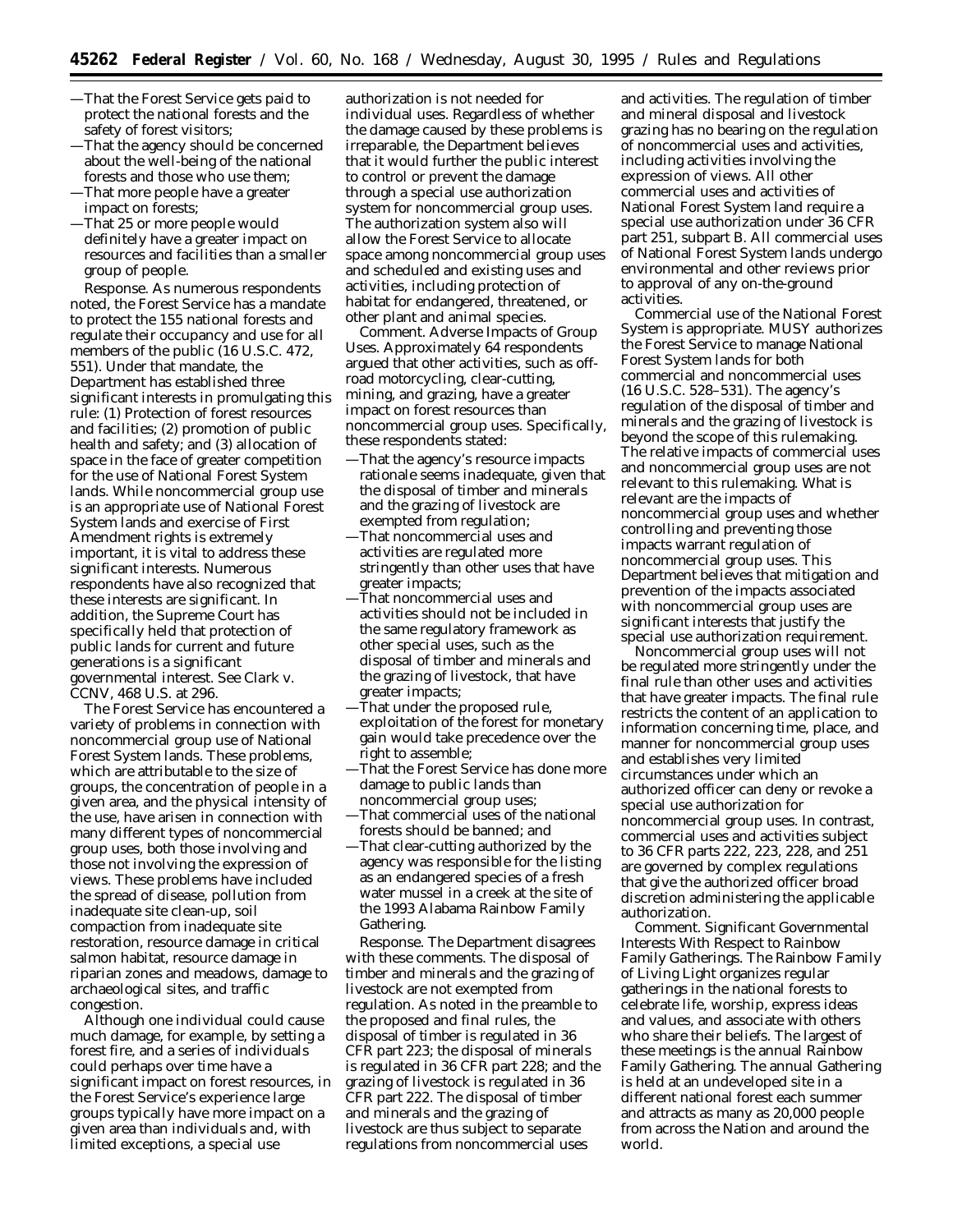Approximately 130 respondents wrote that the Forest Service has not established a significant interest in requiring a special use authorization for Rainbow Family Gatherings. These respondents stated that concerns associated with Rainbow Family Gatherings have not materialized; that there has been no significant damage in 20 years of Rainbow Family Gatherings; that the Rainbow Family has had gatherings of up to a few thousand people for over a two-week period without major impact to the land or input from the Forest Service; that there is no reason to believe that any similar group would behave differently; and that reports of Rainbow Family Gatherings do not describe any adverse impacts associated with the Gatherings, which have less impact on forest resources than twelve Boy Scouts.

These respondents further stated that there is no hazardous situation, taking of an endangered species, or out of the ordinary resource damage associated with Rainbow Family Gatherings; that the forest is left in better condition after Rainbow Family Gatherings, unlike the way most campers and hunters leave public lands; that at the 1993 Rainbow Family Gathering in Alabama, campsites were carefully planned, garbage was neatly collected and recyclables separated, signs were posted so as to ensure no significant impact on trees, latrines were strategically placed and plainly marked, and an effort was made to notify all Rainbow Family members of the presence of endangered fresh water mussels in a creek at the site; that there has never been a serious illness or public health problem at a Rainbow Family gathering; that Rainbow Family Gatherings usually occur without adverse impact to public health, safety, land, or property; that the Rainbow Family does not need to be regulated by the Forest Service because it has an internal consensus process for regulating itself; that the Rainbow Family takes care of parking; water supply, kitchen hygiene, latrines, and camp safety; that the agency's concern for public health and safety is specious; and that considerations of public health are not related to the purposes of the rule.

Four respondents acknowledged that the annual Rainbow Family Gatherings have a significant impact on the national forests. One respondent stated that camping by any group the size of the annual Rainbow Family Gathering will necessarily have some noticeable impact on the land. Another commented that national forests should be protected and that Rainbow Family Gatherings have a detrimental effect on the plants

and animals in the forests. A third acknowledged that Rainbow Family Gatherings take their toll on the ecosystem, and a fourth noted that the annual Rainbow Family Gatherings have a considerable impact on the undeveloped sites chosen for the Gatherings. One respondent noted that many Rainbow Family members required emergency room care during the 1993 Gathering and suggested that the Rainbow Family should arrange for community liaisons prior to the annual Gathering. Two respondents commented that water pollution is evident in the National Forest System: one respondent stated that all water on National Forest System lands should be tested; the other stated that Rainbow Family Gatherings must address the sufficiency of potable drinking water before the Gatherings take place.

*Response.* Forest Service experience is that the Rainbow Family has encouraged gatherers to pick up trash, recycle, compost, protect water sources by not camping or washing near them, naturalize campsites and trails, use latrines, and bury waste. The Rainbow Family also has shown a concern for sanitation at the Gatherings. Nevertheless, the annual Gatherings have a considerable impact on the national forest sites selected by the Rainbow Family and in some instances on public health and safety as well. Controlling or preventing adverse impacts on forest resources and addressing concerns of public health and safety are two purposes of this rule.

Typically, the Rainbow Family chooses an undeveloped site with open fields or meadows. Access to the site is limited. Backcountry eating, sleeping, and cooking facilities are set up for as many as 20,000 people. Parking must be available for their vehicles, which range from cars to double decker buses.

At the 1987 Gathering in North Carolina, for example, impacts included soil compaction and loss of vegetation in the paths to various camps and in the surrounding fields. At the end of the Gathering, there were four acres of fields and about eight miles of paths 12 to 25 feet wide with compacted soil and complete loss of vegetation. Only the latrines near the fields where activities took place were covered; latrines in outlying camps were left open with human waste exposed. The Forest Service had to complete rehabilitation of the site because the Rainbow Family had failed to rehabilitate it adequately. Garbage and trash were not always removed promptly from collection points and piled up. Although the garbage and trash were separated, they were mixed together in receptacles

provided by the county. At the end of the Gathering, the Forest Service had to remove a dump truck load and a pickup truck load of garbage that had been left along the sides of the main road through the site.

A serious public health threat arose at the 1987 Gathering. At the site of this Gathering, many Rainbow Family members did not boil water from springs that were high in fecal coliform bacteria. During the week of July 1–4, many people had diarrhea and fever. As people at the Gathering became sick, they used the latrines less and less. Uncovered human wastes were scattered where people traveled and camped. Many people went barefoot and their stepping in uncovered human wastes helped transmit the disease. Hospitals in two states notified the Centers for Disease Control (CDC, now called the Centers for Disease Control and Prevention) in Atlanta that cases of confirmed shigellosis had been detected among people who had attended the Gathering. Shigellosis is a highly contagious form of dysentery, caused by shigellae bacteria. The disease is transmitted by direct or indirect fecaloral contact from one person to another or by contaminated food or water. Individuals primarily responsible are those who fail to clean adequately their fecally contaminated hands. Transmission by water, milk, or flies may occur as a result of direct fecal contamination. One need ingest only a small number of organisms to contract the disease, and symptoms normally appear within seven days.

Two CDC doctors visited the site of the Gathering the week after July 4 and interviewed a large percentage of the Rainbow Family members remaining at the site. The doctors estimated that 65 percent of those people had shingellosis. At the doctors' suggestion, the Forest Service closed the site to other members of the public from July 15 to 29 for health reasons. By the middle of August, 25 states reported outbreaks of shigellosis traced to people who had attended the Gathering. In early October, cases of the disease were still being reported in 25 states.

Forest Service reports of Rainbow Family Gatherings document adverse impacts associated with the Gatherings. Two of these reports, on the 1991 and 1992 annual Gatherings, were submitted by a respondent along with comments on this rulemaking.

The report on the 1991 Gathering in Vermont documents that site clean-up and rehabilitation were inadequate after the 1990 Gathering in Minnesota. Gatherers left cigarette butts and plastic twist ties on the ground, dumped glass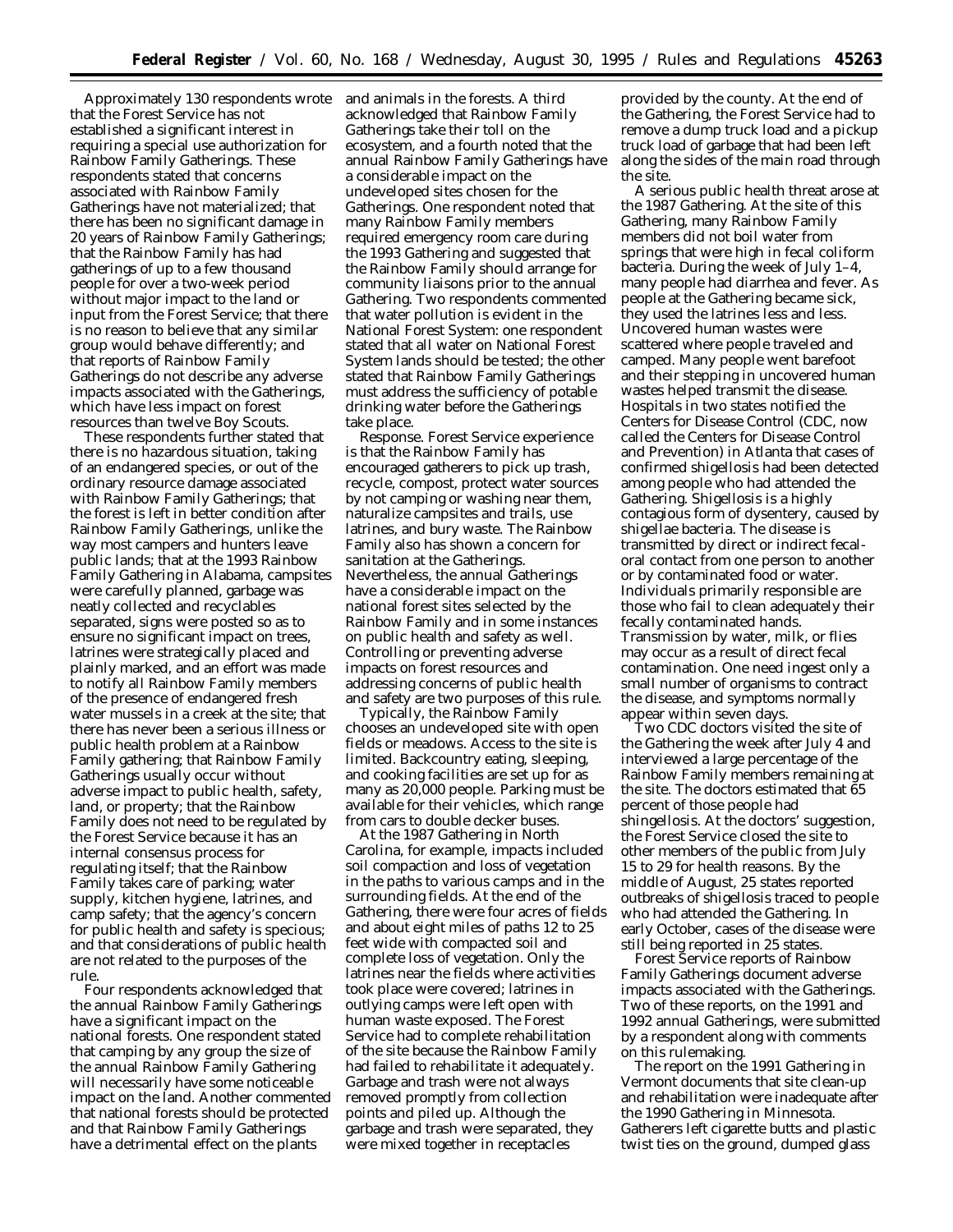bottles and metal spoons in compost pits, abandoned a 200-gallon water tank, and left latrines uncovered.

The report on the 1991 Gathering documents that while conducting site clean-up and rehabilitation inspections after the 1991 Gathering, agency officials found a large amount of human waste scattered throughout the woods, even though a sufficient number of wellconstructed latrines were distributed throughout the Gathering site.

In addition, the 1991 report notes resource damage that resulted from the impact of large numbers of people using the area. Soil compaction occurred wherever human use was concentrated, that is, at the main meadow, kitchens, camps, and heavily used trails. Vegetation and duff layers in these areas were worn away. New trails made during the Gathering showed varying amounts of erosion. Soil was dug up and sloughed downhill, leaving tree roots exposed. Gatherers made trails down to brooks, often on steep slopes. Eroding soils from these trails threatened the stability and integrity of stream banks and water quality. In several places trails crossed historic rock walls. Heavy pedestrian traffic over the walls caused them to crumble and flatten. An archaeological site located on the trail from the front gate to the main meadow of the Gathering was damaged.

At the 1992 Gathering in Colorado, an insufficient number of latrines were dug at two areas with large concentrations of people (approximately 4200 total). Latrines that were dug at these areas were not placed at flagged locations, and some were too near open water. In general, latrine locations were not adequately marked, particularly at the beginning of the Gathering, which resulted in some surface deposition. Many latrines were not properly covered. No sanitation lime was available until one county health department worker donated 150 pounds to the Rainbow Family.

During the clean-up effort, however, all evidence of surface deposition was removed and all but a few latrines in remote locations were filled in correctly. Clean-up was reasonably orderly, but not timely. While all physical evidence of the Gathering was removed or rearranged to present a natural appearance, the quality of scarification and seeding of exposed soil was variable.

Twenty-seven acres of National Forest System lands in Colorado used for the 1992 Gathering were affected. Soil compaction and loss of vegetation occurred in areas of concentrated use. There were also several traffic and

parking problems at the 1992 Gathering. Most of the access routes were steep, winding, single-lane gravel roads. The increased traffic and unfamiliarity of gatherers with these types of road conditions created a safety hazard.

CALM (Center for Alternative Living Medicine) is the group in the Rainbow Family entrusted with the medical care of Family members. At annual Gatherings, CALM sets up health units to treat gatherers' ailments and injuries. CALM represented that they could furnish more than basic first aid at the 1992 Gathering. Visits to CALM units by health department officials and local hospital staff revealed that CALM was equipped to provide only first aid. Many of the bandages at the units were old surplus military issue. Other supplies were limited. No protocol was established to deal with emergency situations. Because CALM was not equipped to deal with emergencies or injuries requiring more than basic first aid, 46 people attending the Gathering had to be treated at a local hospital.

The Department believes that it would be more effective and efficient for the Rainbow Family to address these types of medical and sanitation issues prior to the annual Gathering through the special use authorization process and through enhanced coordination with state and local authorities than on a spontaneous or *post hoc* basis.

*Comment. Need for Law Enforcement at Rainbow Family Gatherings.* Approximately 25 respondents commented that law enforcement at Rainbow Family Gatherings is unnecessary. These respondents stated that there are no threatening incidents at Rainbow Family Gatherings; that Rainbow Family members police themselves; that Rainbow Family members always comply with Forest Service regulations; that all serious problems and violent individuals are brought to the attention of local law enforcement; that Rainbow Family Gatherings have posed fewer security problems than other gatherings of equivalent size; that there are a smaller number of incidents each year; that no drug use was observed at the 1993 Gathering in Alabama; and that unlike uses of public streets or public property in a city, which have impacts on traffic, parking, and neighborhoods and require law enforcement services, group uses of National Forest System lands have no impacts on public facilities and do not require law enforcement services.

In contrast, one respondent acknowledged that Rainbow Family Gatherings attract some people who are not responsible. Several respondents noted that there has been public nudity at the Gatherings. Citing use of marijuana and psychedelics, one respondent noted that the actions of many Rainbow Family members are illegal under present drug laws. Two others noted the use of drugs by some members of the Rainbow Family. One respondent also noted the use of alcohol at Rainbow Family Gatherings.

*Response.* The Department disagrees that law enforcement at Rainbow Family Gatherings is unnecessary. Most Rainbow Family members who gather on national forests are peaceful and lawabiding. As several respondents noted, however, the annual Gatherings attract some who are not.

Consumption of alcoholic beverages is not condoned by the Rainbow Family and is discouraged within the main Gathering. A separate camp, known as ''A'' Camp, is usually set up along the access route to the main Gathering for those who drink alcoholic beverages. ''A'' camp has been a problem at several Rainbow Family Gatherings because of its location. ''A'' Camp gatherers have panhandled, extorted money, and confiscated liquor from people entering the Gathering. Gatherers at ''A'' Camp also have harassed law enforcement officers and Forest Service personnel.

Forest Service and local law enforcement officers issue a sizeable number of citations for various violations of federal and local law at Rainbow Family Gatherings. For instance, at the 1987 Gathering, there were 311 violations, including citations for driving violations, resource violations, public nudity, impeding traffic, public nuisance, and interfering with an officer. After the Gathering, marijuana plants sprouted where the soil had been dug up by members of the Rainbow Family to plant flowers. Within three weeks after the Gathering, the Forest Service found seventeen marijuana plants approximately one to two feet tall growing from seeds scattered from the handling of marijuana. Possession of marijuana is a violation of federal law. *See* 21 U.S.C. 844.

At the 1991 Gathering, the Forest Service issued 69 notices for ten different violations, including camping in a restricted area, public nudity, parking in violation of instructions, operating a vehicle recklessly, failing to stop for an officer, operating off road carelessly, occupying a day use area, parking in other than designated areas, operating a vehicle off road, and giving false information. Two Rainbow Family members were arrested on drug charges, one for possession and the other for sale of LSD.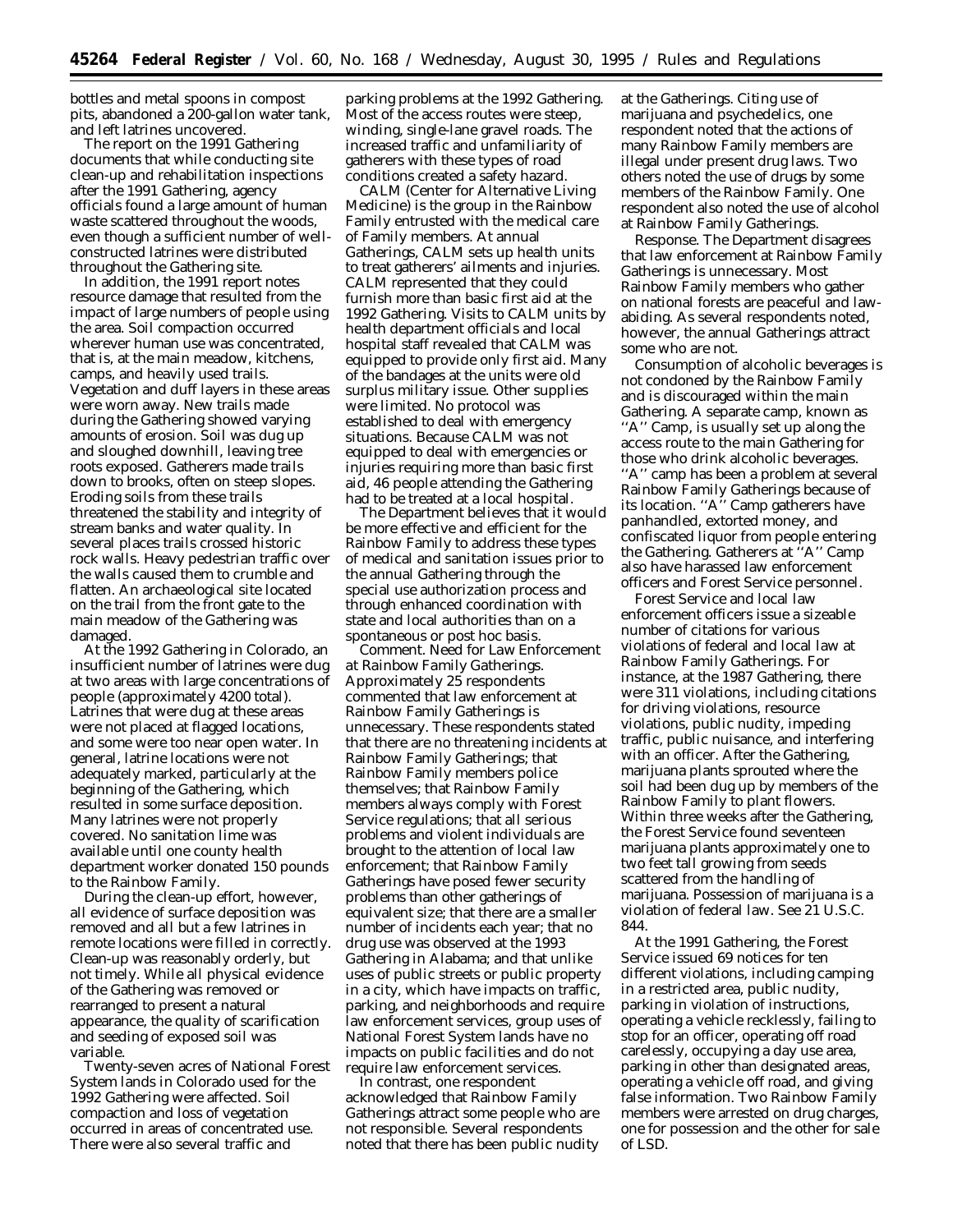The Forest Service's nonenvironmental concerns were met with resistance at the 1992 Gathering. For example, 20 to 30 Rainbow Family members staged a civil disobedience protest of a Forest Service order closing an area to camping and parking because of safety risks (the area was located on a timber haul route) and commitments made to other users (livestock was scheduled to use the area). Gatherers gradually removed vehicles from the area, but the agency had to tow five from the site.

During the 1992 Gathering, there were 43 arrests of Rainbow Family members on nine different charges, including use of a controlled substance, child abuse, traffic violations, theft, disorderly conduct and harassment, disorderly conduct and possession of a concealed weapon, motor vehicle theft, a wildlife violation, and existence of outstanding warrants.

By comparison, there were 82 arrests of non-Rainbow Family members during the period of the Gathering in the county where the Gathering was held, and 81 during that same period in the previous year. Thus, there was more than a 50 percent increase in the number of arrests in the county during that period, due solely to the presence of the Rainbow Family.

*Comment: Government's Intent With Respect to the Rainbow Family.* Approximately 50 respondents commented that Rainbow Family Gatherings contribute to world peace and love. Many of these respondents asked the agency not to break up the Gatherings.

Seventy-two respondents stated that the proposed rule is a direct attack on the Rainbow Family or is written with the Rainbow Family in mind. Specifically, these respondents believed that the Rainbow Family is the group most affected by the proposed rule; that no other group is mentioned in showing a need for the regulations; that in *United States* v. *Israel* and *United States* v. *Rainbow Family*, the agency tried to stop Rainbow Family Gatherings; that the agency imposes less stringent standards for site clean-up on more mainstream groups; that the proposed rule is a vehicle for spying on Rainbow Family members; that Forest Service and state and local law enforcement officers have selectively enforced laws to harass and intimidate people attending Rainbow Family Gatherings; that law enforcement officers have looked for activity that could be construed as illegal; that the Forest Service has been unreasonable and hostile at Rainbow Family Gatherings; that the number of law enforcement

officers at Rainbow Family Gatherings is excessive and a waste of money; that law enforcement officers have established checkpoints at the entrance to Rainbow Family Gatherings to search cars and to verify car registration, car insurance, and driver's licenses; that at the 1993 Gathering in Alabama, a few people without car registration or insurance were held in chains and beaten; that state police at the 1993 Gathering conducted regular armed patrols and random searches; and that some Rainbow Family members have been taken into custody and forced to pay a fine for their release.

In contrast, one respondent stated that the proposed rule is clearly aimed at more than just one type of gathering. Another respondent noted that to comply with cases on point, the regulation has been modified to treat all group uses the same, regardless of whether they involve the expression of views. One respondent commented that the Forest Service was hospitable and kept order and did a remarkable job handling the crowd at the 1993 Gathering. Another respondent stated that the Forest Service did an excellent job helping the Rainbow Family have a safe and healthy gathering in 1993 and added that the Forest Service was friendly and helpful.

*Response.* The intent of this rule is not to break up or prohibit any group uses, including Rainbow Family Gatherings. Rather, the intent of this rule is to control or prevent harm to forest resources, address concerns of public health and safety, and allocate space. In *United States* v. *Israel* and *United States* v. *Rainbow Family*, the Forest Service was not attempting to prohibit the Rainbow Family Gathering, but rather to enforce existing group use regulations where the Rainbow Family had failed to obtain a special use authorization.

The Forest Service hosts many types of noncommercial group uses on National Forest System lands, such as company picnics, weddings, group hikes and horseback rides, demonstrations, and group gatherings. This final rule does not single out any particular group or type of event. As two respondents noted, this rule applies to all noncommercial group uses, both those involving and those not involving the expression of views. The Department intends to apply this rule consistently and fairly as required by law to all noncommercial group uses.

The Forest Service makes every effort to be friendly and hospitable and to help every group have a safe and healthy visit to the national forests. The agency's law enforcement approach at

large group gatherings reinforces this effort. As shown by the reports on the 1991 and 1992 Rainbow Family Gatherings, agency law enforcement officers endeavor to act as good hosts to prevent potential problems; to provide for public safety; to maintain close coordination with other involved agencies, such as the local highway patrol, sheriff's office, and health department; and to ensure in a courteous, professional manner compliance with federal, state, and local law and agency regulations.

To meet these objectives, enhanced law enforcement is needed for group uses. Perimeter patrols by local and federal law enforcement agencies during the 1991 Rainbow Family Gathering, for example, focused on protecting local residents and their property, facilitating traffic flows, maintaining safety on all state and local roads, and responding to visitors' needs or calls for help.

The Forest Service has endeavored to enforce its regulations not only fully but fairly. Some Rainbow Family members who have committed violations at the annual Gatherings have been taken into custody and/or have had to pay a fine. For example, after coordinating with a local United States Magistrate and Assistant United States Attorney, Forest Service law enforcement officers adopted a procedure at the early stages of the 1992 Rainbow Family Gathering to allow prosecution of violators who were temporarily residing in the area. This procedure required violators either to pay a fine upon issuance of a violation notice or to be taken into custody and brought before a magistrate. By paying the fine, the violator did not forego the right to appear in court and contest the violation.

Shortly after receiving complaints about the procedure from Rainbow Family members, the United States Attorney's office recommended that the procedure be altered. The new procedure required that a violation notice for an optional appearance be issued if the violator could present sufficient identification (driver's license, vehicle registration, and proof of insurance in the driver's name). If adequate identification could not be presented, the violator would have to pay the fine upon issuance of the violation notice or be detained. This change in procedure illustrates the agency's effort to balance its law enforcement obligations against its concern for due process.

The Department acknowledges that the level of law enforcement activities may not always have been appropriate for group uses. For example, while it may be appropriate to post Forest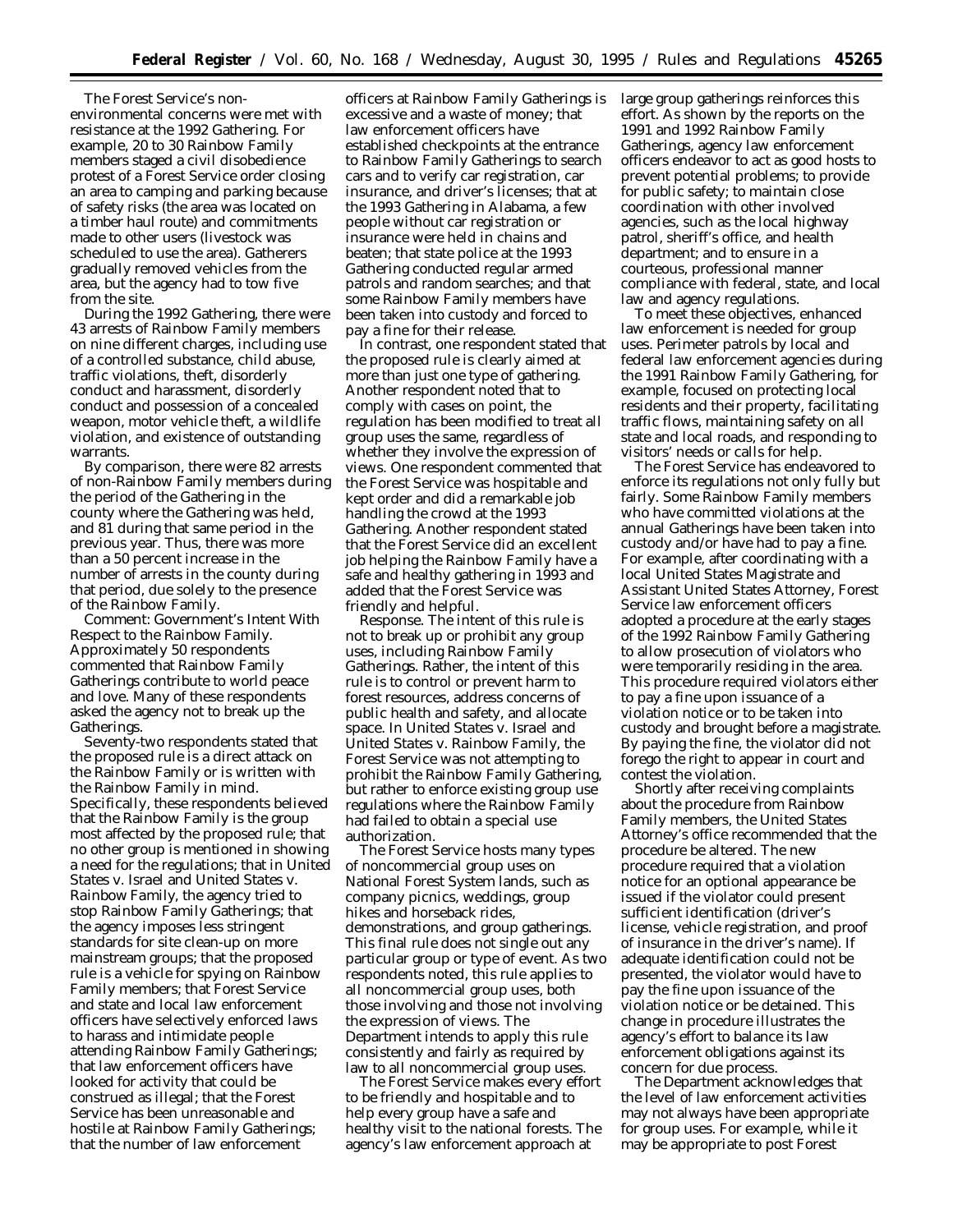Service officials at the entrance to a Rainbow Family Gathering to deter illegal activity and to provide helpful information on the national forests and resource protection, it is not necessary or appropriate to search cars entering the Gathering or to verify the driver's car registration, insurance, and license. This practice was curtailed at a gathering in Mississippi in July 1993 as soon as it came to the attention of responsible Forest Service officials. Promulgation of this rule will help the Department ensure a consistent, nationwide approach to law enforcement for group uses.

*Comment: Government's Intent Generally.* Approximately 40 respondents believed that the intent of the proposed rule is to allow the Forest Service to deny the use of public lands to groups the agency finds undesirable. These respondents stated that the history of the rule shows that the agency's intent is to restrict speech and that by regulating all noncommercial activities under the same standards, the agency is in effect still attempting to restrict First Amendment rights. These respondents felt that if the agency really supported the rights of free speech and assembly, it would be apparent from the proposed rule and there would be no need to state it in the preamble.

Other respondents stated that the proposed rule masks an agenda that has nothing to do with protecting resources and addressing public health and safety; that the Forest Service has invoked public health concerns rigidly and arbitrarily to discourage gatherings and has used these concerns as a pretext for taking other enforcement action, such as dealing with the use of illegal drugs; and that given the proposed rule is written like a legal brief, with a provision for immediate judicial review, and the agency's past attempts to regulate noncommercial group use, it is reasonable to view this regulation as an attempt to restrict assemblies via court order.

Other respondents stated that the agency should specify what will be done to ensure that enforcement of the rule will not result in acts of terrorism against those who like to gather in the national forests; that the proposed rule targets those who go to the forests to worship; that the proposed rule is a direct attack on naturists; that the agency doesn't need a regulation to ensure equal treatment for all groups because equal treatment is already guaranteed by the Constitution; that the proposed rule can be selectively enforced and is therefore discriminatory in nature; that the proposed rule is discriminatory in nature, particularly in

view of the severe restrictions on Native Americans' access to tribal lands and the intimidation of Native Americans by law enforcement; and that those responsible for the inception and formulation of the proposed rule are enemies of the people of this country.

*Response.* The intent of this rule is not to deny the use of National Forest System lands to any group, nor is the intent of this rule to restrict speech. Rather, the intent of this rule is to implement reasonable time, place, and manner restrictions on group uses of National Forest System lands.

In addition to the need to mitigate adverse impacts on forest resources and to address concerns of public health and safety, there is a need to allocate space in the face of increasing legal constraints on the use of National Forest System lands, including the need to protect endangered, threatened, or other plant and animal species. The competition for available sites in the national forests among animals, plants, and humans has increased as more demands and restrictions have been placed on use of the national forests. Requiring a special use authorization allows the agency to act as a kind of ''reservation desk'' for proposed uses and activities, including noncommercial group uses.

The Department believes that its support for the rights of free speech and assembly is not only stated in the preamble, but is apparent from the language and structure of the rule. The rule does not single out any group. On the contrary, the final rule establishes one category called ''noncommercial group uses''; restricts the content of an application for noncommercial group uses to information concerning time, place, and manner; applies the same evaluation criteria to all applications for noncommercial group uses regardless of whether they involve the expression of views; establishes specific, contentneutral evaluation criteria for noncommercial group uses; provides that applications for noncommercial group uses will be granted or denied within a short, specific timeframe; provides that if an application is denied and an alternative time, place, or manner will allow the applicant to meet all the evaluation criteria, the authorized officer will offer that alternative; provides that the authorized officer will explain in writing the reason for denial of applications for noncommercial group uses; and provides that such a denial is immediately subject to judicial review. These provisions have been included to meet the constitutional requirements of a valid time, place, and manner

restriction identified in case law, including *United States* v. *Israel* and *United States* v. *Rainbow Family.*

This rule is needed to ensure equal treatment for all groups. Various members of the public and state and local governments have criticized the Forest Service for applying a double standard in not requiring all large groups to obtain a special use authorization. This rule ensures that all noncommercial groups are treated equally under the law.

It is the Department's intent that this rule will be applied consistently to all noncommercial groups as required by law. Moreover, it is essential, both as a matter of fairness and as a matter of constitutional law, that this rule be applied uniformly. The Forest Service intends to provide training to its personnel to ensure that the rule is implemented consistently.

*Comment: Least Restrictive Means To Further the Government's Interests.* Approximately 95 respondents indicated that the Forest Service has not employed the least restrictive means to achieve its interests. These respondents stated that the proposed rule is unnecessary because, as the court in the *Rainbow Family* case held, there are other laws and regulations that address the agency's interests in promulgating the proposed rule; that the agency should deal with violations of other regulations as they occur; that there is no need for a permit requirement because encouraging groups to contact the agency prior to their proposed activities is sufficient to address the agency's concerns; that the agency does not need to require a permit because requiring notice of a proposed activity is sufficient; that mid-sized groups of 50 to 100 people should only have to notify the Forest Service of their activity, rather than obtain a permit; that there is no need for an application and permitting system and that the agency should allow a group to gather if they meet all other parts of the proposed rule; and that the proposed rule should not apply at developed campgrounds or areas set aside for group uses.

Additionally, these respondents stated that given that impacts vary depending upon the type of activity, the Forest Service should issue specific and objective standards for those activities that are problematic, and that the agency could also intensify education programs for specific groups that cause problems; that a special use authorization should not be required for church, club, or family gatherings; that a simple assessment, roping off of highrisk areas, and site-specific camping requirements have sufficed for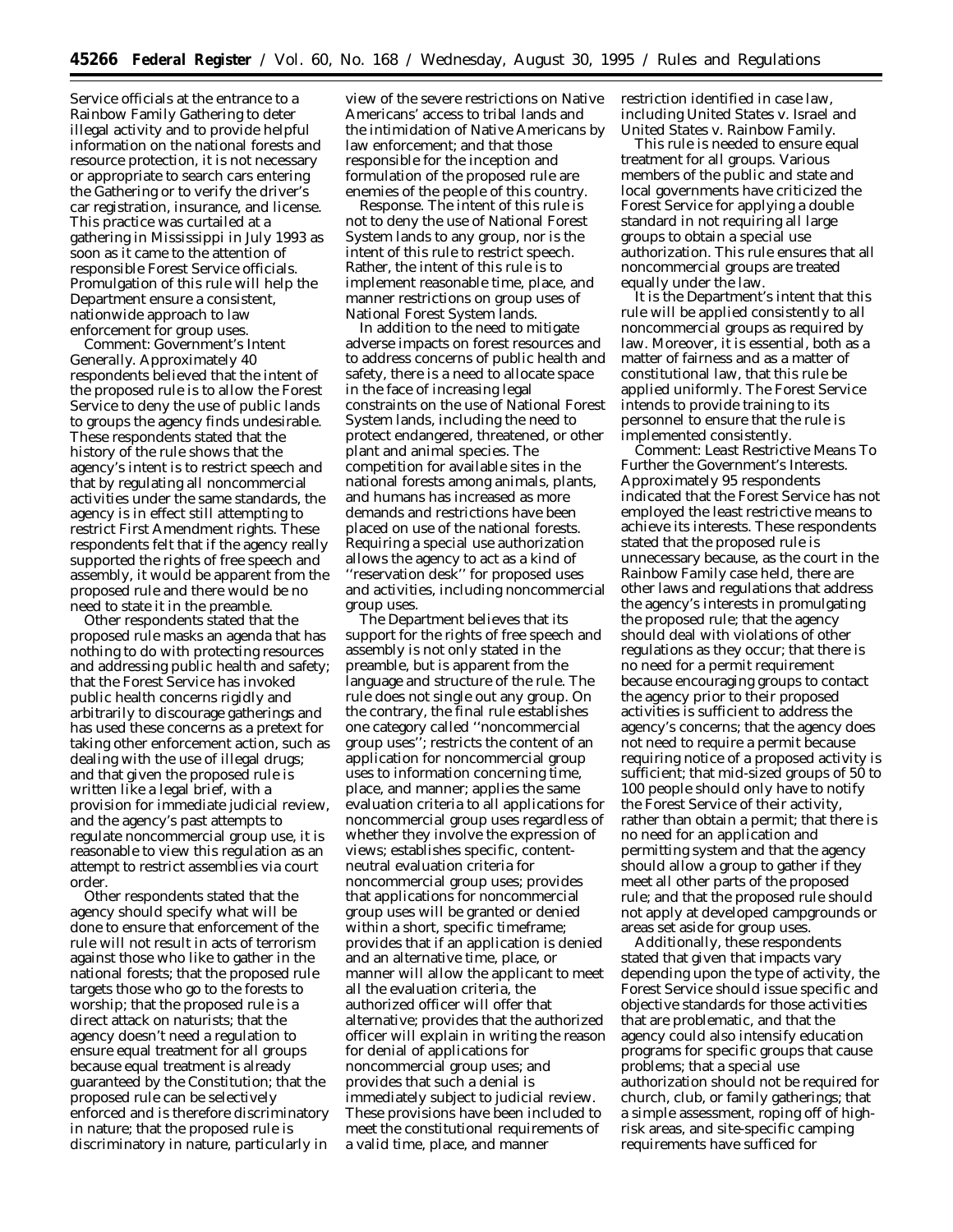gatherings of over 20,000; and that with respect to the Rainbow Family, the Forest Service has been able through informal cooperation to achieve its objectives concerning resource protection, promotion of public health and safety, and space allocation.

*Response.* Less restrictive alternatives are not part of the test for the validity of a time, place, and manner regulation like this final rule. Rather, the test is limited to whether the regulation is content-neutral, whether it is narrowly tailored to further a significant governmental interest, and whether it leaves open ample alternative channels for communication. *Clark* v. *CCNV,* 468 U.S. at 293.

In *Clark* v. *CCNV,* where the Court upheld a National Park Service regulation that prohibited camping in certain parks in Washington, D.C., the Supreme Court rejected the Court of Appeals' view that the challenged regulation was unnecessary, and hence invalid, because there were less speechrestrictive alternatives that could have satisfied the governmental interest in preserving national park lands. The Supreme Court held that the lessrestrictive alternatives proposed by the Court of Appeals represented no more than a disagreement with the National Park Service over how much protection the core parks require or how an acceptable level of preservation is to be attained. 468 U.S. at 299.

Thus, it is immaterial if there are less restrictive alternatives to the special use authorization requirement for noncommercial group uses, as long as the final rule meets the test for constitutionality enunciated in *Clark* v. *CCNV.* Under *Clark* v. *CCNV,* the federal land management agencies, rather than the courts, have the authority to manage federal lands and the competence to judge how much protection of those lands is wise and how that level of conservation is to be attained. 468 U.S. at 299.

Even though less restrictive alternatives are not part of the test for constitutionality for time, place, and manner regulations, the Department believes that the special use authorization requirement is the least restrictive means to accomplish the government's interests. Other laws and regulations, such as the Endangered Species Act and rules providing for the issuance of closure orders, address resource protection and public health and safety in general. Other laws and regulations do not, however, provide the framework necessary for applying those standards for resource protection and public health and safety to noncommercial group uses. Other laws

and regulations do not allow the Forest Service to control or prevent adverse impacts on forest resources from noncommercial group uses, to address concerns of public health and safety associated with noncommercial group uses, or to allocate space for noncommercial group uses and other uses and activities.

In *United States* v. *Rainbow Family,* the court denied the government's motion for a preliminary injunction to enforce the group use regulation on the grounds that the regulation was unconstitutional and not validly implemented. The court stated in dicta that the government had an adequate remedy at law which would also preclude granting the motion, in that there were other laws and regulations to address the government's concerns in seeking the injunction. 695 F. Supp. at 314. The court never ruled on the existence of an adequate remedy at law for purposes of obtaining a preliminary injunction. Even if the court had ruled on this issue, it would have been immaterial to the assessment of the constitutional validity of this final rule.

Requiring notice of a proposed activity is also insufficient to address the concerns underlying the final rule because the agency still lacks the ability to regulate the activity. Without the application and permitting system, the authorized officer cannot determine whether the evaluation criteria in the final rule are satisfied. This final rule will not apply at developed recreation sites where use is allocated under a formal reservation system and where the agency has the authority to manage and to charge a user fee to the public under the Land and Water Conservation Fund Act (16 U.S.C. 4601–6a).

The Department has determined that it has sufficient interests in regulating noncommercial group uses. Regulating only those activities or groups that have caused problems in the past would be difficult to defend. The courts in *United States* v. *Israel* and *United States* v. *Rainbow Family* held that in regulating noncommercial group uses the agency cannot single out expressive conduct and treat it differently from other activities, and that the regulation must have clear and objective standards. Regulating only certain groups or activities based on a judgment of which ones have caused problems sufficient to warrant regulation could be viewed as singling out expressive conduct on the basis of a subjective standard. The same concern would apply if the Department exempted certain types of noncommercial group uses, like church, club, or family gatherings, from the special use authorization requirement.

Finally, as shown by the reports on the 1991 and 1992 Rainbow Family Gatherings, the Forest Service has not always been able to achieve its objectives concerning resource protection and space allocation through informal cooperation with the Rainbow Family. In particular, agency personnel have been frustrated in dealings with Rainbow Family members because informal agreements made with one individual or subgroup have not been respected by other group members. It has thus been difficult for the agency to obtain commitments from the Rainbow Family on issues pertaining to the Gatherings. On a number of issues, the agency has had to recommence discussions at each encounter with Rainbow Family members. The special use authorization process will enhance the agency's ability to achieve its objectives by allowing the agency to obtain commitments from the Rainbow Family that apply to the group as a whole.

*Comment: Ample Alternative Channels for Communication.* Approximately 27 respondents felt that the proposed regulation does not leave open ample alternative channels of communication. These respondents stated that there is no adequate substitute for peaceable assembly as a form of communication; without a permit, a proposed activity could not occur on National Forest System lands; and that the Rainbow Family is not an organized group and has no other place to go.

*Response.* The Department disagrees with these comments. The final rule leaves open ample alternative channels of communication. The final rule does not restrict, and is not intended to restrict, freedom of thought or expression. Nor does the final rule prohibit any expressive activities. Rather, the final rule requires a special use authorization for noncommercial group uses on the national forests. Moreover, § 251.54(h)(2) of the final rule provides that if an application is denied and an alternative time, place, or manner will allow the applicant to meet all the evaluation criteria, the authorized officer shall offer that alternative.

*Comment: Enforceability.* Approximately 28 respondents commented on the enforceability of the proposed rule. Specifically, six respondents stated that enforcement of the rule would be provocative and confrontational because the rule would be ignored and the agency would have to make mass arrests, disperse large crowds, or obtain a restraining order to enforce it. Thirty respondents stated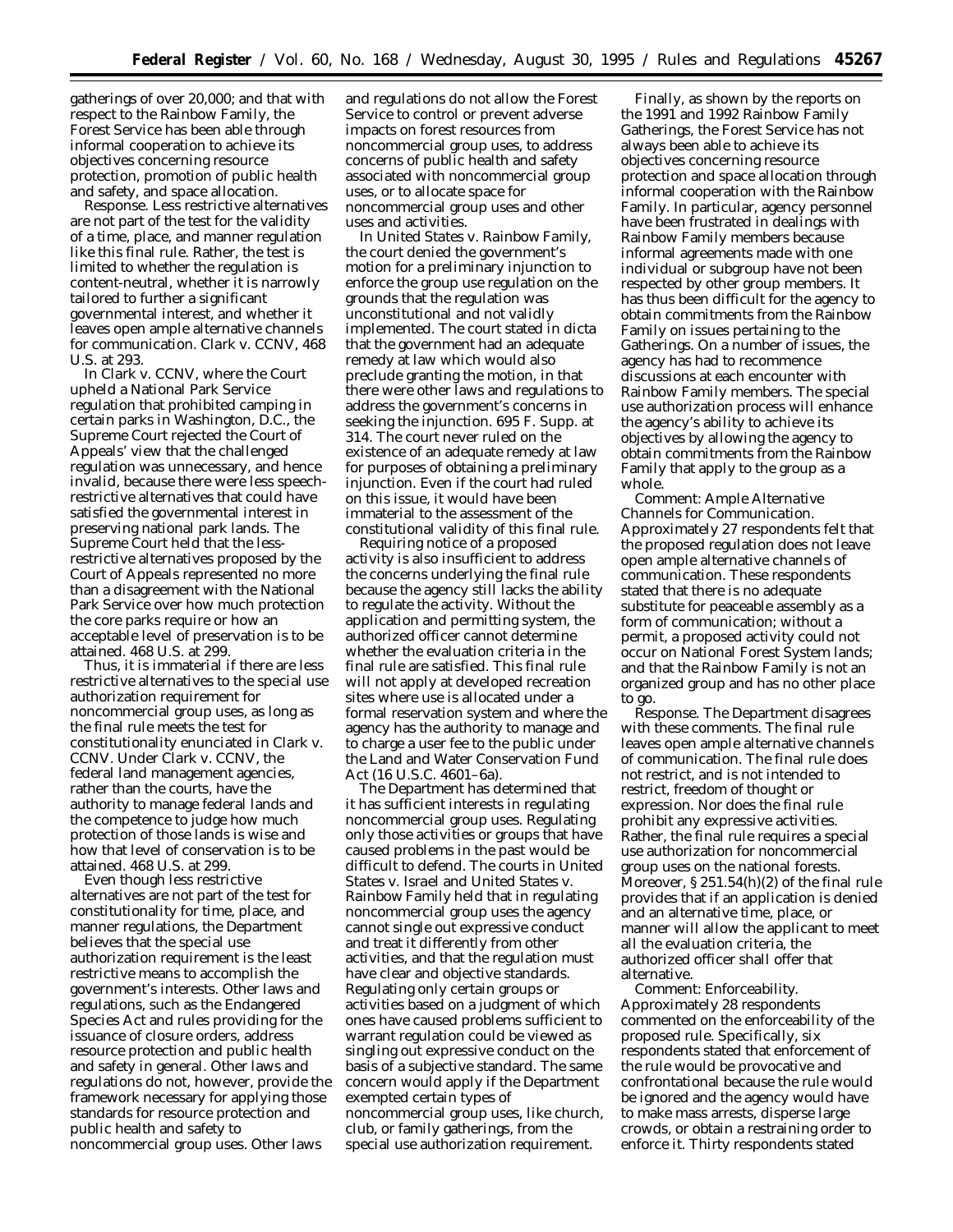that the cost to administer or enforce the rule either would exceed income, would be a waste of taxpayer dollars, or would overburden the Forest Service and the court system.

*Response.* The Forest Service currently works to the extent possible with organizers of group uses before, during, and after the activities take place to try to prevent problems. Adoption of this final rule will not change the agency's efforts to work cooperatively with groups who wish to use National Forest System lands, nor does the agency foresee any problem with implementation of the final rule. If a group fails to obtain a special use authorization that is required by the rule, the agency can take other action short of making mass arrests or obtaining a restraining order. For example, in most federal judicial districts, the agency may impose a fine for failure to obtain a special use authorization required for use and occupancy of National Forest System lands.

No income to the U.S. Treasury is generated under the final rule. There are always costs to the taxpayer when large groups use the national forests. As the reports on the 1991 an 1992 Rainbow Family Gathering indicate, the agency incurs substantial costs in connection with group uses in order to protect the resource, address concerns of public health and safety, and allocate space. For example, some of the costs cover water quality testing, road maintenance, personnel, scarification, and law enforcement. Requiring a special use authorization should decrease rather than increase these costs by enhancing the agency's ability to prevent or minimize resource damage.

*Comment: Efficacy of the Rulemaking.* Approximately 23 respondents commented that promulgating this regulation is a waste of time and money because it will be struck down by the federal courts, like the two prior attempts before it.

*Response.* The final rule ensures that the authorization procedures for noncommercial group uses comply with First Amendment requirements while providing a reasonable administrative framework for addressing the significant governmental interests identified in the rule. The Department has structured this rule very differently from the 1984 rule that was struck down in *United States* v. *Israel* and *United States* v. *Rainbow Family.* Those courts held that the 1984 rule on its face singled out expressive conduct and required that it be treated differently from other activity; lacked clear and objective standards for evaluating applications for expressive

activities; and lacked procedural safeguards required by constitutional law. The court in *United States* v. *Rainbow Family* invalidated the 1988 version because the agency had failed to show good cause under the APA for adopting an interim rule without prior notice and comment.

In contrast, this final rule establishes a single regulatory category that includes expressive and non-expressive activities; applies the same specific, content-neutral evaluation criteria to all applications in that category; and contains all the procedural safeguards required by case law. Rather than publish an interim rule that goes into effect upon publication but before comments are received and analyzed, the agency published a proposed rule for notice and comment, and the Department is publishing a final rule incorporating the analysis of timely received comments. The final rule does not go into effect until 30 days after it is published. In promulgating this rule, the Department has meticulously complied with all requirements of the APA.

*Comment: Consequences of Noncompliance.* Nine respondents stated that the penalty for violating the rule is excessive. One of these respondents commented that the proposed rule could make too many things a crime and could provide for excessive penalties for the pettiest infractions. One respondent commented that the agency gave insufficient notice of the penalty.

*Response.* The penalty for violating any prohibition in 36 CFR part 261, including use and occupancy of National Forest System lands without a special use authorization when an authorization is required, is a fine of up to \$5,000 or imprisonment for up to six months, or both (*see* 16 U.S.C. 551; 18 U.S.C. 3559, 3571). This penalty is authorized by statute and is not subject to amendment by regulation. Consequently, the penalty was not discussed in the proposed rule.

In the context of this rule, the penalty would apply only if a noncommercial group failed to obtain a special use authorization for a group use of National Forest System lands. In such a case, noncommercial groups would be subject to the same penalty imposed on other forest users for violation of the prohibitions found at 36 CFR part 261.

# **Summary of Comments by Section of the Proposed Rule**

The vast majority of respondents opposed the rule. Many did not state the reason for their opposition. Most opposed the rule in the belief that the

rule would infringe upon their First Amendment rights to gather and to disseminate information.

The following is a section-by-section summary of timely received comments and the Department's responses to those comments in the final rule.

#### **Amendments to Part 251**

# *Section 251.51—Definitions*

The definitions in the rule are important because they determine applicability of the rule. The following terms were defined in the proposed rule: *Commercial use or activity, Distribution of printed material, Group event, Noncommercial use or activity,* and *Printed material.* Approximately 47 respondents commented on the definitions in the proposed rule. Eleven respondents commented on the definition of *Commercial use or activity.* Thirty-one respondents commented on the definition of *Group event.* Other definitions addressed were *Distribution of printed material* and *Printed material.* One respondent commented that the definitions are generally illegal.

*Comment:* ''*Commercial use or activity.*'' Respondents commented that the definition for commercial use or activity is too vague and broad and could include activities that are considered to be noncommercial. For example, respondents felt that the following could be considered a commercial activity under this definition:

- —A scout troop sharing food;
- —A school troop pooling meal and travel expenses;
- —An activity involving the exchange of clean-up chores;
- —An exchange of pocket knives;
- —Bartering;
- —Children trading beads or baseball cards; or

—A hug, smile, or handshake.

Respondents felt that bonding could be required if the costs of the activity were supported in part by donations; that the term ''commercial'' should apply to business activities that generate a profit, rather than to the exchange of gifts or barter; and that a better definition of ''commercial use or activity'' would include the phrase ''having profit as the primary aim.''

*Response.* The Department agrees that the definition for commercial use or activity in the proposed rule was ambiguous and could be construed to include some activities that are noncommercial. However, the Department believes that uses or activities that do not have profit as the primary aim may still be considered commercial and that the phrase ''having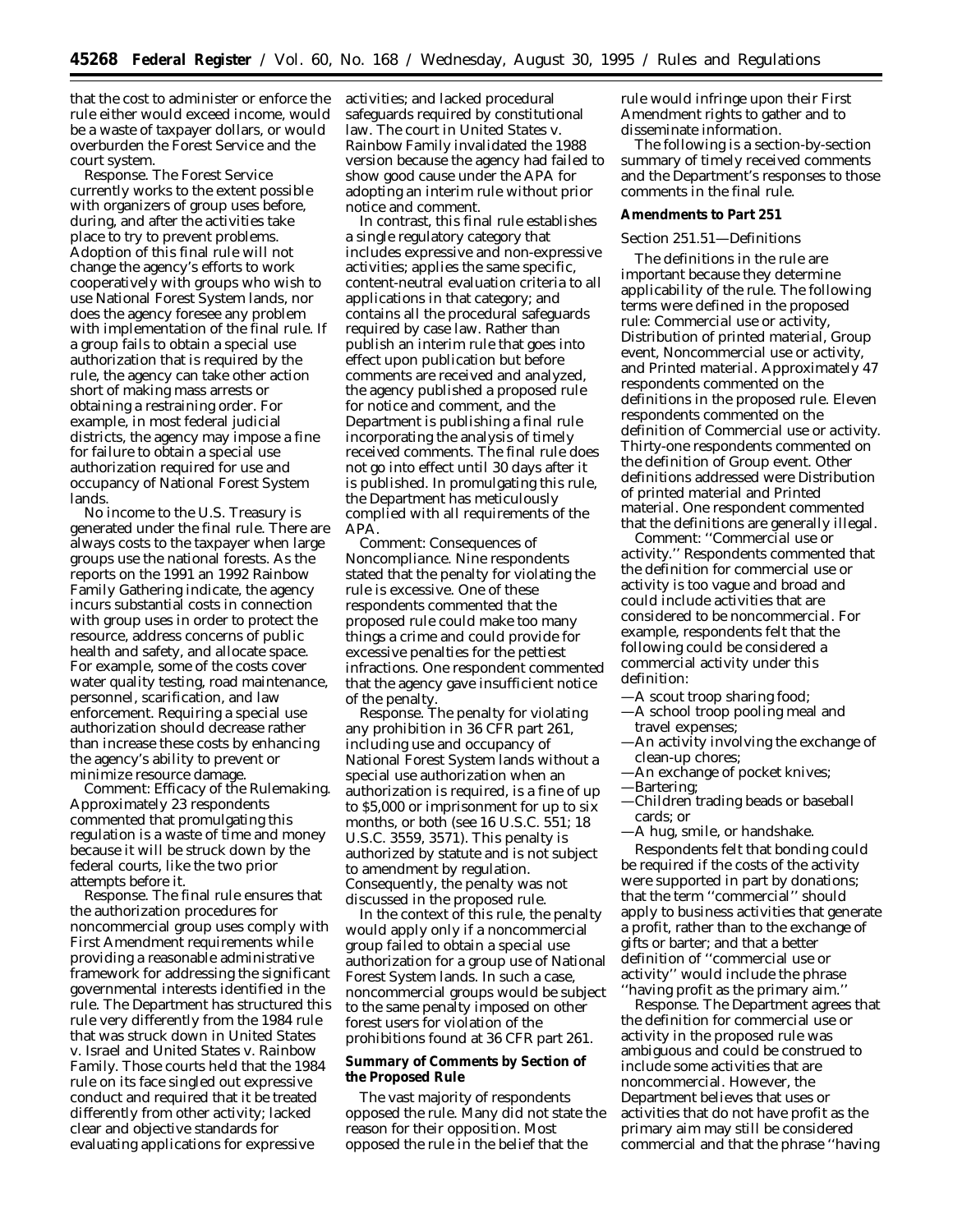profit as the primary aim'' is too vague and too difficult to apply to all the uses and activities on National Forest System lands.

Instead, the Department has clarified the definition for commercial use or activity in the final rule to include only those uses or activities (1) where an entry or participation fee is charged, or (2) where the primary purpose is the sale of a good or service.

Under this definition, uses or activities involving the exchange of a product or service, such as trading pocket knives or clean-up chores, will not be considered commercial. Uses or activities where the sale of a good or service is merely secondary, such as a gathering where the primary purpose is to worship and exchange views, but where some arts and crafts may be sold incidentally to the gathering, will not be considered commercial.

*Comment:* ''*Group event.*'' One respondent commented that the definition for group event would now include special events, recreation events, and all other noncommercial groups, and that this equal treatment of all groups is an outrageous misuse of power which allows for complete disregard for the intent of the group.

Two respondents commented that the threshold of 25 or more in the definition for group event is arbitrary and irrelevant, and that other than with extremely large groups, it is not the size of a group but the actions of a group and the site selected that determine the amount of impact. One of these respondents stated that an orderly church group of 200 can do less damage than a group of 50 demonstrators; the other commented that one person who is careless with a match can do more damage than 50 people swimming in a stream.

One respondent commented that the public has not had an opportunity to read, analyze, and comment on the agency's review of potential impacts that led to the definition of a group as 25 or more people. Two respondents commented that the agency should set different thresholds for a group according to the duration of the proposed activity and its impact on the land, and that the 25-person threshold is arbitrary and may be too large or small depending on special local conditions.

Another respondent voiced strong support for a 25-person cutoff, while eleven other respondents stated that 25 people is too low a threshold for a group event. One suggested 50 or 50 to 100 people. One suggested 50 people, which the respondent stated is the number used by the Bureau of Land

Management. Another respondent who suggested 50 people felt that the 25 person threshold would create an undue burden by including many school camping groups and groups gathering only to secure academic credentials, and that the agency does not need to regulate these groups because group leaders with college and graduate-level degrees will always choose sites for their groups where the seven evaluation criteria will be met. One respondent suggested 95 people. One respondent stated that with the 25-person threshold, every family reunion and church picnic would require a permit. Another respondent suggested 250 people in order to allow most ''average'' group activities, such as family reunions and church or company picnics, to use National Forest System lands without an undue paperwork burden.

One respondent stated that the number of people for a group event should be as large as possible and that there are areas of National Forest System lands that can accommodate far more than 25 people. This respondent suggested that like the National Park Service, the Forest Service should designate such areas by regulation and establish a higher number for these areas, so that large groups can gather on short or no notice. In support, this respondent cited the National Park Service's regulations for the National Capital Region at 36 CFR  $7.96(g)(2)(ii)$ .

Four respondents were unclear about how the rule would be applied if more than 25 people unexpectedly end up using the same site. One of these respondents stated that it would also be unclear how the rule would be applied if several score people were camping in a large area, but far apart.

Two respondents stated that there is no way to tell how many people will appear at a group event, and that 23 people could be anticipated, but two more could show up, for example, for Rainbow Family site scouting parties. Two respondents stated that the phrase ''and/or attracts'' should be deleted. Specifically, one of these respondents stated that it is reasonable to hold a group responsible for predicting the size of its own turnout, but not for predicting how many unrelated and uninvited outsiders may be attracted to an event. This respondent noted that it is appropriate to require a group that anticipates attracting 25 or more uninvited people to notify the agency in advance.

Three respondents commented that spontaneous gatherings would be eliminated. Two of these respondents commented that large families and church groups that spontaneously camp or conduct other activities on the national forests would not have time to get a permit.

*Response.* The Department has substituted the term ''group use'' for ''group event'' in the definitions section and elsewhere in the final rule because use of the term ''group event'' in this rule could be confused with use of the term ''recreation event'' in the Forest Service Manual. In section 2721.49 of the Forest Service Manual, ''recreation event'' refers to commercial group uses where an entry or participation fee is charged, such as certain motorcycle races or fishing contests. This final rule applies only to noncommercial, not commercial, group uses.

The definition for group use includes all noncommercial group uses, regardless of whether they involve the expression of views, because the courts have held that it is unconstitutional for the regulation to single out expressive activity and treat it differently from other activity.

The Department agrees that the duration of the activity and the site selected have some effect on the amount of resource impacts and that one individual could cause a lot of damage, for example, by starting a forest fire. However, in the Forest Service's experience, the size of a group has a significant effect on the potential for resource damage: Typically, large groups have more impact on a given area than individuals. A numerical threshold is a purely objective, nondiscretionary way to determine applicability of the regulation. In contrast, an assessment based on the type of activity could be subjective and discretionary and therefore unconstitutional.

The Department has carefully reviewed the comments concerning the appropriate numerical threshold for a group use and has carefully reviewed the Forest Service's experience with all types of noncommercial group uses on National Forest System lands, particularly with respect to resource impacts associated with these uses. The Department's review of impacts associated with noncommercial group uses is not based on a study, but on the Forest Service's experience in the field. Parts of this review were discussed in the response to comments on the Department's significant interests in promulgating this rule.

Based on its review of the comments on the numerical cutoff for a group and of the adverse impacts associated with group uses, the Department has determined that a 25-person threshold is too low and that 75 people would be a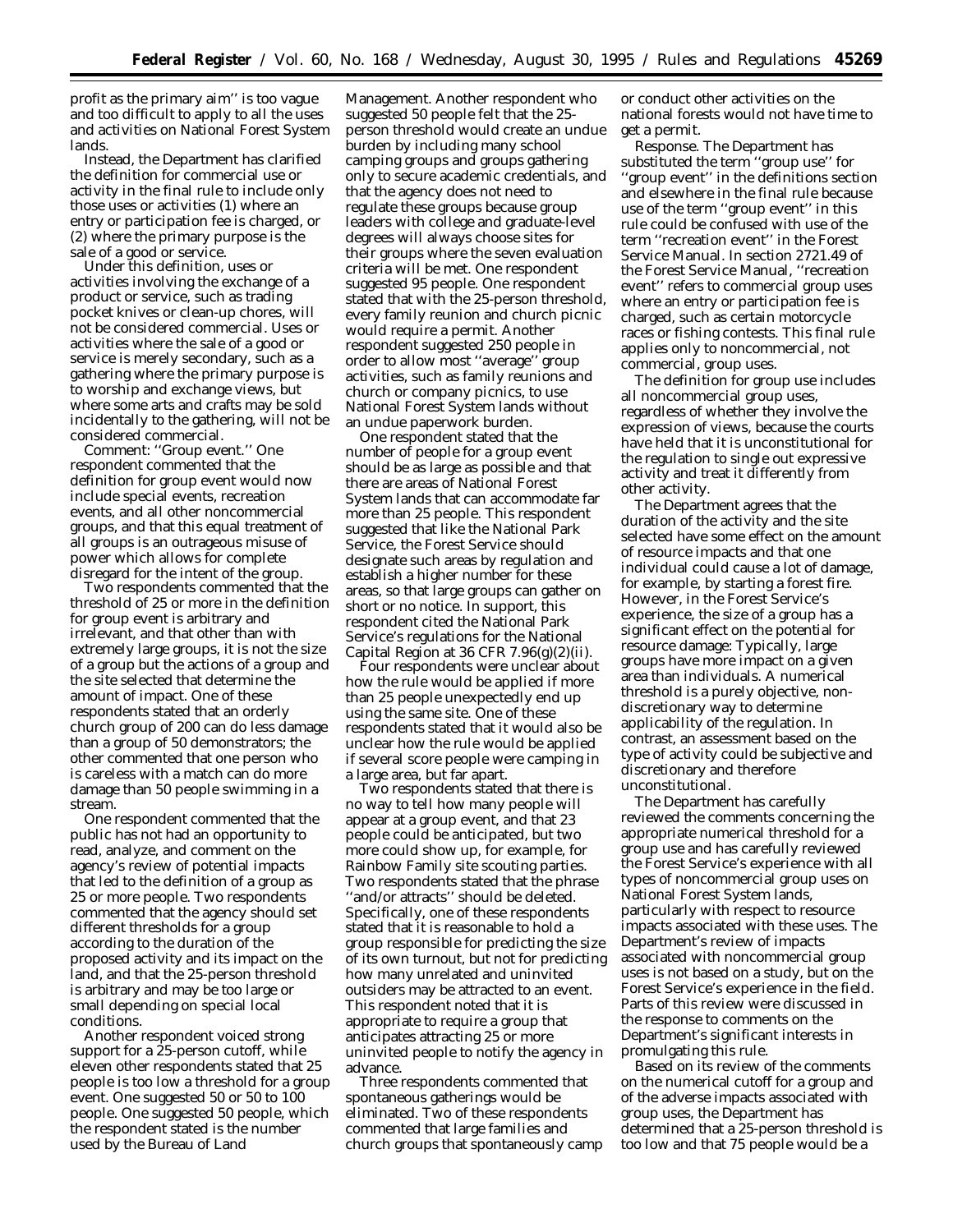more appropriate threshold for applicability of the rule.

The Department recognizes that any numerical threshold is arbitrary in that a group of 74 people could have as much impact on forest resources as a group of 75, and that 25 people could have more impact than 100, depending on the type of activity and the characteristics of the site. Nevertheless, the Department believes that a numerical threshold is the fairest and most objective standard for applicability of the rule and that groups with 75 or more people tend to have a greater impact on National Forest System lands than smaller groups.

The National Park Service designates sites that are available for public assemblies in the National Capital Region and other park areas. These regulations can be found at 36 CFR 2.51, 7.96(g)(2)(ii). The Department does not believe it is practicable or necessary to require designation of sites that are available for noncommercial group uses of National Forest System lands. In general, the National Park Service and the Forest Service administer different amounts and types of land and different varieties of uses and activities on the land and therefore cannot take exactly the same approach to land management.

In the contiguous 48 states the National Park Service manages approximately 25.5 million acres of land with many fairly developed sites and an extensive reservation system. To a significant degree, public use of National Park Service land is concentrated. In contrast, in the contiguous 48 states the Forest Service manages approximately 169 million acres of land with primarily expansive, undeveloped resources. Management units in the National Forest System are generally not subject to the same level of regulation as National Park Service management units, and the Forest Service oversees a broader variety of uses and activities than the National Park Service. Generally, whereas the National Park Service has a preservation mission, the Forest Service has a multiple-use mission.

Finally, the Department does not need to designate specific sites because this final rule allows noncommercial groups to gather on very short notice without designation of specific sites. Section 251.54(f)(5) of the final rule provides for submission of applications up to 72 hours before a proposed activity and provides for a very short, specific timeframe for granting or denying applications.

This rule is intended to apply to noncommercial uses that involve groups of 75 or more people. The rule is not

intended to apply to 75 or more individuals who do not arrive as part of a particular group or in connection with an organized activity, such as 75 or more people who reserve campsites individually rather than as a group at a popular developed recreation area on a holiday weekend. To clarify this intent, the Department is adding the words ''a group of'' to the definition for group use.

The rule is intended to apply to groups of 75 or more people that have requested use of a certain area for a noncommercial activity. The rule will apply to a group of 75 or more people that request to camp in the same area, even if they intend to camp far apart from each other.

The Department believes that it is reasonable for groups to estimate the expected number of participants and spectators at their activities. For example, groups could base their estimate on past experience and/or how many have expressed interest or have committed to participate in an activity. The Department agrees, however, that the phrase ''and/or attracts'' should be deleted from the definition for group use because it is not reasonable for groups to predict how many unrelated and uninvited outsiders may be attracted to an activity. Accordingly, the Department has deleted the phrase ''and/or attracts,'' but has added the phrase ''either as participants or spectators,'' to make it clear that an activity involving a group of 75 or more people, regardless of whether they are participants or spectators, requires a special use authorization.

The Department believes that in order to meet its objectives of ensuring resource protection, addressing public health and safety concerns, and allocating space in the face of greater legal constraints on the use of the land, it is both fair and necessary to require noncommercial groups of 75 or more people to obtain a special use authorization prior to their activity. Under the final rule, noncommercial group uses can be very close to spontaneous because applications for a special use authorization may be submitted up to 72 hours prior to the activity.

*Comment.* ''Distribution of printed material.'' One respondent stated that including the solicitation of views or signatures in the definition for distribution of printed material violates the First Amendment. Another respondent stated that this definition is broadly defined to include soliciting information in conjunction with the distribution of printed material. Another stated that the definition for distribution

of printed material is too broad and that any distribution of printed material would be regulated, not just distribution associated with a group use.

*Response.* The definition for ''distribution of printed material'' has not been included in the amendments to part 251 in the final rule, as the Department has decided not to require a special use authorization for noncommercial distribution of printed material in the final rule.

*Comment.* ''Printed material.'' Two respondents commented that including photographs in the definition for printed material is unjustified because the rule could be construed to cover one person showing a photograph to another. One respondent stated that the definition for printed material is too broad and that any distribution of printed material would be regulated, not just distribution associated with a group use.

*Response.* As previously noted, the Department has removed the special use authorization requirement for noncommercial distribution of printed material from the final rule. Therefore, the definition for ''printed material'' has been removed from the amendments to part 251 in the final rule.

The Department believes that the changes noted in response to comments received make the definitions clear and help ensure that the final rule is constitutional, both as written and as applied.

*Section 251.54—Special Use Applications.* This section of the existing rule prescribes procedures and requirements for processing applications for special use authorizations.

*Comment.* Section 251.54(a) of the existing rule encourages all proponents to contact an authorized officer as early as possible so that potential constraints may be identified, the proposal can be considered in forest land and resource management plans (forest plans) if necessary, and processing of an application can be tentatively scheduled. The proposed rule offered a technical amendment to § 251.54(a) to make clear that the proponent will be given guidance and information about the items listed in §§ 251.54(a)(1) through (a)(8) only to the extent applicable to the proposed use and occupancy.

Three respondents commented on this provision. One respondent commented that the word ''encourage'' in § 251.54(a) is too vague. Another respondent commented that § 251.54(a) is too vague and allows the Forest Service to delay processing of an application by asking for more information. Another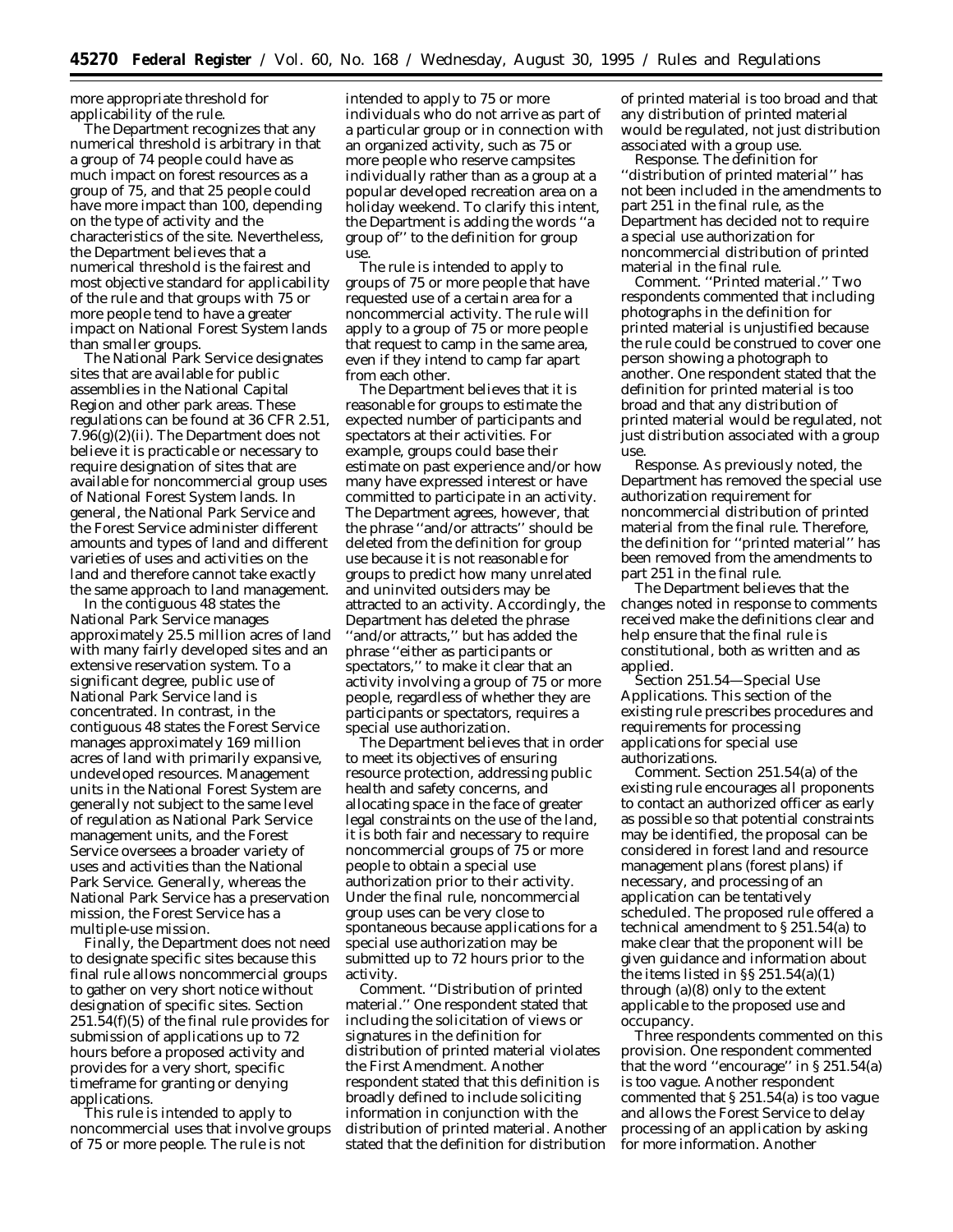respondent noted that ''providing for consideration of proposals in forest plans if necessary'' allows the agency either to move existing uses or activities that conflict with a proposal or to deny a permit for the proposal.

*Response.* These comments address a provision in the existing rule that was not proposed for amendment and which is therefore beyond the scope of this rulemaking. However, the Department wishes to assure those who commented that the intent of  $\S 251.54(a)$  is to encourage proponents to talk to the Forest Service about proposed uses and activities as early as possible and even before an application is submitted so as to facilitate, not delay, the processing of applications.

The rules in subpart B of part 251 apply to all special uses, both commercial and noncommercial. The amendment proposed to § 251.54(a) was in the last sentence and was necessary to ensure that applicants for noncommercial group uses receive relevant information. For example, as noted in the preamble of the proposed rule, fees and bonding requirements listed in § 251.54(a)(4) do not apply to applications for noncommercial group uses.

*Comment.* Section 251.54(e) of the existing rule specifies the information that must be contained in an application for a special use authorization. The proposed rule amended § 251.54(e)(1) to specify applicant identification requirements applicable to all special uses. Specifically, § 251.54(e)(1) of the proposed rule required an applicant for any type of special use authorization to provide his or her name and mailing address, and, if the applicant is not an individual, the name and address of the applicant's agent who is authorized to receive notice of actions pertaining to the application.

Two respondents noted that it makes sense to require applicants to provide their names and mailing addresses so that the Forest Service will be able to contact applicants and send them their permits. One of these respondents also stated that there would be no need for this provision if a permit were not required. The other commented that providing a name in a cooperative spirit and signing a permit are two different matters.

One respondent stated that the requirement for an applicant's address discriminates against the homeless.

Approximately 25 respondents commented that the Rainbow Family has no leader who can act as agent for the group. These respondents stated that Rainbow Family Gatherings are often spontaneous and that the group lacks

the requisite hierarchy; that this provision infringes on freedom of speech by requiring the Rainbow Family to retreat from one of its fundamental principles—*i.e.*, lack of hierarchy—in order to gather in practice of that principle; and that this provision violates the Rainbow Family's tribal sovereignty and spiritual integrity and is equivalent to asking the Catholic Church to submit an application to have a Mass.

*Response.* The proposed rule amended  $$251.54(e)(1)$  for clarity by reorganizing its contents. No amendment in substance was made. These comments address a provision in existing  $$251.54(e)(1)$  that was not proposed for amendment and which is therefore beyond the scope of this rulemaking.

For administrative purposes, it is necessary to require an applicant for any kind of special use authorization to provide his or her name and mailing address, and, if the applicant is not an individual, the name and address of the applicant's agent. Without that information, the Department has no way of contacting the applicant concerning the content or disposition of the application. This provision does not discriminate against anyone because it applies to any applicant for any type of special use authorization.

As discussed in response to comments on § 251.50(c), this regulation also does not impose an undue burden on free exercise of religion. Religious groups, including the Catholic Church, have applied for and obtained permits in order to hold services on public lands. *See e.g.*, *O'Hair* v. *Andrus*, 613 F.2d 931 (D.C. Cir. 1979) (National Park Service permit authorizing outdoor Mass conducted by Pope John Paul II on National Mall).

The Department believes it is both fair and appropriate to apply this provision to all applicants, including the Raimbow Family. Even if the Rainbow Family has no leader, members of the group can still designate a representative who can receive notice of actions pertaining to an application for a special use authorization. For example, several respondents commented that the Rainbow Family engages in decisionmaking by consensus and that councils meet to make decisions that affect the group. Thus, one of these councils could select a representative for the purpose of § 251.54(e)(1).

The court in *United States* v. *Rainbow Family* held that the Rainbow Family is an unincorporated association that can sue and be sued. 695 F. Supp. at 298. The court also held that service of

process upon the Rainbow Family was properly effected in that case by service upon several individuals who acted as agents or representatives of the Rainbow Family. *Id.* Moreover, in 1987, representatives of the Rainbow Family signed a consent judgment in a suit brought by the Health Director of the State of North Carolina against the Rainbow Family for failure to obtain a permit under the State's mass gathering statute. It is therefore reasonable to believe that the Rainbow Family could designate a person or persons to receive notice of actions pertaining to an application for a special use authorization.

*Comment.* Under the heading ''Minimum information,'' § 251.54(e)(2)(i) of the proposed rule required applicants for noncommercial group uses to provide a description of the proposed activity, a description of the National Forest System lands and facilities the applicant would like to use, the estimated number of participants and spectators, and date and time of the proposed activity, and the name of the person or persons 21 years of age or older who will sign a special use authorization on behalf of the applicant.

Four respondents commented on § 251.54(e)(2)(i). One respondent stated that this requirement is generally illegal. Another respondent stated that the agency should only require a group's name, address, and a description and the date of the proposed activity. A third respondent commented that it is reasonable for the agency to require information about proposed activities on National Forest System lands, including their location, the number of participants, and the date and time of the proposed activity. However, this respondent stated that requiring applicants to submit minimum information subjects them to arbitrary standards of accuracy and demands for further information—especially where the activity is diverse and organic, exact participation is unknown, and set-up and clean-up times are imprecise—and that an authorized officer could delay or deny an application because the information provided is deemed incomplete or inaccurate. Two other respondents stated that the agency could deny a permit if an application was not filled out correctly or completely.

*Response.* The Department believes that requiring minimal information about proposed noncommercial group uses is both reasonable and necessary for administrative purposes and is in no way illegal. Failure to require this information before these activities occur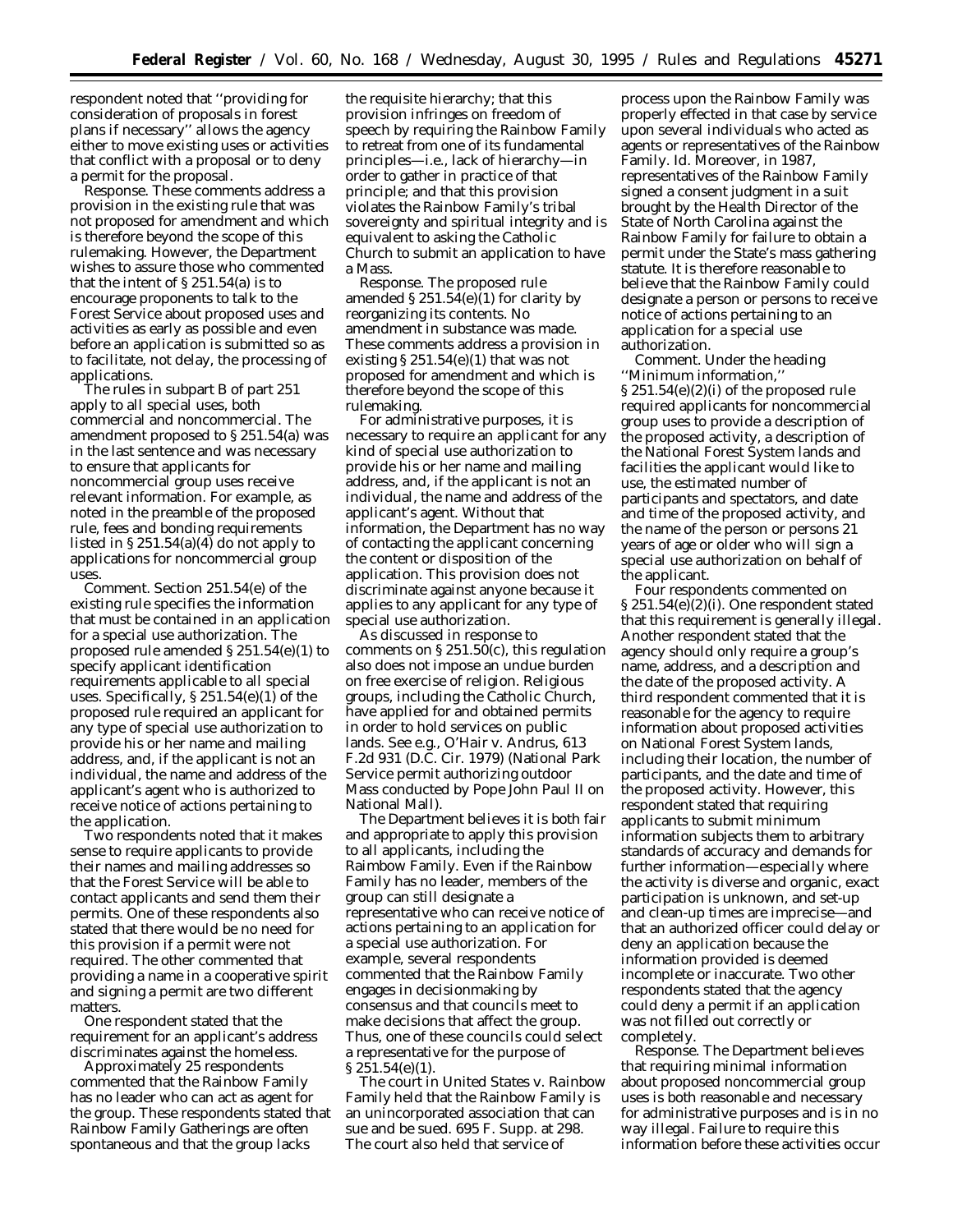would defeat the Department's purposes of resource protection, promotion of public health and safety, and allocation of space within the National Forest System. Without this information, for example, the Forest Service would not know the kinds of mitigative and preventive measures to take in authorizing noncommercial group uses. As a result, these uses could pose a substantial risk of damage to National Forest System lands and resources.

The Department's intent is to limit the information required to those items contained in  $\S$ § 251.54(e)(2)(i)(A)–(E), which address only the time, place, and manner of the proposed activity. To clarify that intent, the heading for § 251.54(e)(2) has been changed from ''Minimum information'' to ''Required information.'' In addition, a sentence has been added to  $\S 251.54(e)(2)(i)$  to make explicit that the additional requirements enumerated in §§ 251.54(e)(3) through (e)(6) of the final rule do not apply to applications for noncommercial group uses.

While the Department intends that information be provided for each of the five categories as accurately and completely as possible, Forest Service officers will not hold applicants to standards of accuracy or completeness that are impracticable to attain. For example,  $$251.54(e)(2)(i)(C)$  requires an estimate, not an exact number, of participants and spectators. Under  $\S 251.54(e)(2)(i)(B)$ , the Department is not requiring a legal description of the land proposed for the activity, but rather a description that is accurate and complete enough to allow the authorized officer to determine where the activity will occur.

Finally, the Forest Service cannot delay an application because the information provided is incomplete or inaccurate. Section 251.54(f)(5) of the final rule provides that an application for noncommercial group uses must be granted or denied within 48 hours of receipt.

For the reasons stated, the final rule retains the requirement in § 251.54(e)(2)(i) without change from the proposed rule.

*Comment.* Section 251.54(e)(2)(i)(A) of the proposed rule required applicants to provide a description of the proposed activity.

Three respondents commented on this provision. One respondent felt that it is reasonable for the Forest Service to want an idea of what people are going to do on public lands, but that if authorized officers already know, then this issue is addressed. This respondent stated that this information should be provided when authorized officers ask for it, but

that requiring it to be provided in advance places an undue burden on the public.

Two respondents commented that the requirement for a description of the proposed activity is very ambiguous and that it is not clear how much detail is required. One of these respondents stated that the agency could increase the chances of revocation of a permit by requiring strict compliance with a condition that would be very difficult to meet and that the actions of one person could put everyone at a legal risk.

*Response.* It is both reasonable and necessary to require proponents to provide in advance a description of the proposed activity. Failure to provide prior notice of proposed activities would defeat the Department's purposes of resource protection, promotion of public health and safety, and allocation of space within the National Forest System. Without this information, for example, the Forest Service would not know the kinds of mitigative and preventive measures to take in authorizing noncommercial group uses. As a result, these uses could pose a substantial risk of damage to National Forest System lands and resources.

The Department believes that  $\S 251.54(e)(2)(i)(A)$  is unambiguous. Under this provision the Department is requiring a description of the proposed activity that is accurate and complete enough to allow the authorized officer to determine the nature of the proposed activity, for example, whether it is a wedding reception or a group ride. Moreover, a lack of detail in describing the proposed activity is not a basis for revocation under § 251.60(a)(1) of the final rule.

Revocation will not be more likely for special use authorizations issued for noncommercial group uses than for other types of uses. The Forest Service endeavors and will continue to endeavor to ensure compliance with all the terms and conditions of all special use authorizations. Requiring a description of the proposed activity has no bearing on the legal risk assumed by individual group members or the group as a whole in connection with the proposed activity. Under this rule, individual group members will be personally responsible for their own actions, while the group will be responsible for the actions of its members as a whole that relate to compliance with the special use authorization.

Having considered the comments received, the Department has retained without change  $$ 251.54(e)(2)(i)(A)$  in the final rule.

*Comment.* Section 251.54(e)(2)(i)(B) of the proposed rule required applicants to provide a description of the National Forest System lands and any facilities the applicant would like to use.

Four respondents commented on this provision. One respondent commented that it is reasonable for the Forest Service to request a description of the National Forest System lands a proponent would like to use, but that requiring this information prior to the proposed activity places an undue burden on the public. This respondent stated that if the land selected by a proponent is not available at the time requested, the agency should address the problem at the time of the activity, not before.

One respondent stated that this provision would require a church group to tell the agency where it wants to pray, which would violate religious freedom. Another respondent commented that the agency could authorize a smaller area than requested and that if 25 or more people spilled over the permit boundary, use of that area would not be authorized by the permit. One respondent stated that a group would have to commit to a site early on, given the amount of time needed to process an application.

*Response.* The Department has amended  $$251.54(e)(2)(i)(B)$  in the final rule to require an applicant to provide the location as well as a description of the National Forest System lands and facilities the applicant would like to use. It is both reasonable and necessary to require proponents to provide this information in advance. Failure to provide prior notice of the location and a description of the proposed activity would defeat the Department's purposes of resource protection, promotion of public health and safety, and allocation of space within the National Forest System. Without this information, for example, the Forest Service would not know the kinds of mitigative and preventive measures to take in authorizing noncommercial group uses. As a result, these uses could pose a substantial risk of damage to National Forest System lands and resources.

In addition, the National Environmental Policy Act (NEPA) mandates that federal agencies prepare an environmental analysis on proposals for major federal actions significantly affecting the quality of the human environment (42 U.S.C. 4332(2)(C)). As one of the examples of a major federal action, NEPA's implementing regulations include actions approved by federal permit (40 CFR 1508.18(b)(4)). In order to comply with NEPA, the Forest Service needs to know which National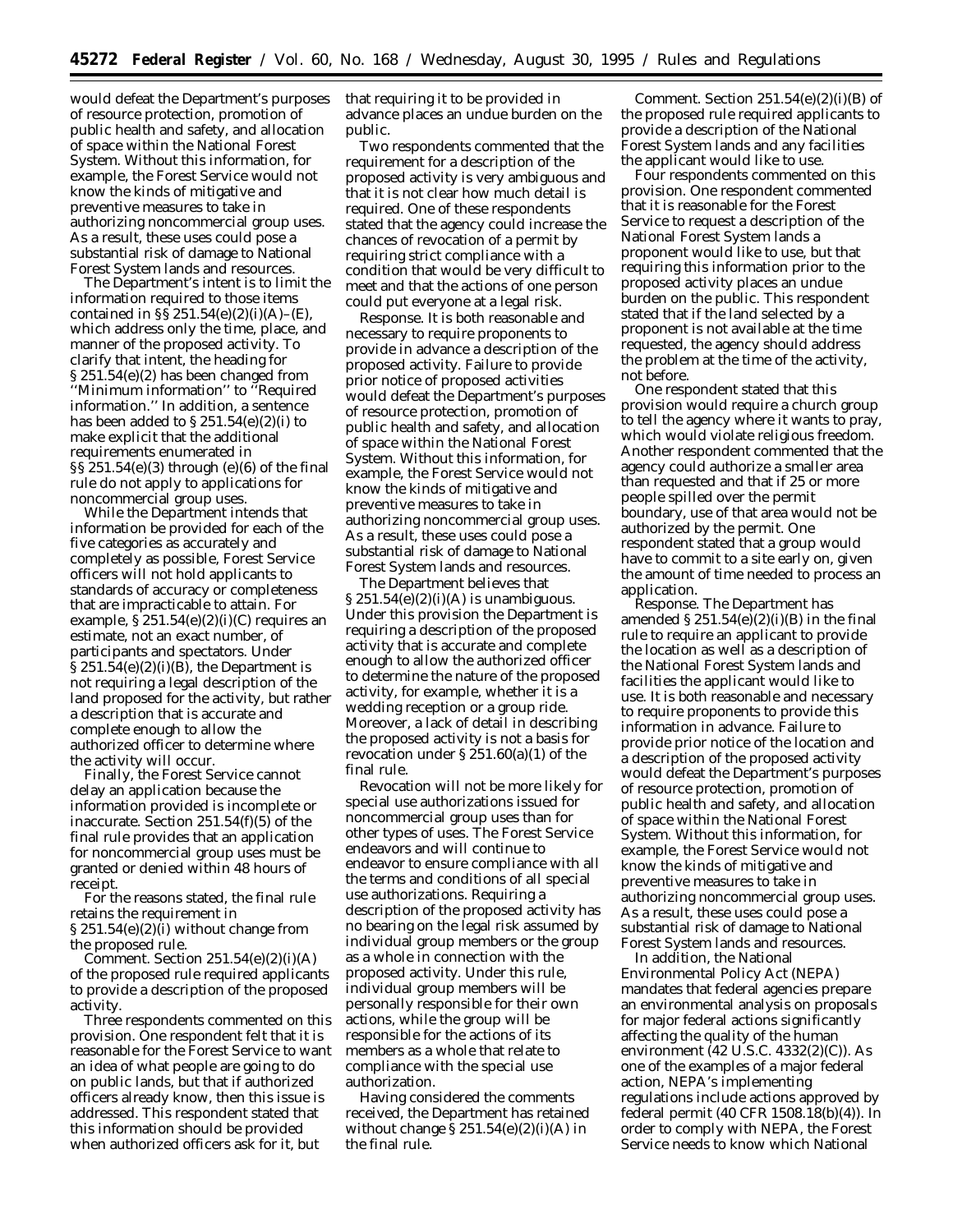Forest System lands may be impacted by a proposed activity.

Requiring religious groups to provide a description of the National Forest System lands and facilities they would like to use does not impose an undue burden on free exercise of religion. Religious groups have applied for and have obtained permits to hold services at specific sites on public lands. *See, e.g., O'Hair* v. *Andrus,* 613 F.2d 931 (D.C. Cir. 1979) (National Park Service permit authorizing outdoor Catholic Mass on National Mall).

Authorization of noncommercial group uses will not be less likely than authorization of other uses. On the contrary, the Department intends to authorize noncommercial group uses to the full extent allowed under this rule. The Department also intends to apply this rule consistently and fairly as required by law to all noncommercial group uses. While the agency retains the discretion to determine the size of an area needed to support an activity, drawing an authorization boundary smaller than required would not be environmentally defensible as that approach would increase rather than reduce risks to forest resources.

The amount of time needed to process an application will not require a group to commit to a site early. Under § 251.54(f)(5) of the final rule, applications will be granted or denied within 48 hours of receipt. However, a group may still find it necessary to commit to a site early due to factors that are beyond the control of the Forest Service, such as the popularity of the site.

*Comment.* Section 251.54(e)(2)(i)(C) of the proposed rule required the applicant to provide the estimated number of participants and spectators.

Three respondents commented on this provision. One respondent commented that it is reasonable for the Forest Service to request an estimate of the number of participants and spectators, but that requiring that estimate prior to an activity places an undue burden on the public. Another respondent stated that this provision could be used to limit attendance at an activity on the pretext of mitigating environmental impact. One respondent commented that regulating the number of participants and spectators is not a valid time, place, and manner restriction.

*Response.* The Department believes that it is both reasonable and necessary to require proponents to provide in advance an estimate of the number of participants and spectators. Failure to require prior notice of the anticipated attendance would defeat the Department's purposes of resource

protection, promotion of public health and safety, and allocation of space within the national Forest System. Without this information, for example, the Forest Service would not know the kinds of mitigative and preventive measures to take in authorizing noncommercial group uses. As a result, these uses could pose a substantial risk of damage to National Forest System lands and resources.

This provision is a necessary component of a valid time, place, and manner restriction. For example, the applicable forest plan might limit the number of people that can be accommodated at a proposed site. The Forest Service would need an estimate of the number of participants and spectators to determine whether that number fell within the limit established by the forest plan. In addition, the agency would need to know the anticipated attendance in order to determine the number of toilets or latrines needed or the sufficiency of potable drinking water at the proposed site. Finally, while numbers of people can have varying degrees of environmental impact on a site, the agency cannot under this rule limit the number of people attending an activity. The agency can only accommodate that number.

Having considered the comments received, the Department has retained without change  $\S 251.54(e)(2)(i)(C)$  in the final rule.

*Comment.* Section 251.54(e)(2)(i)(D) of the proposed rule required applicants to provide the date and time of the proposed activity.

Two respondents commented on this provision. One respondent stated that it is reasonable for the Forest Service to request the date and time of a proposed activity, but that requiring that information before an activity places an undue burden on the public. Another respondent commented that the agency could authorize a shorter time than requested, so that anyone at the site before or after that time would be in violation of the permit.

*Response.* The proposed rule merely required the date and time of the proposed activity. Thus, the proposed rule required applicants to specify when but not how long a proposed activity would occur. Accordingly, the Department has amended  $\S 251.54(e)(2)(i)(D)$  in the final rule to require applicants to provide the starting and ending date and time of a proposed activity.

The Department believes that it is both reasonable and necessary to require applicants to indicate in advance both when and how long a proposed activity

will occur. Failure to require prior notice of this information would defeat the Department's purposes of resource protection, promotion of public health and safety, and allocation of space within the National Forest System. Without this information, for example, the Forest Service would not know the kinds of mitigative and preventive measures to take in authorizing noncommercial group uses. As a result, these uses could pose a substantial risk of danger to National Forest System lands and resources.

Authorization of noncommercial group uses will not be less likely than authorization of other uses. On the contrary, the Department intends to authorize noncommercial group uses to the full extent allowed under this rule. The Department also intends to apply this rule consistently and fairly as required by law to all noncommercial group uses.

It would be inconsistent with this intent to authorize a shorter time than requested for the purpose of finding anyone at the site before or after that time in violation of the authorization. However, there could be a compelling need to adjust the requested time period. For example, the agency might suggest an alternate date or site for a school-sponsored camping event if the requested date and site would place students in jeopardy on the opening day of deer hunting season.

*Comment.* Section 251.54(e)(2)(i)(E) of the proposed rule required applicants to provide the name of the person or persons 21 years of age or older who will sign a special use authorization on behalf of the applicant.

Four respondents recommended dropping the age limitation in this provision. These respondents believed that the age limitation prevents persons under the age of 21 from exercising their First Amendment rights, and that the agency should lower the age limit to 18 or drop it altogether; that those under the age of 21 would not be able to gather unless the ideas they espouse have been adopted by someone 21 years of age or older; that the provision discriminates against citizens under the age of 21, who will not be able to gather in groups of 25 or more; that this provision establishes a restriction on First Amendment activity that does not apply to other activities, since younger people can still go camping in small groups without a permit, which could present equal or greater risks to the resource; and that although each Rainbow Family member could get his or her own permit, then no one under the age of 21 could attend the Gathering.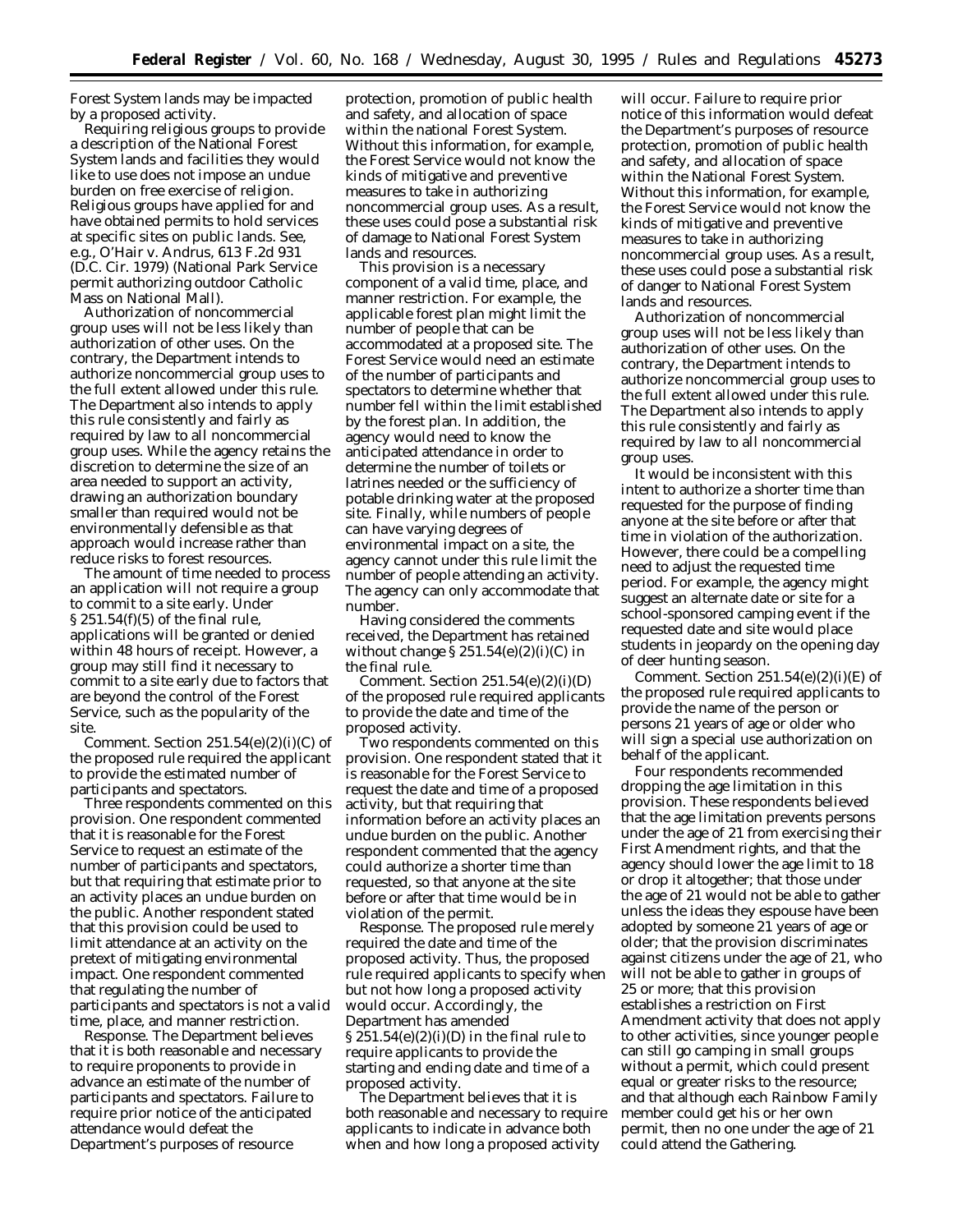Approximately 19 respondents indicated that it is not appropriate to make one individual responsible for an entire group. Specifically, these respondents stated that individual group members will no longer be responsible for themselves; that individuals should accept responsibility only for themselves; that it is reasonable for a group to give a person's name in the spirit of cooperation, but that it is not reasonable to require one person to assume responsibility for others; that a group should take responsibility for itself, and that if one person signs a permit, the group's solidarity will be broken; that this requirement is unreasonable if a group is not a legal entity and acts by consensus rather than by hierarchy; that if no representative from the group will sign because the group has no leader and because decisions are made by consensus, the Forest Service could find anyone 21 years of age or older or a representative from a different group to sign the permit, thus circumventing the process of decisionmaking by consensus; that individuals in the group will lose their autonomy; that those individuals who are responsible for any damage could make restitution with the aid of the whole group; that this requirement is particularly inappropriate where a group hesitates on philosophical grounds to appoint agents or representatives to speak on its behalf, and that the agency has said that it is unreasonable and impracticable to deal separately with each member of a large group, but that there is no reason for such a group to alter its philosophical grounds unless the agency shows that it has had to deal separately with each group member; that certain religious practices do not recognize a leader who takes responsibility for the group; that making one individual responsible for a permit makes the activity seem like a commercial venture.

Two respondents commented that this provision is unenforceable against the Rainbow Family because they have no leader. One of these respondents stated that no member of the Rainbow Family can speak for, sign for, or be held responsible for another.

*Response.* The Department believes that the age limitation in  $\S 251.54(e)(2)(i)(E)$  of the final rule is a reasonable time, place, and manner restriction. The restriction is necessary to ensure that those who are designated to sign and who do sign a special use authorization on behalf of a group are of the age of legal majority. The signature gives the authorization legal effect. If the person or persons who sign the authorization are not of the age of legal

majority, the authorization is not legally enforceable. Since the age of legal majority is not the same in every state but in no state exceeds the age of 21, the final rule requires that the person or persons who are designated to sign and who do sign a special use authorization be at least 21 years of age.

The Department does not believe that this age limitation imposes an undue burden on the exercise of First Amendment rights by those under the age of 21. The final rule does not prohibit groups of 75 or more people under the age of 21 from gathering in the national forests, nor does the final rule require that these groups include a person 21 years of age or older. Rather, the final rule requires that a person or persons 21 years of age or older be designated to sign a special use authorization and that that designated person sign an authorization on behalf of the group.

It is not appropriate or necessary for each member of a group to sign a special use authorization. It is also not appropriate or necessary for one member or a few members of a group to assume personal responsibility for the actions of other group members. Individual group members are personally responsible for their own actions. A person who signs a special use authorization for a noncommercial group use acts as an agent for the group, but does not assume personal responsibility for the group's actions.

However, it is appropriate and necessary to ensure that a group will be responsible for the actions of its members as a whole that relate to the use and occupancy of National Forest System lands by requiring a person or persons to sign a special use authorization as an agent or representative of the group. Requiring that a person or persons sign the special use authorization on behalf of the group will not weaken the group's solidarity; on the contrary, this requirement can serve to enhance the group's solidarity by ensuring that the group will take responsibility for its actions. By signing a special use authorization on behalf of the group, the agent or representative gives the authorization legal effect and subjects the group to the authorization's terms and conditions.

In addition, the Forest Service needs to have someone to contact for purposes of special use administration. The authorized officer may have questions about the application or may need to notify the applicant in the event of an emergency. If the application does not identify a contact person, the Forest Service cannot make the appropriate notifications.

As shown by the reports on the 1991 and 1992 Rainbow Family Gatherings, if a group does not designate a representative or representatives, the Forest Service has to deal separately with various individual members and subgroups. Informal agreements made with one individual member or subgroup are not always respected by other group members, which makes it difficult for the agency to obtain commitments from the group as a whole. The special use authorization process will allow the agency to obtain commitments from the Rainbow Family that apply to the group as a whole.

Non-members of a group cannot sign a special use authorization on behalf of a group unless they are designated by the group to act as its agents or representatives and are authorized to make the group responsible for the actions of its members as a whole. Requiring a group to designate a person or persons who will sign a special use authorization on behalf of the group does not make a group use a commercial venture under this rule. Under the final rule, a group use is a commercial use or activity if an entry or participation fee is charged or if the primary purpose of the activity is the sale of a good or service, and in either case, regardless of whether the use or activity is intended to produce a profit. All groups, both commercial and noncommercial, should be responsible for the actions of their members as a whole that relate to the use and occupancy of National Forest System lands.

The Department believes that it is both fair and appropriate to apply this provision to all applicants, including groups like the Rainbow Family that make decisions by consensus. The group can, for example, designate a representative or representatives who can sign a special use authorization on behalf of the group. Groups that make decisions by consensus could select a representative through that decisionmaking process.

As one respondent noted, the court in *United States* v. *Rainbow Family* held that the Rainbow Family is an unincorporated association that can sue and be sued. 695 F. Supp. at 298. The court also held that service upon the Rainbow Family was properly effected in that case by service upon several individuals who acted as agents or representatives of the Rainbow Family. *Id.* Moreoover, in 1987, representatives of the Rainbow Family signed a consent judgment in a suit brought by the Health Director of the State of North Carolina against the Rainbow Family for failure to obtain a permit under the State's mass gathering statute. It is therefore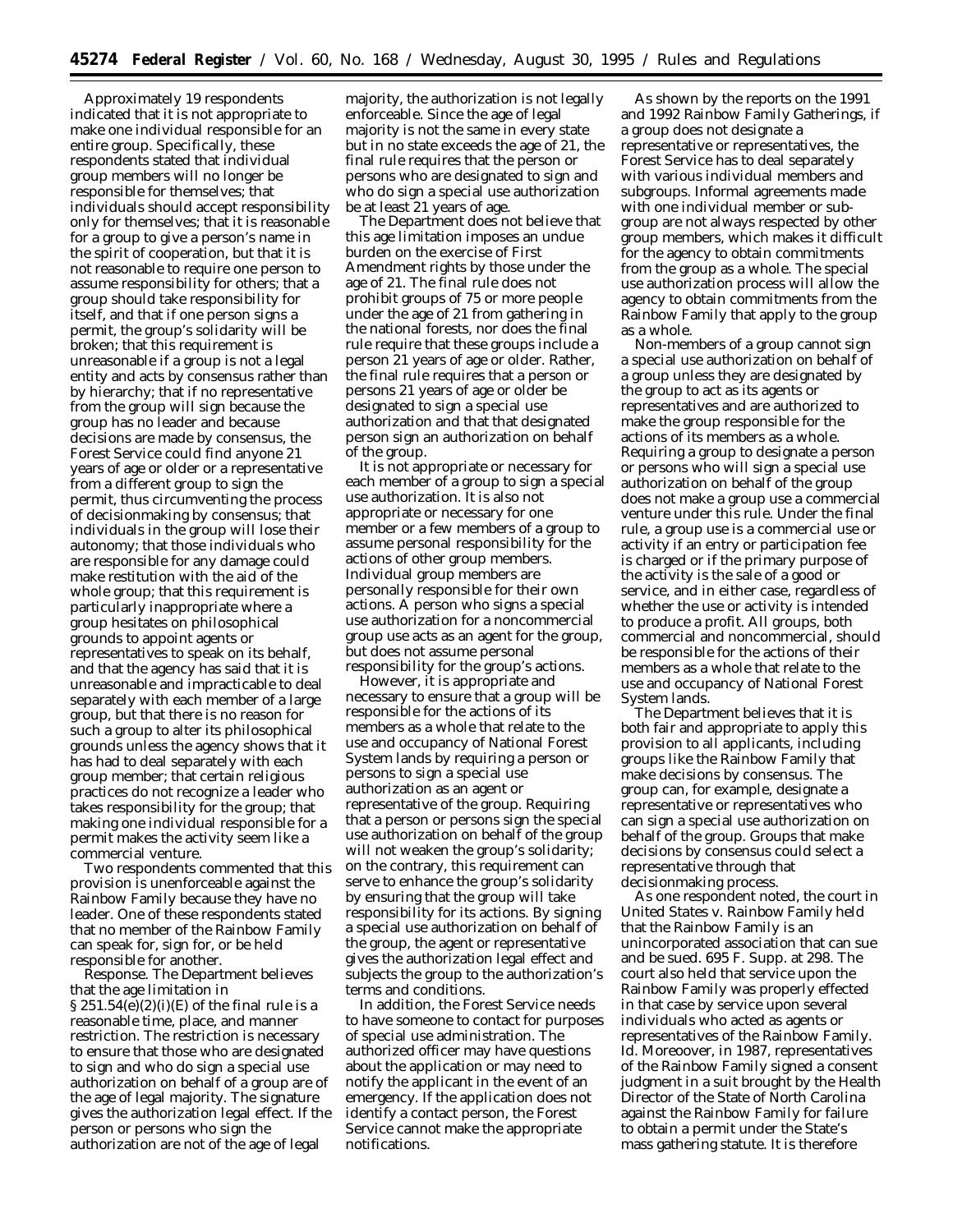reasonable to believe that the Rainbow Family could designate a person or persons to sign a special use authorization on behalf of the group as provided in  $\S 251.54(e)(2)(i)(E)$ .

Having considered the comments received, the Department has retained without change  $\S 251.54(e)(2)(i)(E)$  in the final rule.

*Comment.* Section 251.54(e)(2)(ii)(D) of the existing rule enumerates certain information that might have to be provided by a private corporation applying for a special use authorization. The proposed rule redesignated this provision but did not offer any substantive change.

One respondent commented that the minimum amount of information required from a private corporation applying for a special use authorization is much greater than what is required from any other category of applicant and that the only information needed from private corporations is evidence of incorporation and good standing.

*Response.* This provision was not subject to substantive amendment under the proposed rule, is not being amended by the final rule, and has no bearing on the subject matter of this rule. Therefore, this provision is beyond the scope of this rulemaking. However, the Department believes that it may be appropriate to require private corporations applying for a special use authorization to provide more than evidence of incorporation and good standing.

*Comment.* A provision in § 251.54(e)(1) of the existing rule requiring the Forest Service to give due deference to the findings of another agency, such as a public utility commission, the Federal Energy Regulatory Commission, or the Interstate Commerce Commission, in lieu of another detailed finding, was proposed to be moved to a new § 251.54(f)(4) of the proposed rule, since this provision relates to the processing of applications rather than to their content. This was a technical rather than a substantive amendment.

Two respondents commented on this provision. One respondent stated that if the Forest Service defers to the findings of another agency, an application for a special use authorization could be subjected to the agenda of any part of government. The other respondent commented that this provision applies a large body of administrative law to the review of applications for a special use authorization, subject to the discretion of the authorized officer, and places the burden of documenting the findings of other agencies on the applicant.

*Response.* This provision was not subject to substantive amendment under the proposed rule, is not being amended by the final rule, and has no bearing on the subject matter of this rule. Therefore, this provision is beyond the scope of this rulemaking. Nevertheless, the Department believes that this provision makes the application process more efficient by allowing the Forest Service to defer to relevant findings of other agencies, rather than making another detailed finding, in evaluating applications for commercial special use authorizations.

*Comment.* Section 251.54(f)(5) of the proposed rule provided that the agency would grant or deny an application for noncommercial group uses without unreasonable delay. On the one hand, First Amendment due process considerations require a specific timeframe for granting or denying an application for noncommercial group uses. On the other hand, a decision to issue a special use authorization triggers extensive statutory and regulatory requirements such as those imposed by the ESA and NEPA. Section 251.54(f)(5) of the proposed rule reflected the agency's effort to balance the competing concerns of complying with these First Amendment due process considerations and the statutory and regulatory requirements triggered by a decision to issue a special use authorization.

Approximately 65 respondents commented that this proposed provision is too vague and would allow for too much discretion because it fails to provide a definite timeframe for granting or denying an application. Four respondents cited *United States* v. *Rainbow Family* in support of their position. One respondent cited footnote 5 in *United States* v.*Abney,* 534 F.2d 984 (D.C. Cir. 1976), for the proposition that applications for First Amendment activities must be handled on an expedited basis to avoid de facto censorship of certain points of view.

Several respondents recommended an expeditious procedure for reviewing applications. Four respondents stated that the National Park Service has a specific timeframe for evaluating permit applications for First Amendment activities. One respondent cited 36 CFR 7.96(g)(3), which provides that National Park Service permit applications for demonstrations in the National Capital Region are deemed granted if not acted upon within 24 hours of receipt.

Two respondents commented that the need to comply with statutory and regulatory requirements could not justify the agency's position and that the Forest Service should set a short timeframe and deny an application

within that timeframe if the agency needed more time to complete an environmental impact statement.

One respondent suggested that permits should be issued immediately where the forest plan identifies the proposed activity as appropriate for the requested area and where the proposed activity meets applicable standards and guidelines. Another respondent commented that if the group threshold remains at 25, the decision should be made almost immediately where the requested stay is three days and two nights or less, where the activity is to be held in an area designed for a large group, such as a developed campground, and where the forest plan recognizes the activity as appropriate for the desired area. The same respondent added that if the group threshold was raised to 50, the decision should be made within 15 days.

One respondent suggested that the agency grant or deny applications within three working days. Another respondent recommended a timeframe of six weeks for evaluating applications. One respondent suggested that an application should be granted or denied 30 to 60 days after completion of the necessary NEPA analysis, which could range from categorically excluding the proposed activity from documentation in an environmental impact statement or an environmental assessment to preparation of an environmental impact statement, depending on the intensity, scope, duration, and location of the activity.

Others stated that the agency could take as long as it liked to review applications, which could wreck a group's plan; that because the agency could take a long time to evaluate applications, proponents would have to apply far in advance; that this provision could allow denial by slow response; that applicants would have to go to court to expedite the process; that the lack of a specific timeframe undercuts the due process protection of immediate judicial review since access to the courts would be denied until a decision was made; that it is unclear why it is infeasible to specify a timeframe; that there is no evidence that NEPA, the ESA, and the NHPA apply to applications for noncommercial group uses or noncommercial distribution of printed material and that even if these statutes did apply, the Forest Service could survey the land and as part of the planning process either identify sensitive areas that need protective or designate areas suited for the activities in question; that the proposed rule does not define ''unreasonable''; that this provision injects too much uncertainty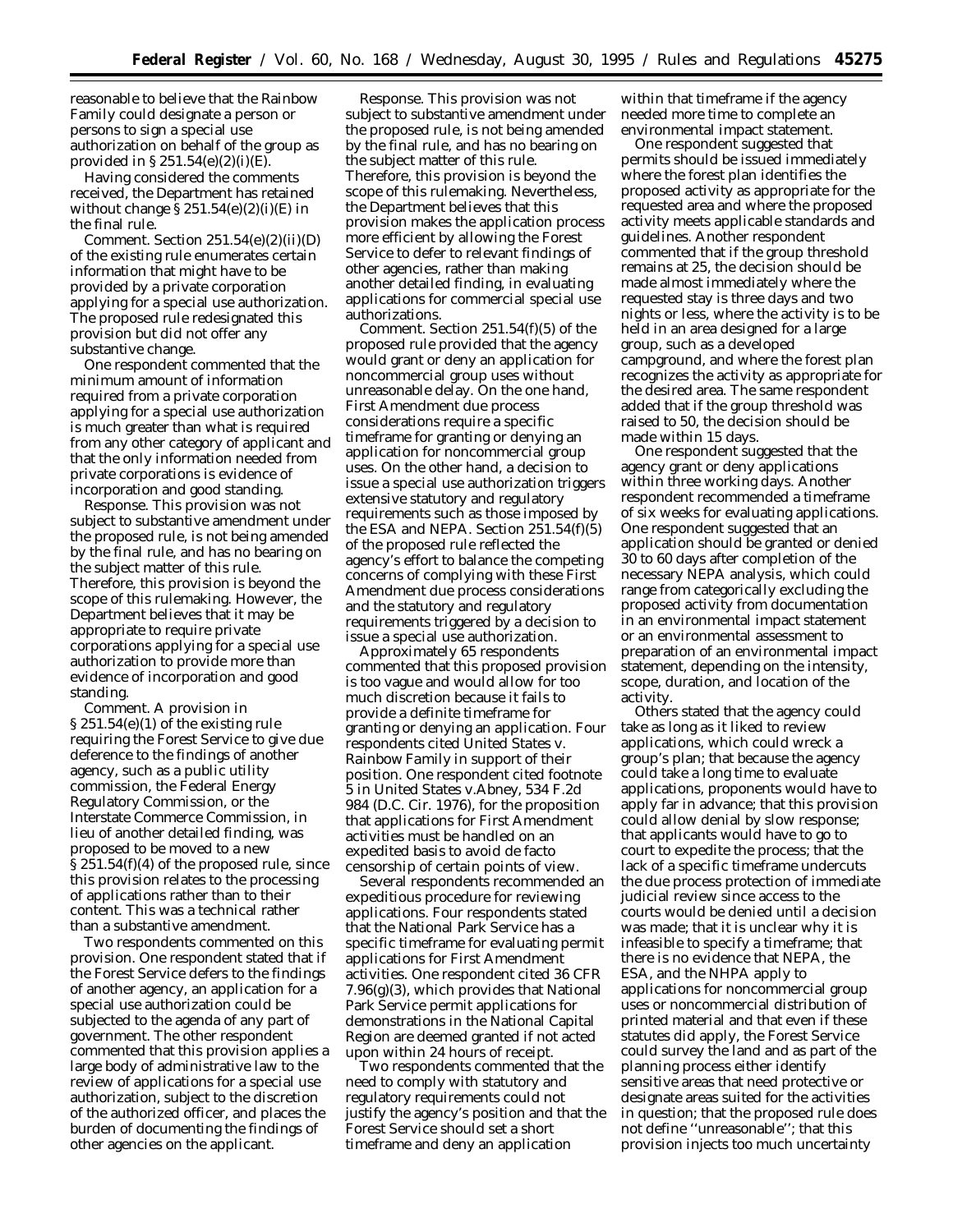into the application process and that while the need to comply with NEPA, ESA, and other statutes might in rare instances justify an indefinite timeframe for extremely large groups, such a need does not justify an indefinite timeframe for groups of 25 to 500 engaging in activities such as educational field trips, company picnics, and family reunions.

*Response.* Upon consideration of the comments received, the Department agrees that a short, specific timeframe for processing applications is needed to meet First Amendment requirements. *See, e.g., Shuttlesworth,* 394 U.S. at 162–64 (Harlan, J., concurring) (applications for First Amendment activities must be handled on an expedited basis to avoid *de facto* censorship of certain points of view); *A Quaker Action Group,* 516 F.2d at 735 (a permit system must have a fixed deadline for administrative action on a permit application for First Amendment activities; suggests that 24 hours be the maximum time for processing an application, and that applications be deemed granted if not acted upon within that time limit); *Rainbow Family,* 695 F. Supp, at 311 (1984 Forrest Service regulations are invalid for failure to specify a deadline for submitting an application and for granting or denying an authorization for First Amendment activities); *see also Rainbow Family,* 695 F. Supp. at 325 (although NEPA is unquestionably constitutional, even an otherwise valid statute cannot be applied in a manner designed to suppress First Amendment activity) (citing *CCNV,* 468 U.S. at 293; *Police Dep't of Chicago* v. *Mosley,* 408  $U.S. 92(1972)$ 

However, as the court noted in the *Rainbow Family* case, 695 F. Supp. at 323–24, the agency must comply with certain statutory and regulatory requirements under NEPA before issuing a special use authorization. NEPA mandates that federal agencies undertake an environmental analysis on proposals for major Federal actions significantly affecting the quality of the human environment (42 U.S.C. 4332(2)(C)). The Council on Environmental Quality (CEQ) has developed regulations implementing NEPA (40 U.S.C. part 1500).

In general, under the CEQ regulations, an agency must conduct an environmental analysis to determine whether a proposed action may constitute a major federal action significantly affecting the quality of the human environment (40 CFR 1501.4, 1508.9, 1508.13). If a proposed action may significantly affect the quality of the human environment, an environmental impact statement (EIS)

must be prepared (40 CFR 1501.4, 1502.4). As one of the example of a major federal action, the CEQ regulations list approval of specific projects, such as actions approved by permit (40 CFR 1508.18(b)(4)).

Thus, as a general matter, the issuance of Forest Service special use authorizations constitutes a federal action for NEPA purposes which may require documentation in a categorical exclusion (CE), environmental analysis (EA), or an EIS. Proposed actions implementing forest plans for which an EA or an EIS is prepared are subject to the Forest Service's appeal regulations for project decisions (36 CFR 215.3(a) (58 FR 58911), which add substantially to the processing time (36 CFR part 215 (58 FR 58904)).

However, the CEQ regulations encourage agencies to reduce paperwork and delay by categorically excluding certain types of proposed actions from documentation in an EA or an EIS which do not individually or cumulatively have a significant effect on the human environment (40 CFR 1500.4(p), 1500.5(k), 1507.3, 1508.4)). The Forest Service NEPA procedures categorically exclude certain types of proposed actions from documentation in an EA or an EIS, including proposed actions that fall within a category listed in § 31.1b of Forest Service Handbook 1909.15 (57 FR 43180), if no extraordinary circumstances are related to or affected by the proposed action.

One of the categories listed in § 31.1b is:

8. Approval . . . of minor, short-term (one year or less) special uses of National Forest System lands. Examples include but are not limited to:

a. Approving, on an annual basis, the intermittent use and occupancy by a Statelicensed outfitter or guide.

b. Approving the use of National Forest System land for apiaries.

c. Approving the gathering of forest products for personal use.

As explained in section 30.3(2) of the Handbook, extraordinary circumstances include, but are not limited to, the presence of:

a. Steep slopes or highly erosive soils. b. Threatened and endangered species or their critical habitat.

c. Flood plains, wetlands, or municipal watersheds.

d. Congressionally designated areas, such as wilderness, wilderness study areas, or National Recreation Areas.

e. Inventoried roadless areas.

f. Research Natural Areas.

g. Native American religious or cultural sites, archaeological sites, or historic properties or areas.

The Department does not intend to preclude reliance on a categorical

exclusion because of the mere presence of or a *de minimis* impact on one or more extraordinary circumstances. Rather, the Department intends to preclude reliance on a categorical exclusion if the proposed action materially impacts the characteristics or functions of one or more extraordinary circumstances.

The Department believes it essential to reconcile the First Amendment requirement for a short, specific timeframe with the need to comply with NEPA procedures. Thus, in response to the comments received, the Department gives notice that the Forest Service will categorically exclude authorization of noncommerical group uses from documentation in an EA or EIS under § 31.1b(8) of Forest Service Handbook 1909.15, provided there are no extraordinary circumstances related to or affected by the proposed activity.

The Department believes that authorization of noncommercial group uses qualifies for categorical exclusion under § 31.1b(8) because noncommercial group uses are shortterm, typically for only a few days or weeks, and because they are minor in that they entail readily mitigable environmental disturbance.

This determination is further supported by the reports on the 1991 and 1992 Rainbow Family Gatherings and by the *Rainbow Family* case. In the context of an extensive analysis of NEPA requirements, the court in the *Rainbow Family* case concluded that it is questionable whether the annual Rainbow Family Gatherings would have any significant impact on the environment for NEPA purposes. The court stated that environmental impacts associated with these activities, such as the temporary contamination of streams, are likely to be short-term. 695 F. Supp. at 324.

The Department's determination is also supported by the approach taken by the National Park Service: The National Park Service categorically excludes from documentation in an EA or an EIS ''the issuance of permits for demonstrations, gatherings, ceremonies, concerts, arts and crafts shows, etc., entailing only short-term or readily mitigable environmental disturbance'' provided extraordinary circumstances are not adversely impacted by these activities (Department of the Interior NEPA Procedures, 516 DM 6, Appendix 7, sec. 7.4(D)(5); 516 DM 2, Appendix 2, sec. 2.1 through 2.10). By categorically excluding these types of activities from documentation in an EA or an EIS if they do not adversely affect any extraordinary circumstances, the National Park Service is able to process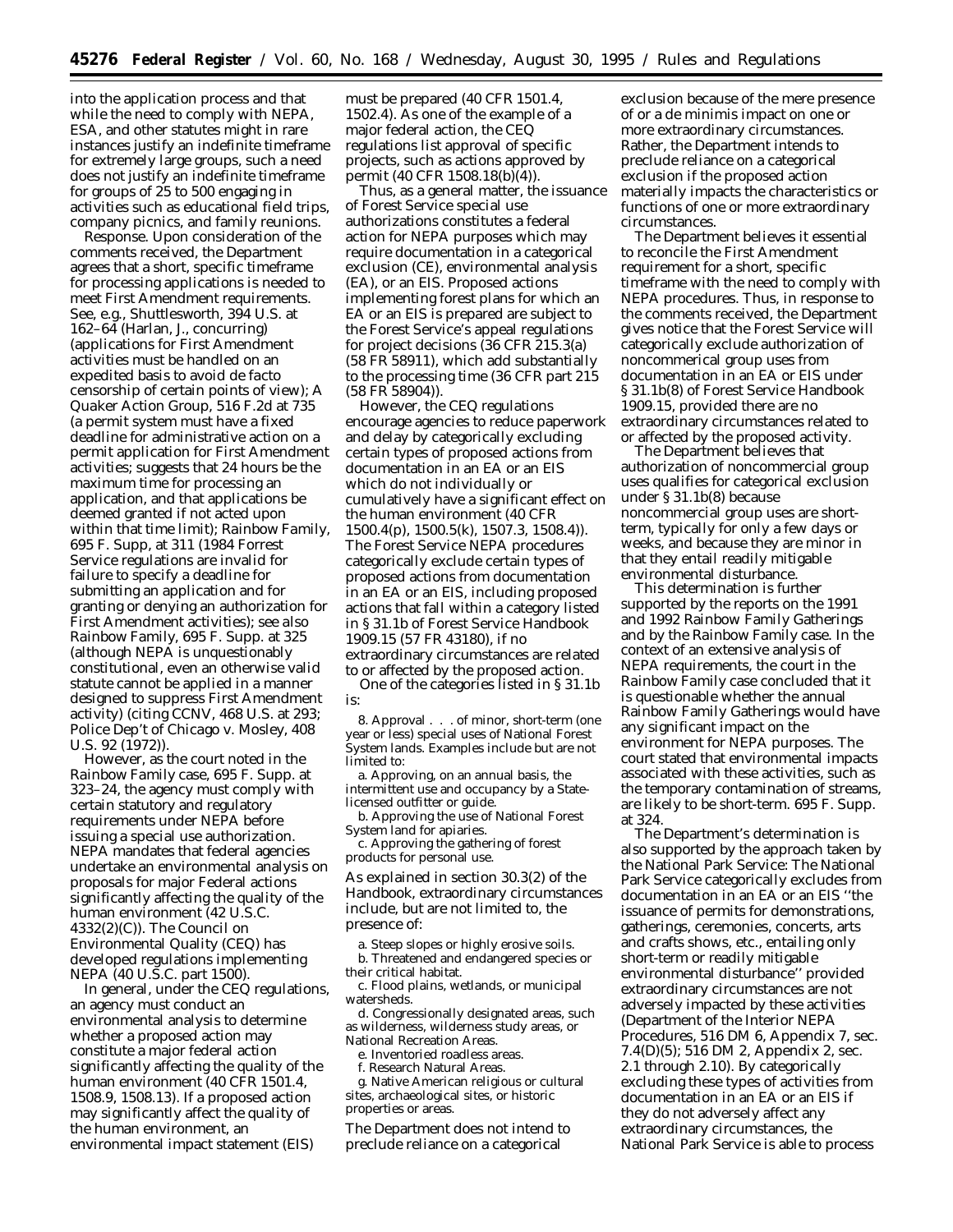applications for these activities within the 24-hour timeframe imposed by 36  $CFR$  7.96 $(g)(3)$ .

In addition to having determined that noncommercial group uses conform to the categorical exclusion in § 31.1b(8) of Forest Service Handbook 1909.15, the Department has incorporated the extraordinary circumstances exception to categorical exclusions into the evaluation process as an additional criterion at  $\S 251.54(h)(1)(iii)$  of the final rule. If an authorized officer determines that all the evaluation criteria are met, including the criterion concerning the extraordinary circumstances exception, the application will be granted. With this assurance that the most sensitive environmental lands and resources will be protected, an extensive NEPA analysis is not required.

Categorically excluding noncommercial group uses from documentation in an EA or an EIS under § 31.1b(8) of Forest Service Handbook 1909.15 allows the Forest Service to expedite the processing of applications for these activities in compliance with both NEPA and the First Amendment. Moreover, proposed actions that are categorically excluded from documentation in an EA or an EIS under § 31.1b are exempt from the potentially lengthy notice and comment procedures in the Forest Service's appeal regulations for project decisions (36 CFR 215.4(b) (58 FR 58911)).

Finally, like the National Park Service regulation at 36 CFR  $7.96(g)(3)$ , § 251.54(f)(5) of the final rule specifies a short timeframe both for submitting and processing applications for noncommercial group uses. Section  $251.54(f)(5)$  provides that applications for noncommercial group uses may be submitted up to 72 hours before the activity and that applications for noncommercial group uses are deemed granted and that an authorization will be issued for those uses unless the applications are denied within 48 hours of receipt.

The 48-hour and 24-hour timeframes for submission and processing of applications under the National Park Service's regulation apply only to activities in the National Capital Region, which is a fairly concentrated and developed park area. This final rule applies to the entire National Forest System. The Department believes that the additional 24 hours both for submitting and processing applications under this rule are warranted given the sizable amounts of undeveloped land and the wide variety of uses and activities that are subject to this regulation.

As provided in 36 CFR 7.96(g)(3), where an application for a special use authorization has been granted or has been deemed granted under § 251.54(f)(5) and an authorization has been issued, an authorized officer may revoke the authorization under the limited circumstances provided in § 251.60(a)(1) of the final rule.

Under § 251.54(f)(5), as under 36 CFR 7.96(g)(4), applications for noncommercial group uses will be processed in order of receipt, and the use of a particular area will be allocated in order of receipt of a fully executed application, subject to any relevant limitations set forth in § 251.54.

*Comment.* Section 251.54(h) of the proposed rule specified the procedures and criteria for evaluating applications for noncommercial group uses. Section 251.54(h)(1) of the proposed rule established a presumption in favor of granting an application for a special use authorization for all noncommercial group uses. Under § 251.54(h)(1) of the proposed rule, an authorized officer had to grant an application for a special use authorization for any noncommercial group use upon a determination that seven specific, content-neutral evaluation criteria were met.

Approximately 70 respondents argued that the proposed rule gives the Forest Service too much discretionary power. These respondents stated that an application for a special use authorization could be granted or denied at will; that the proposed rule results in too much governmental control; that the proposed rule does not meet the stringent standards of *Forsyth County* v. *Nationalist Movement, 505 U.S. 123* (1992), because the evaluation criteria are not ''narrowly drawn, reasonable and definite'' and vest ''unbridled discretion in a government official''; that the Forest Service could deny a permit to any group, and that simply restricting conditions under which permits can be denied does not erase a violation of constitutional rights; that the regulation is intentionally vague and was drafted to fail, thereby inviting harsher legal remedies; that a permit could be approved or denied based on an authorized officer's personal interpretation of the public interest; that an authorized officer cannot decide on a whim how many people should gather or what may be discussed at the gathering; that the proposed rule allows an authorized officer to grant or deny an application on the basis of what might happen; that an application could be denied on the basis of prejudice and that if one gives others an opportunity to abuse one's rights, they will; that the agency's intent may not be carried out

by subsequent administrators; that the agency may make it difficult to find out where to obtain a permit; and that the agency may add reasons for denying a permit and may start requiring permits for individuals.

*Response.* The Department disagrees with these comments. Under the proposed and final rules, applications for noncommercial group uses cannot be granted or denied at will, on the basis of prejudice, on the basis of what might happen, or on the basis of a personal interpretation of the public interest. Rather, these applications must be granted or denied on the basis of the specific, content-neutral evaluation criteria at § 251.54(h)(1) that vest little or no discretion in the authorized officer. These criteria merely regulate time, place, and manner with respect to a proposed activity.

The Department drafted the criteria this way to ensure that the rule complies with constitutional requirements. The Department intends that the evaluation criteria be applied consistently and fairly as required by law to all noncommercial groups. After this rule goes into effect, the Department may not change it in any material way without publishing another proposed rule for notice and comment (5 U.S.C. 553).

Application forms for special use authorizations subject to this rule may be obtained from the Forest Service office responsible for management of the affected land. That office will evaluate applications received and decide whether to issue a special use authorization on the basis of those applications.

This rule meets the stringent standards of *Forsyth*. In that case, the Supreme Court held that a permit fee requirement was not narrowly drawn to provide reasonable and definite standards for fee determinations and that the ordinance at issue was contentbased rather than content-neutral because the determination of the amount of the fee turned on a review of the content of the message conveyed. 112 S. Ct. at 2403–04. In contrast, the evaluation criteria in this final rule are narrowly tailored to minimize resource damage, to ensure compliance with federal, state, and local law, and to address specific concerns of public health and safety. None of these considerations has any connection with the content of any message that may be conveyed by a proposed activity.

Accordingly, the Department has retained without change the introductory text in § 251.54(h)(1) in the final rule.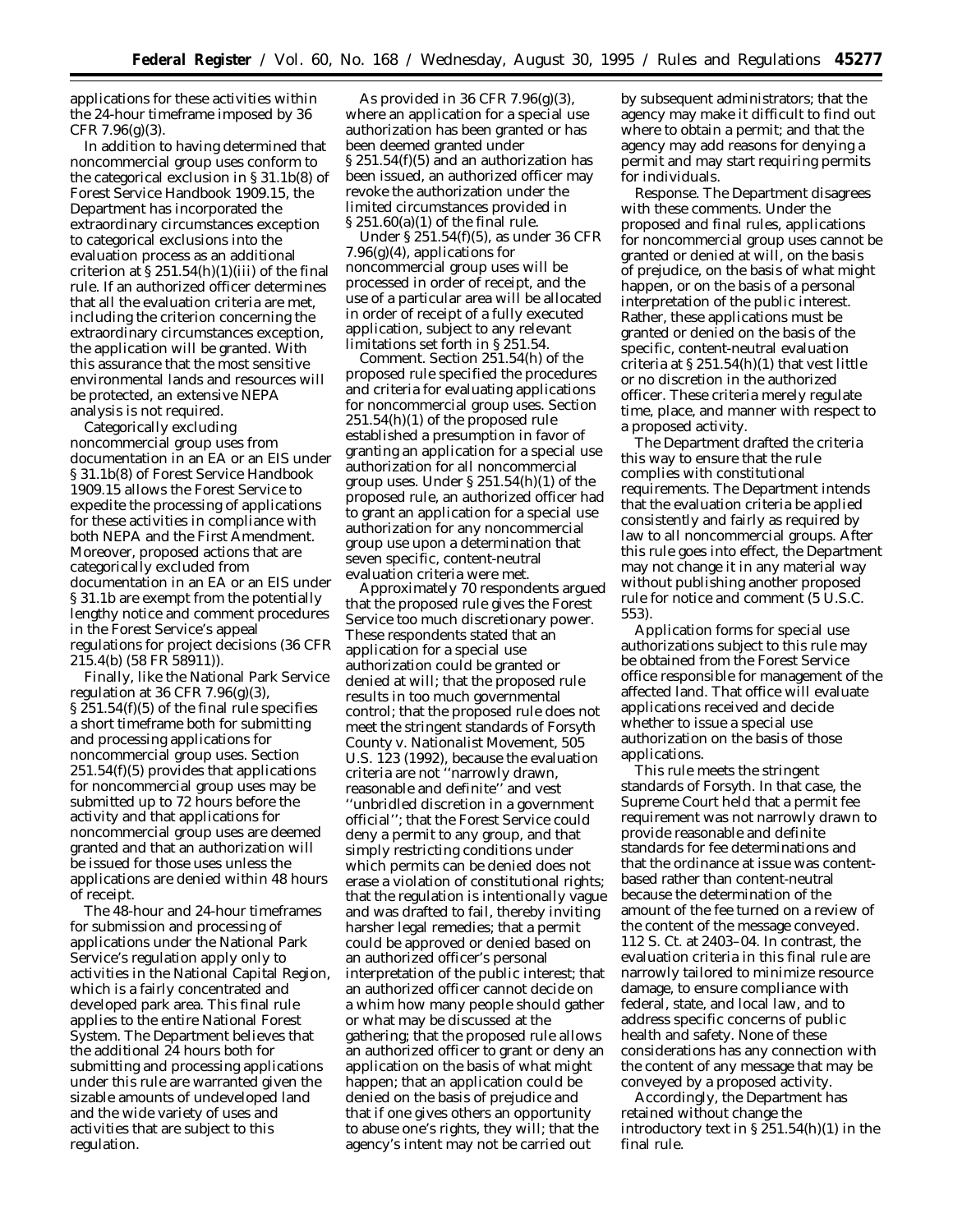*Comment.* Seventeen additional respondents commented on the evaluation criteria in general. These respondents stated that the criteria are an undue burden; that the criteria impose unreasonable restrictions on freedom of assembly by restricting where, when, and how citizens gather, and what types of activities can occur at a gathering; that denial of a permit for constitutionally protected activities goes beyond a regulation of time, place, and manner; that these criteria are unnecessary, unlawful, redundant, and waste money; that the criteria are unnecessary since most applicants would meet them anyway; that none of the criteria addresses conduct that may have adverse impacts on forest resources; that the issues addressed in the criteria are never a problem at Rainbow Family Gatherings; that with the exception of the criterion on halting, delaying, or preventing other uses and activities, the issues addressed in the seven criteria are either dealt with in other law or are common sense health and safety measures; that applicants have to show cause before a permit is issued; that the proposed rule would shift the burden of proof from the government to its citizens in requiring them to show, through the application process, that they deserve a permit; and that the burden should be on the agency to establish a basis for denial of a permit.

*Response.* The Department disagrees with these comments. The final rule is a constitutional restriction of time, place, and manner because the standards in the rule, including the evaluation criteria, are content-neutral, are narrowly tailored to further significant governmental interests, and leave open ample alternative channels for communication of information.

As noted earlier in this preamble, the Forest Service has encountered a variety of problems in connection with noncommercial group use of National Forest System lands. These problems have arisen in the context of many different types of noncommercial group uses, including Rainbow Family Gatherings. Some of these problems have included the spread of disease, pollution from inadequate site clean-up, and resource damage in critical salmon habitat. In view of these problems, the Department has established three significant interests in promulgating this rule: Protection of forest resources and facilities; promotion of public health and safety; and allocation of space within the National Forest System.

The Department believes that the eight evaluation criteria in this rule are narrowly tailored to address these

issues. The first criterion addresses compliance with laws in general and compliance with laws in particular that relate to protection of forest resources, such as the ESA. The second criterion addresses consistency with standards and guidelines for environmental protection in the applicable forest plan. The third criterion deals with allocation of space for administrative use by the Forest Service and for other authorized uses and activities on National Forest System lands. The fourth and fifth criteria address specific concerns of public health and safety. The sixth criterion makes the rule consistent with existing Forest Service policy on military and paramilitary training or exercises on National Forest System lands. The seventh criterion, which requires a representative of the group to sign a special use authorization, allows the Forest Service to administer special use authorizations and enables noncommercial groups to take responsibility for the actions of their members as a whole that relate to the use and occupancy of National Forest System lands. The eighth additional criterion in the final rule on extraordinary circumstances allows the Forest Service to ensure that the most sensitive environmental lands and resources will be protected while expediting the processing of applications as required by the First Amendment.

Whether other laws address the issues dealt with in the evaluation criteria in this rule is immaterial because less restrictive alternatives are not part of the test for constitutionality of time, place, and manner regulations. Even though less restrictive alternatives are not part of the test for constitutionality, the Department believes that the special use authorization requirement is the least restrictive means to achieve the government's interests. Other laws and regulations do not provide the framework necessary for applying standards for resource protection and public health and safety to noncommercial group uses. Special use authorizations are needed to allow the Forest Service to limit or prevent adverse impacts on forest resources from noncommercial group uses, to address concerns of public health and safety associated with noncommercial group uses, and to allocate space for noncommercial group uses and other uses and activities.

Applicants for noncommercial group uses do not have to show cause before a special use authorization is issued. Applicants for noncommercial group uses merely have to provide the information enumerated in

§§ 251.54(e)(2)(i) (A)–(E), which the Forest Service needs in order to apply the evaluation criteria in the rule. Section 251.54(h)(1) establishes a presumption in favor of issuance of a special use authorization. The burden is on the authorized officer to establish a factual and legal basis for denial of a special use authorization.

A summary of comments received on each evaluation criterion and the Department's response to them follows.

*Comment.* Section 251.54(h)(1)(i) of the proposed rule required an authorized officer to determine that a proposed activity was not prohibited by the rules at 36 CFR part 261, subpart A, or by an order issued pursuant to 36 CFR part 261, subpart B, or by federal, state, or local law.

Twenty-one respondents commented on this provision. Six respondents stated that the provision is too vague and broad. These respondents commented that the provision could always provide a basis for denial of a permit; that a permit could be denied if anyone in a group might violate the law or if a state law, such as an anti-mass gathering law, prohibited the activity; that the perceived risk that a law might be broken or a habitat disturbed would suffice for denial of a permit, and that the test is speculative, biased, and arbitrary; and that the evaluation criteria apply a double standard, in that a substantial risk is required to trigger health and safety concerns, but that any risk of a take of an endangered species could result in denial of a permit, that the rule should provide that there must be a substantial probability of causing a take during the proposed activity, that ''substantial probability'' should be defined as 50 percent or greater, and that a permit should not be denied because the proposed activity violates state law, such as a state endangered species act, which could be broader than federal law.

Three respondents believed that it is a general prohibition that has no bearing on time, place, or manner. One of these respondents commented that specific regulations exist for ensuring compliance with the Wilderness Act and the ESA. Another commented that the agency should regulate sensitive areas, not numbers.

Two respondents stated that the legality of proposed activities is addressed by other laws, such as the ESA, that requiring people to apply for permits so that these laws can be upheld is unjustified, and that if someone intended to take an endangered species, these regulations would not stop them.

Another respondent stated that this provision places an undue burden on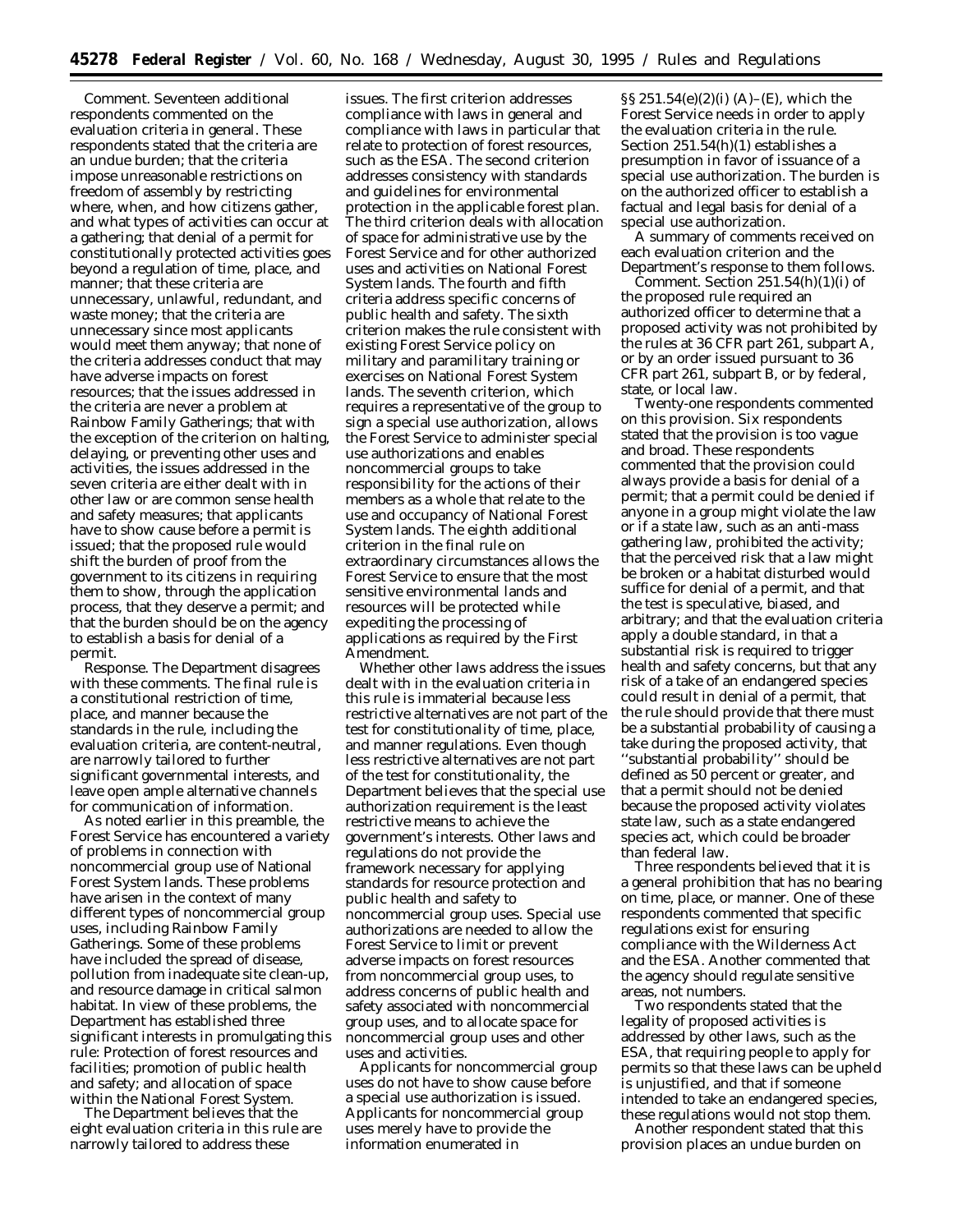the public in that applicants have to apply in advance and worry about whether a permit will be granted or not, that people should decide where they want to go, and that if they choose a place that they should not use, it is the agency's responsibility to inform them of the problem.

Six respondents commented that there is no need to protect the public by closing a site due to bad weather and that individuals or groups can decide for themselves whether to use a particular site at a particular time. One of these respondents wrote that people would not request a site hit by a major flood or a hurricane. One respondent stated that the provision is unjustified because there has never been a problem with extreme fire danger or inclement weather in the history of Rainbow Family Gatherings.

One respondent stated that the rule should be clarified to show that the referenced prohibitions do not include content-based restrictions in state or local laws. Another respondent commented that the Wilderness Act and the ESA are valid restrictions of time, place, and manner.

*Response.* The Department agrees that this provision should indicate that the referenced prohibitions do not include content-based restrictions in federal, state, or local law. The reference to  $\S 251.54(h)(1)(i)$  in the preamble to the proposed rule contained this qualification, but it was inadvertently omitted from the proposed rule. Therefore, as intended, the phrase ''unrelated to the content of expressive activity'' has been added to  $$251.54(h)(1)(i)$  of the final rule.

The Department believes that the criterion at  $\S 251.54(h)(1)(i)$  is narrowly tailored and specific and that it constitutes a valid restriction on time, place, and manner. The Forest Service must comply with applicable federal law and regulations in managing the National Forest System. For example, the Wilderness Act requires the Forest Service to protect and manage wilderness areas so as to preserve their natural condition and to ensure that the imprint of human activity remains substantially unnoticeable (16 U.S.C. 1131(c)). The ESA requires federal agencies to consult with the Fish and Wildlife Service or National Marine Fisheries Service to ensure that any agency action is not likely to jeopardize the continued existence of any threatened or endangered species (16 U.S.C. 1536). In addition, the ESA prohibits a taking of an endangered species and, by discretion of the listing agency, a taking of a threatened species (16 U.S.C. 1538).

For example, if a noncommercial group of 75 or more requested to camp in grizzly bear habitat during early spring, when the grizzly bear, a species listed as threatened and protected under the ESA, comes out of hibernation, an authorized officer could deny the application and offer another site or time pursuant to  $\S 251.54(h)(2)$ . As one respondent noted, statutes like the ESA and the Wilderness Act are valid time, place, and manner restrictions, and this regulation is needed to provide a framework for applying that type of restriction to noncommercial group use of National Forest System lands. The special use authorization process will give the Forest Service notice of potential problems posed by these restrictions, as well as the ability to prevent or mitigate them.

Section  $251.54(h)(1)(i)$  is severely limited. Under this criterion, a special use authorization can be denied only if authorization of the proposed activity is prohibited by Forest Service regulations at 36 CFR part 261, Forest Service orders issued under 36 CFR part 261, or by laws that are unrelated to the content of expressive activity. The standard in this provision is not speculative, biased, or arbitrary. A special use authorization cannot be denied if authorization of the proposed activity might be prohibited by the law; a special use authorization can be denied only if authorization of the proposed activity is prohibited by the law as it is applied to the specific facts of a given application. To clarify this intent, the Department has added ''authorization of'' before ''the proposed activity" in  $\S 251.54(h)(1)(i)$  of the final rule.

This regulation is intended to preempt all state and local laws and regulations that conflict with this regulation or that impede its full implementation. As long as state and local laws and regulations are contentneutral and do not conflict with this final rule or impede its implementation, the Department intends to comply fully with them in authorizing noncommercial group uses under this rule.

This criterion also will allow the Forest Service to enforce its prohibitions and orders consistently and fairly as required by law. For example, an authorized officer may deny an application and offer another site if the requested site is closed or restricted due to the outbreak of disease under an order issued under 36 CFR part 261. A site also might be closed due to extreme fire danger or inaccessibility because of flooding or heavy snowfall or to protect critical threatened or endangered species habitat.

*Comment.* Section 251.54(h)(1)(ii) of the proposed rule required an authorized officer to determine that a proposed activity was consistent or could be made consistent with the applicable forest plan required pursuant to 36 CFR part 219.

Nine respondents commented on this provision. One respondent stated that this provision should be dropped because there is no connection between the applicable forest plan and activities covered by the proposed rule and because forest plans are too inflexible to accommodate short-term uses. Another stated that the provision is vague and has no bearing on time, place, and manner and that when a proposed activity is not compatible with the applicable forest plan, the agency should change the plan. One respondent stated that the Forest Service should not adhere to the applicable forest plan when a group wishes to gather on a logging road or unreclaimed clear-cut to protest the agency's logging practices. One respondent commented that the proposed rule did not mention that the agency is having problems upholding standards and guidelines in forest plans. One respondent stated that this provision would restrict what type of activities could occur at gatherings. Another commented that a group could be denied use of an area because of past abuse by other groups.

One respondent noted that forest plans do not expressly limit or prohibit group uses but merely set overall guidelines for applying specific environmental and performance standards, with which group uses must conform. This respondent stated that it is the agency's duty to inform applicants of all relevant forest plan provisions and to ensure consistency of proposed activities with standards and guidelines in forest plans.

One respondent stated that this provision does not contain specific and objective standards for ensuring consistency with forest plans. Another respondent commented that this provision as written could indirectly allow restrictions on use based on the content of expressive activity. This respondent suggested that the agency clarify the provision to require consistency of the proposed activity with the management restrictions for the proposed area under the applicable forest plan.

*Response.* The Department agrees that forest plans do not prohibit authorization of noncommercial group uses. Rather, forest plans set standards and guidelines with which all uses of National Forest System lands, including authorization of noncommercial group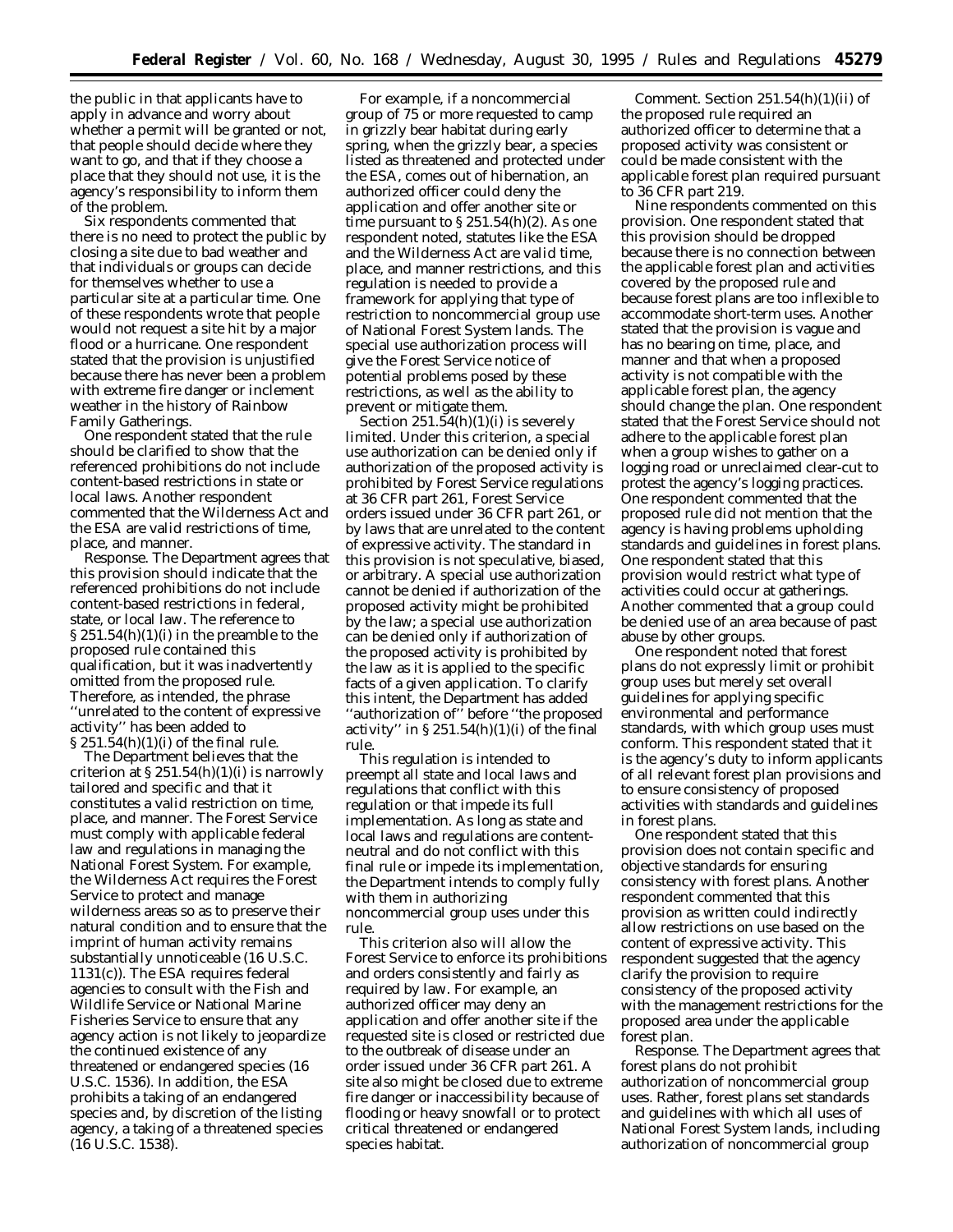uses, must conform. Thus, requiring that or existing uses or activities on National authorization of noncommercial group uses be consistent or can be made consistent with the standards and guidelines in forest plans for the national forests is a valid time, place, and manner restriction.

The National Forest Management Act (NFMA) requires that ''permits \* \* \* and other instruments for the use and occupancy of National Forest System lands shall be consistent with the land management plans'' (16 U.S.C. 1604(i)). This provision is content-neutral. A proposed activity is consistent with a forest plan if it adheres to a plan's standards and guidelines that are forestwide or that are included in management prescriptions for the specific management areas where the activity will occur. Standards and guidelines in forest plans describe any activities that are not permitted to occur in a specified area or prescribe how activities must be implemented for environmental protection or other purposes.

Forest plans are developed in accordance with the rules at 36 CFR part 219 and adopted following extensive public participation and comment. It is not practicable to write a forest plan that can accommodate every conceivable use at every conceivable site at every conceivable time of the year. The standards and guidelines in forest plans apply to all instruments for the use and occupancy of National Forest System lands, from timber sale contracts to grazing permits, regardless of whether the activity involves the expression of views. In reviewing an application for a noncommercial group use, an authorized officer will determine whether authorization of the proposed activity at the time and place requested is consistent or can be made consistent with the applicable forest plan based on the information provided under  $\S$ §251.54(e)(2)(i)(A) through (e)(2)(i)(E).

NFMA requires that permits and other instruments for use and occupancy of National Forest System lands be consistent with the applicable Forest plan (16 U.S.C. 1604(i)). The Department has added ''authorization of'' before ''the proposed activity'' in  $\S 251.54(h)(1)(ii)$  of the final rule to reflect the requirement in NFMA that authorization of the proposed activity, rather than the authorized activity itself, be consistent with the applicable forest plan.

*Comment.* Section 251.54(h)(1)(iii) of the proposed rule required an authorized officer to determine that a proposed activity would not delay, halt, or prevent administrative use of an area by the Forest Service or other scheduled Forest System lands, including but not limited to uses and activities authorized pursuant to parts 222, 223, 228, and 251 of this chapter.

Approximately 35 respondents commented on this provision. Eight respondents commented that this provision is vague generally and gives an authorized officer too much discretion. Specifically, these respondents stated that denying a permit because it conflicts with another use or because it cannot reasonably be accommodated at the time and place requested allows for two much discretion on the part of the authorized officer; that the provision should be dropped because it is no better than a similar criterion that was struck down by the court in the *Rainbow Family* case; that under *United States* v. *Rainbow Family,* 695 F. Supp. at 312 n.6, this provision vests too much discretion in the authorized officer to propose an alternate time or place; that the agency could ensure that administrative uses are always scheduled at the same time as any proposed activity or deem existing or scheduled uses to be incompatible with the proposed activity, even if they are not; that this provision would allow the Forest Service to deny a permit if the agency thinks that a proposed activity, such as a group protest or distribution of literature at or near a recreation, logging, or mining site, might interfere with any other uses or activities; that it is unclear how a determination could be made without regard to the content of expressive activity; that under a worstcase scenario, this provision could induce an authorized officer to deny access to a site; and that the examples given in the preamble of the proposed rule of how this criterion would be applied are insufficient to remove the vagueness in its wording.

One respondent stated that statutes and other regulations exist to deal with conflicts among users, such as 18 U.S.C. 1863, which allows the agency to restrict access to areas of the national forests, 36 CFR part 261, which allows the agency to issue orders restricting certain types of conduct, and 36 CFR 251.54(i)(1), which allows the agency to avoid conflicts among commercial uses and activities.

Six respondents commented that often minor changes can be made to scheduled and existing uses to avoid conflicts with proposed activities. Two respondents commented that minor, temporary arrangements are easily made and have been made many times by prior informal agreement to address the question of allocation of space. One of

these respondents stated that forest plans are built on the concept of balancing interests in an ongoing multiple-use scenario, but that the regulations blurs the fundamental difference between permanent or consumptive uses and transitory group uses, which by their nature do not compete with other uses and activities for use of National Forest System lands.

Six respondents commented that the exercise of constitutionally protected rights should have priority over all other uses. One of these respondents felt that the interests of thousands of people should take precedence over the grazing of cattle. Four others stated that gatherings have proceeded after negotiation and development of operating plans, but that if these plans fail, a court order might be appropriate.

Twelve respondents stated that other uses are given priority over the exercise of constitutionally protected rights. One of these respondents stated that a permit for a gathering could be denied if a timber sale or grazing were scheduled for the same time and place. Another noted that cattle were moved to accommodate the 1984 Rainbow Family Gathering.

One respondent commented that this provision is unnecessary because there are no conflicts among Rainbow Family members. Another stated that no group, including the Rainbow Family, would camp in areas where logging activities are in progress. One respondent commented that the rationale of avoiding traffic congestion is inadequate because there are no traffic jams in the national forests.

Three respondents stated that those who gather should be respectful of others.

*Response.* The Department believes that this criterion is narrowly tailored and specific and that it constitutes a valid restriction on time, place, and manner. In contrast, the rule struck down in *United States* v. *Rainbow Family* provided that an application for a First Amendment activity could be denied if the activity conflicted with a previously approved use or if it would be of such nature or duration that it could not reasonably be accommodated at the place and time requested (49 FR 25449).

To address the court's concern, the Department has abandoned the unconstitutionally vague criterion that allowed an authorized officer to deny an application for a noncommercial group use on the grounds that it cannot reasonably be accommodated in the time and place requested or that the proposed use might interfere or be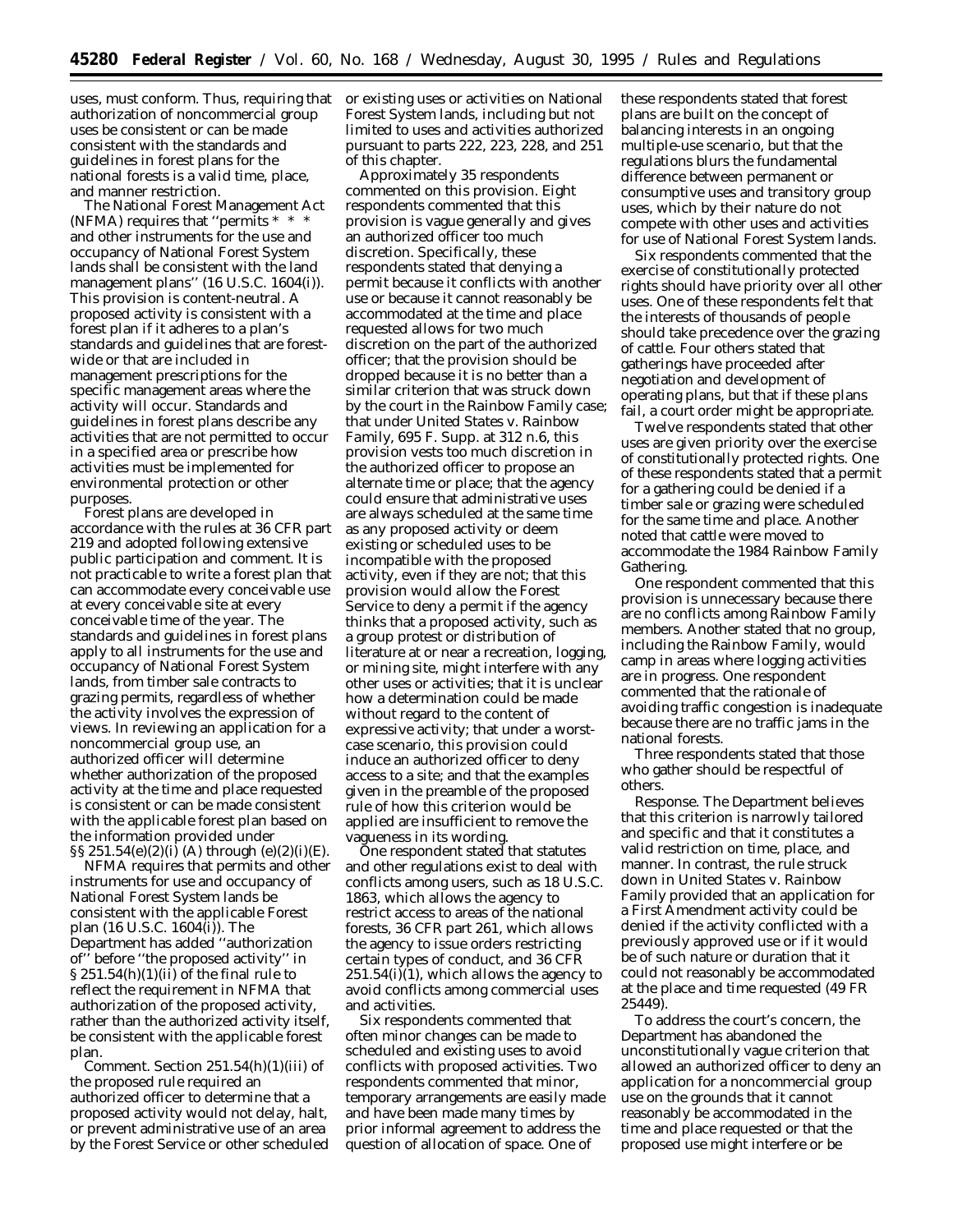incompatible with scheduled or existing uses.

In contrast to the earlier rule, under  $\S 251.54(h)(1)(iv)$  of the final rule, an application may be denied only if the proposed activity would delay, halt, or prevent administrative use of an area by the Forest Service or other scheduled or existing uses or activities on National Forest System lands. This narrow, specific, content-neutral criterion is intended to allow the Forest Service to allocate space in a manner that is both fair and consistent with the agency's multiple-use mission. The intent is not to prevent demonstrations; the intent is to ensure that demonstrations can coexist with other authorized uses and activities on National Forest System lands, including endangered, threatened, or other plant and animal species.

Moreover, under this rule the Forest Service cannot manipulate administrative use of an area to ensure that this use coincides with a proposed activity to which some might object. Administrative use of an area by the Forest Service is based on actual need.

In the proposed rule, the agency provided specific examples of how a proposed activity could delay, halt, or prevent scheduled or existing uses and activities for purposes of this criterion. Specifically, under § 251.54(h)(1)(iv) of the final rule, an authorized officer might require a large group to alter arrival and departure times or to use an alternative access route to avoid congestion. On the opening day of fishing season, an authorized officer might suggest a site removed from popular fishing areas for the same reason. This criterion also allows the Forest Service to ensure that a group is not authorized to use a site that is already being used as pastureland under a grazing permit or that is currently being logged under a timber sale contract.

The Forest Service has had difficulty in allocating space among noncommercial group uses and other uses and activities on National Forest System lands. While the Forest Service has generally resolved these types of conflicts successfully, the agency has had to expend considerable time and resources in the effort. The Department believes that these types of problems can be solved more efficiently, more effectively, and more fairly through the issuance of special use authorizations for all special uses, including noncommercial group uses.

One example of this type of allocation problem occurred at the 1992 Rainbow Family Gathering. One of the main access roads to the site of the 1992

gathering was scheduled to be used as a timber hauling route during the gathering. Because of the amount of traffic associated with the gathering, the Forest Service believed that the safety hazard was too high to allow logging trucks to use the access road. Consequently, the agency required the timber purchaser to use an alternate haul route, which resulted in higher costs to the timber purchaser and potentially higher costs to the government. As shown by the reports on the 1991 and 1992 Rainbow Family Gatherings, parking and traffic congestion are additional transportation issues associated with large group gatherings at sites with limited access.

At the 1992 Rainbow Family Gathering, the Forest Service specified that parking would not be allowed at a particular site because of safety risks (the site was located on a timber haul route) and prior agency commitments made to other users (livestock was scheduled to use the site). Ample alternative parking closer to the gathering was available. Nevertheless, the Rainbow Family directed gatherers to the site. By the time the Forest Service issued an order closing the site to parking and camping, 91 vehicles were parked at the site. Forest Service officials explained the agency's reasons for issuing the closure order at a council meeting of approximately 50 members of the Rainbow Family. Although more than half the vehicles were removed by the next day, 20 to 30 Rainbow Family members staged a civil disobedience protest of the closure order. Gatherers continued to remove vehicles from the area gradually, but the agency had to tow five vehicles from the site. The Department believes that this type of problem could be prevented or more quickly resolved through the special use authorization process.

In addition to this parking problem, in July 1993, a group called ''We The People'' selected for a gathering a site that had been authorized since 1955 for use by the Mississippi National Guard for military training purposes. Within the permitted area of 45,000 acres were significant amounts of unexploded ordnance. ''We The People'' chose to camp near an area where the National Guard was performing tank maneuvers. The group selected the site in order to protest use of the national forests for military training and exercises. The management challenge faced by the Forest Service was how to allow the group to conduct its protest without sustaining serious injury and without preventing the National Guard from exercising its privileges under its special use authorization. After several

days of negotiations and coordination among all concerned parties, the gathering and protest occurred without conflict with the National Guard or injuries to either group.

These examples illustrate the kind of conflicts that can occur among uses and the need for a special use authorization process for noncommercial group uses to resolve those conflicts more quickly and effectively. Making minor changes or entering into informal agreements is an inadequate or inefficient way to resolve issues pertaining to allocation of space for all uses and activities on National Forest System lands. Other laws and regulations, particularly regulations such as  $36$  CFR  $251.54(i)(1)$ , which do not apply to noncommercial activities, do not give the Forest Service notice of the issues addressed in § 251.54(h)(1)(iv) of the final rule and thus do not allow the agency to allocate space fairly among competing uses and activities. A special use authorization process gives the agency a managerial tool to address these problems more expeditiously, more effectively, and more equitably.

Section  $251.54(h)(1)(iv)$  of the final rule does not give the authorized officer too much discretion to propose an alternate time and place. The criterion in the 1984 rule struck down by the court in the *Rainbow Family* case was unconstitutionally vague and overbroad in that it allowed an authorized officer to deny an application if it could not reasonably be accommodated at the time and place requested. In footnote 6 of the opinion, the court's point was that providing for an alternative site or time if an application was denied under this criterion could not cure its constitutional infirmity. 695 F. Supp. at 312 n.6. The court quoted *Schneider* v. *State*, 308 U.S. 147 (1939), for the proposition that ''[o]ne is not to have the exercise of his liberty of expression in *appropriate places* abridged on the plea that it may be exercised in some other place.'' *Id.* at 163 (emphasis added). If the provision in question is, like  $\S 251.54(h)(1)(iv)$  of the final rule, a valid time, place, and manner restriction and the site requested does not meet that restriction, providing that an alternative site or time will be offered enhances rather than diminishes the constitutionality of the rule. Providing for alternative sites and times ensures that ample alternative channels will be available for communication of information, as required by *Clark* v. *CCNV.*

The Forest Service is charged with managing the resources of the National Forest System for multiple uses. MUSY authorizes the Forest Service to manage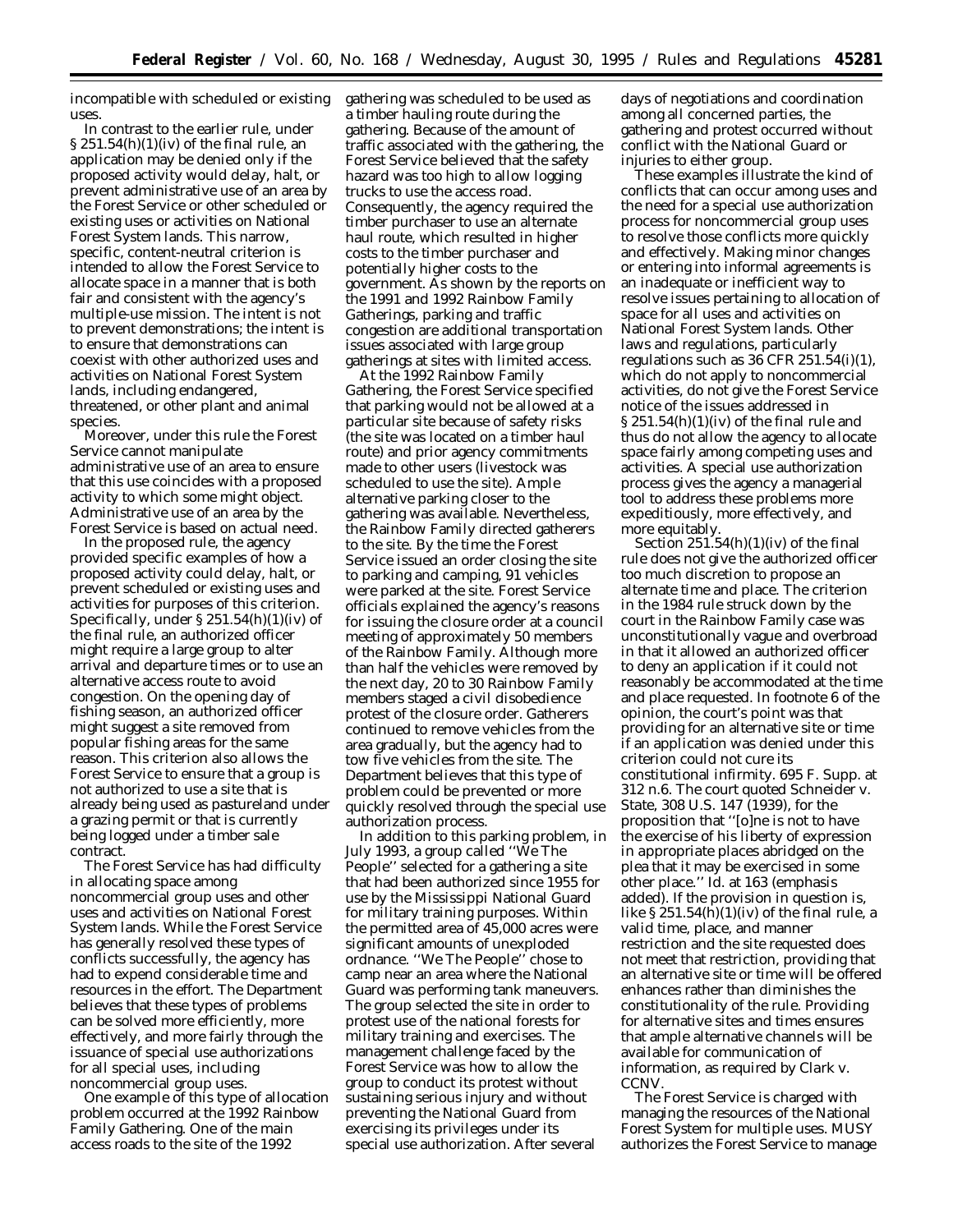commercial and noncommercial uses of National Forest System lands (16 U.S.C. 528–531). The Department believes that all special uses, commercial and noncommercial, both involving and not involving the expression of views, should be treated consistently and fairly.

The Department does not intend to give priority to any use or activity in processing applications under this rule. Applications for special use authorizations will be processed in order of receipt under § 251.54(f)(5) of the final rule, and the use of a particular area will be allocated in order of receipt of fully executed applications, subject to any relevant limitations in § 251.54.

*Comment.* Section 251.54(h)(1)(iv) of the proposed rule required an authorized officer to determine that a proposed activity would not pose a substantial danger to public health. Considerations of public health were limited to the following with respect to the proposed site:

(a) The sufficiency of sanitation facilities;

(b) The adequacy of waste-disposal facilities;

(c) The availability of sufficient potable drinking water, in view of the expected number of users and the duration of use;

(d) The risk of disease from the physical characteristics of the proposed site or natural conditions associated with the proposed site;

(e) The risk of contamination of the water supply; and

(f) The sufficiency of a plan for safe handling of food.

Approximately 45 respondents commented on this provision. Seven respondents commented that the public health concerns addressed in this provision are beyond the responsibility or competence of the Forest Service (although one noted that contamination of the water supply is a legitimate agency concern). Another respondent stated that this provision is unnecessary because the local health department handles public health issues.

Eight respondents commented that this provision is too paternalistic, that individuals should be responsible for their own health, and that the agency should leave it up to individuals to decide what kind of health risks they want to take when they use National Forest System lands. One of these respondents commented that forest visitors know what they need to survive and that if a site cannot provide it, they will go elsewhere. Another one of these respondents stated that this provision could be used to deny the application of a group that has different sanitary

requirements from what would be considered acceptable in mainstream American society.

One respondent noted that while the public health concerns addressed in this provision are typically under the jurisdiction of local health departments, they are also, depending on the circumstances, under the jurisdiction of local Forest Service personnel. This respondent stated that this provision is directly applicable to the protective mandate of the agency and contains important and legitimate standards of performance.

Another respondent stated that the water supply should not be contaminated by noncommercial group uses and that waste disposal facilities should be adequate for these activities.

One respondent felt that activities that pose a substantial danger to public health are a concern of government, that the risk of disease is an important matter, that contamination of the water supply should be a major focus of government agencies, and that food should be handled in a safe way, but that a permit process is not required to address these concerns. Three respondents commented that other laws, regulations, and standards exist to deal with public health problems, such as 36 CFR 251.54(h)(2) of the current rules, which allows the agency to deny a special use authorization if the proposed activity would present a clear and present danger to public health, 16 U.S.C. 551a, which allows the agency to cooperate with state and local law enforcement authorities, and forest plans and public health codes, which address the risk of disease.

One respondent stated that this criterion is unnecessary because the Forest Service adequately notifies forest visitors of the potability of water in the national forests. Two respondents stated that only minimal assurances are necessary for safe sanitation facilities, availability of safe drinking water, and safe food handling procedures, such as assurances to bury human waste away from the water supply, to truck in water from a nearby town, and to wash hands before eating or preparing meals. One of these respondents stated that satisfaction of these requirements would be so easy that they should be omitted as burdensome and unnecessary. One respondent stated that proper food handling is a matter of common sense.

Sixteen respondents stated that this provision is too vague and leaves too much discretion to the authorized officer. These respondents commented that this provision is no better than a similar provision struck down by the court in the *Rainbow Family* case; that

objective standards are not specified, leaving too much room for interpretation, and that it is unclear how a determination could be made without regard to content; that ''substantial danger,'' ''sufficiency of sanitation,'' ''adequacy of waste disposal,'' ''availability of sufficient potable drinking water,'' ''risk of disease,'' ''risk of contamination,'' and ''sufficiency of a plan for safe handling'' are too vague and that the agency should use concrete numerical requirements for facilities based on the size of the group, the length of stay, and the characteristics of the site; that this provision is so broad as to provide a basis for denial of any permit; that this provision could unreasonably require portable toilets for waste disposal, which are more expensive than covered slit-trench latrines and which some groups might not be able to afford; that the risk of disease could be construed unjustifiably to prohibit a large group from using a meadow littered with cow dung from grazing; that a plan for safe handling of food could require unnecessary detail or prohibit individual food preparation; that a group should not need a plan for making peanut butter sandwiches or popcorn; that no church picnic would be authorized if the requirement for a plan for safe handling of food were applied indiscriminately, and that in reality, this provision would be selectively enforced to prevent counterculture groups from distributing food to the needy; and that it is impossible to ensure compliance with these standards prior to a noncommercial group use.

One respondent stated that this provision would require all groups to have an attorney, licensed food handler, trained medical staff, and environmental specialist. One respondent suggested that the agency specify who will review plans for the safe handling of food, who will assess the risk of disease, and who will disseminate assessments of these public health concerns, as well as how the agency's recommendations on these issues will be enforced. This respondent also suggested that the agency specify the ratio of people per latrine required under this provision.

Two respondents suggested that the agency key this provision to specific standards by requiring adherence of the proposed activity with applicable state and local health regulations.

*Response.* The Department agrees that the public health considerations addressed in  $\S 251.54(h)(1)(v)$  of the final rule are important and that it is appropriate to address these concerns in this rulemaking. The Forest Service has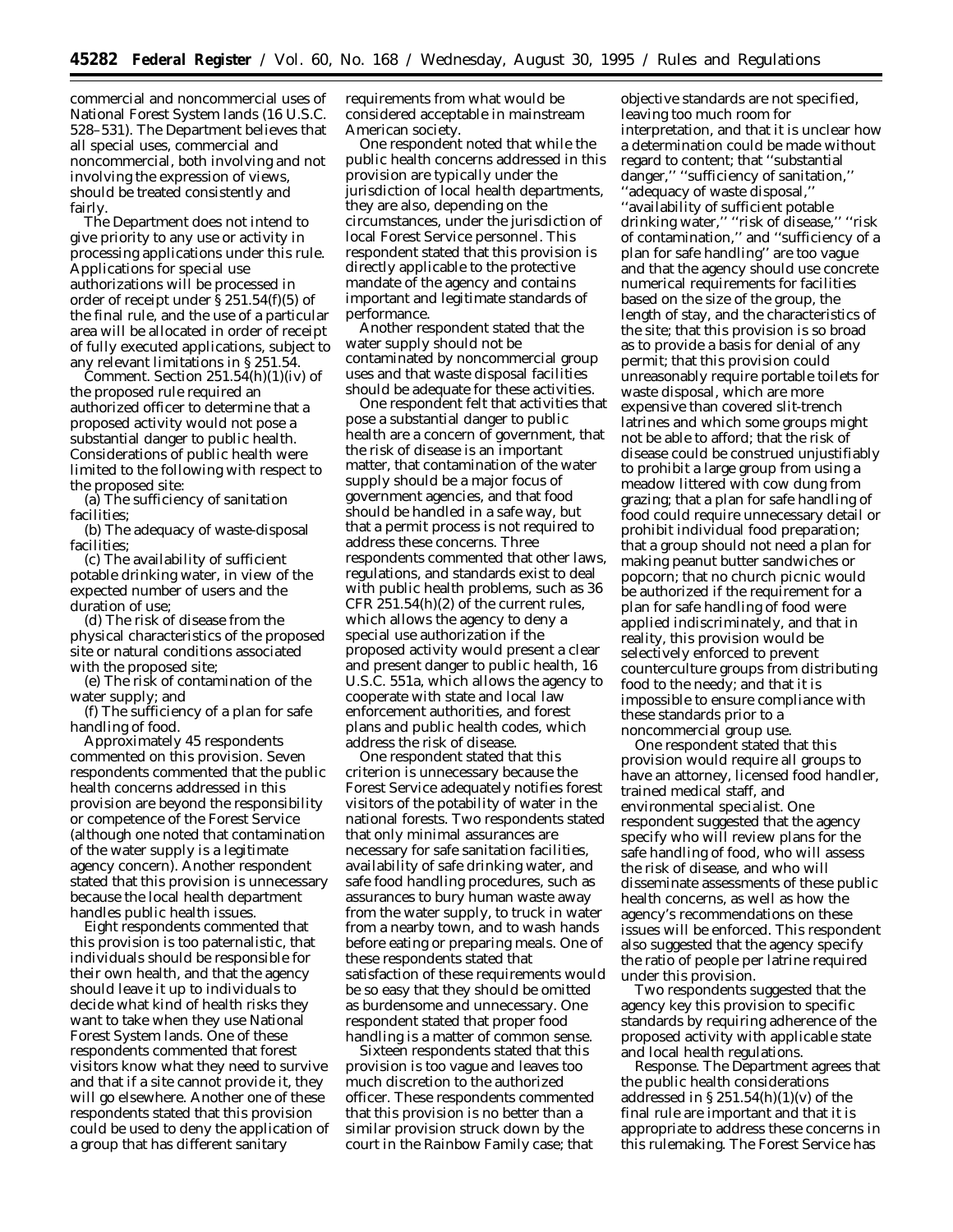a general mandate to address concerns of public health in regulating use and occupancy of National Forest System lands (16 U.S.C. 551; 36 CFR  $251.55(d)(3), 251.56(a)(1)(iv),$  $251.56(a)(2)(iv)$ ,  $251.56(a)(2)(vii)$ .

Moreover, as the court held in the *Rainbow Family* case, it is a reasonable time, place, and manner restriction to require that noncommercial group use of the national forests not threaten the public health or welfare. 695 F. Supp. at 329 (citing *Grayned* v. *City of Rockford,* 408 U.S. 104, 113–16 (1972); *Kovacs* v. *Cooper,* 336 U.S. 77, 83, 86– 87 (1949); *De Jonge* v. *Oregon,* 299 U.S. 364–65 (1937); *Schenck* v. *United States,* 249 U.S. 47, 52 (1919)). In *United States* v. *Rainbow Family,* the court required compliance with discrete health and sanitation provisions that addressed the same public health concerns enumerated in § 251.54(h)(1)(v) of the final rule. 695 F. Supp. at 330–52.

As shown by the reports on the 1991 and 1992 Rainbow Family Gatherings, the Forest Service works with local health department officials to address concerns of public health that arise in connection with large group gatherings on National Forest System lands. The Department believes that a special use authorization process is needed to handle public health issues associated with large group use of the national forests. Other regulations, particularly 36 CFR 251.54(h)(2) of the current rules, which the court in the *Rainbow Family* case struck down for vagueness, do not provide the framework necessary for applying public health standards to noncommercial group uses.

The shigellosis outbreak at the 1987 Rainbow Family Gathering is one example of the type of problem that could be prevented or more effectively controlled through a special use authorization process. Although the Forest Service posted water sources and bulletin boards at the site with notices to boil water for at least 30 minutes, many people drank the water without boiling it. The Department believes that by allowing the Forest Service to address this type of public health issue before a noncommercial group use takes place, the application and permitting process will enhance the agency's ability to communicate concerns about this type of issue to groups and thus prevent serious health risks.

The 1984 group uses rule allowed an authorized officer to deny an application for a noncommercial group use if it presented a clear and present danger to public health (49 FR 25449). The court in the *Rainbow Family* case struck down this language because it

was too vague and allowed for too much discretion on the part of the authorized officer. 695 F. Supp. at 311.

Section  $251.54(h)(1)(v)$  of the final rule corrects this deficiency by restricting the authorized officer's review to concrete, content-neutral considerations of public health associated with the site proposed by the applicant. The Department intends to apply this provision uniformly and fairly as required by law, based on an objective assessment of each application.

The Department agrees that the considerations of public health in this provision should be keyed to specific standards by requiring adherence of the proposed activity with applicable state and local public health laws and regulations. Consequently, the Department has revised this criterion to provide that an authorized officer must determine that the proposed activity does not violate state and local public health laws and regulations as applied to the proposed site. Issues addressed by state and local public health laws and regulations as applied to the proposed site included but are not limited to the specific considerations of public health in  $\S 251.54(h)(1)(v)$  of the final rule.

Section  $251.54(h)(1)(v)$  of the final rule does not require that applicants retain experts on public health issues or make a determination with respect to the public health considerations listed in that provision. Applicants merely have to submit an application that provides the basic information required in §§ 251.54(e)(2)(i)(A) through (e)(2)(i)(E). An authorized officer will then evaluate whether the proposed activity violates state and local public health laws and regulations as applied to the site identified in the application. To clarify intent, the Department has removed  $\S 251.54(h)(1)(iv)(F)$  of the proposed rule, which listed the sufficiency of a plan for safe handling of food as one consideration of public health, because it is not clear that an authorized officer could apply state and local law on this subject solely on the basis of the information provided in an application.

The Department has substituted ''sufficiency'' for ''adequacy'' in  $\S 251.54(h)(1)(v)(B)$  of the final rule to make that provision consistent with the terms used in  $\S$ § 251.54(h)(1)(v) (A) and (C). In  $\S 251.54(h)(1)(v)(C)$  of the final rule, the Department has deleted the phrase ''in view of the expected number of users and duration of use.'' The Department believes that this phrase is redundant because of use of the word "sufficient" in  $\S 251.54(h)(1)(v)(C)$ .

*Comment.* Section 251.54(h)(1)(v) of the proposed rule required an authorized officer to determine that the proposed activity would not pose a substantial danger to public safety. Considerations of public safety did not include concerns about possible reaction to the users' identity or beliefs from non-members of the group that is seeking authorization and were limited to the following:

(a) The potential for physical injury to other forest users from the proposed activity;

(b) The potential for physical injury to users from the physical characteristics of the proposed site or natural conditions associated with the proposed site;

(c) The potential for physical injury to users from scheduled or existing uses or activities on National Forest System lands; and

(d) The adequacy of ingress and egress in case of an emergency.

Approximately 33 respondents commented on this provision. One respondent commented that the agency lacks the ability to make an informed decision on this criterion. Another respondent stated that although the agency may have knowledge of problems pertaining to public safety that applicants do not possess, that knowledge should not be the basis for denying a permit to use the national forests. This respondent added that it is not common sense to plan an activity that is intended to cause physical injury to others or to oneself and that a horse race or water skiing planned for a site selected for a gathering could pose a problem, but that this type of conflict does not occur. One respondent noted that it is appropriate to consider the potential for injury to other forest users from a proposed activity.

Three respondents believe that this provision is too paternalistic. One of these respondents commented that it could be used to deny a permit to a group that has different safety requirements from what would be considered acceptable in mainstream American society, particularly with respect to the potential for injury to forest users from characteristics or conditions of the site. Another one of these respondents commented that some groups want inaccessible, secluded areas. Another stated that people should be able to make their own decisions about safety issues.

Three respondents stated that this provision is unnecessary because the national forests are a known environment. Specifically, these respondents stated that ensuring adequacy of ingress and egress is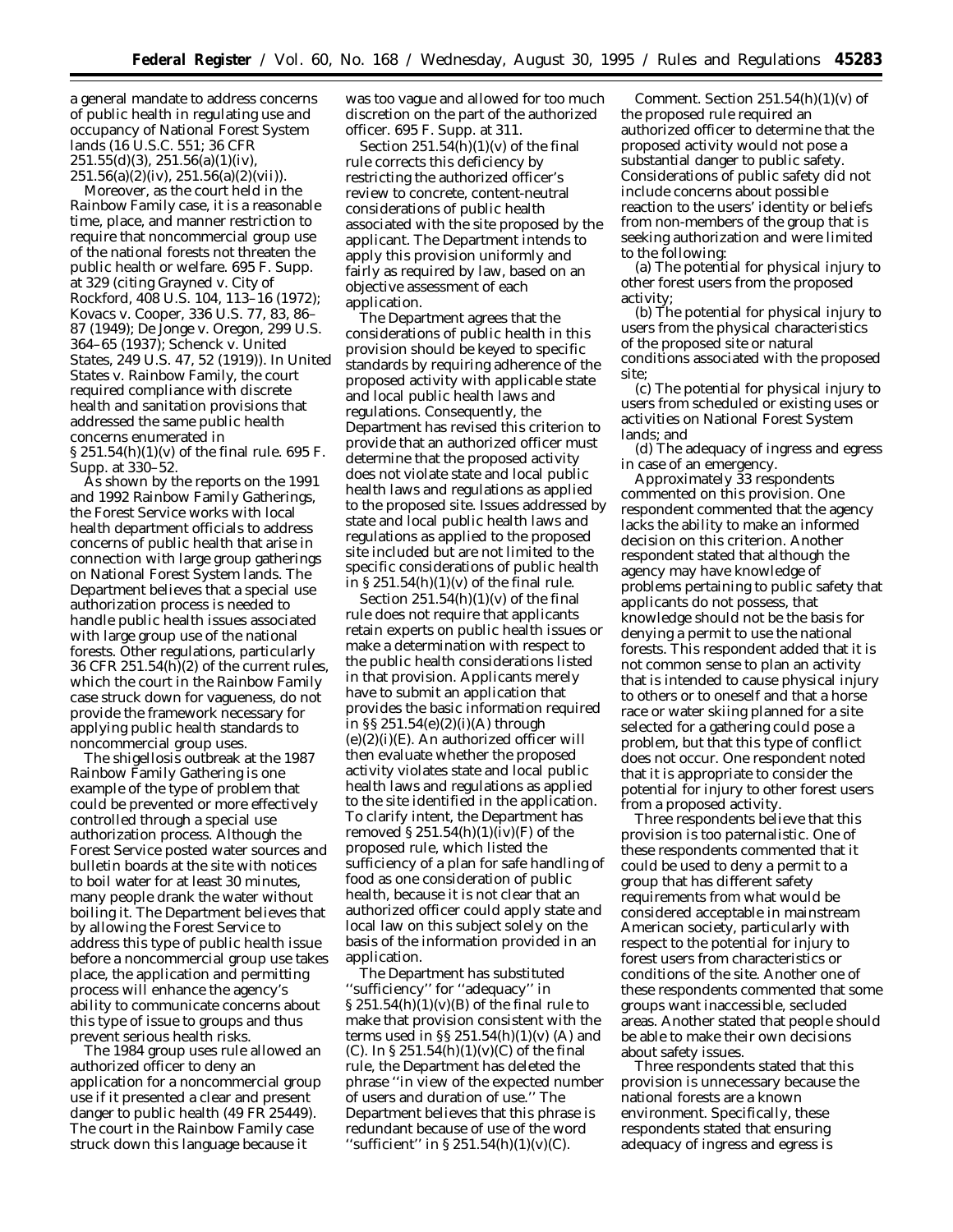unnecessary since individuals participating in group uses are generally aware of the rugged conditions in the national forests and the challenges they present; and that forest users heed safety concerns in selecting sites and planning activities and that forest users have the requisite wilderness experience to know about potential dangers in the national forests.

Seven other respondents believe that this provision is unnecessary. Six of these respondents stated that there have not been any safety problems associated with group uses; that large groups would have a better sense than individuals of safety hazards in the national forests; that the Rainbow Family handles safety issues themselves; that the Rainbow Family Gatherings are safer each year; and that it is unclear why adequacy of ingress and egress is more of an issue with 25 or more people than it is with fewer than 25 people.

One of these six acknowledged that while the agency incurs costs associated with accidents occurring on National Forest System lands, these costs are within the scope of the agency's normal operations, and the threat of an accident on National Forest System lands imposes no legal or financial liability on the Forest Service. Therefore, this respondent concluded that the agency has no need to issue permits based on that threat. This respondent also commented that issuance of a permit would carry an implicit guarantee of health and safety, thereby imposing liability on the agency for any accidents that occur during a group activity and forcing the agency to carry liability insurance at considerable public cost.

Approximately 19 respondents feel that this provision is too vague, broad, and subjective and would give the authorized officer too much discretion in determining the nature of the substantial danger associated with the proposed site. These respondents stated that determinations of the substantial danger to public safety would be completely arbitrary because the criteria are undefined and because there is no indication of the type of site that would be unsafe; that this provision is so broad as to provide a basis for denial of any permit; that this provision fails to take into account the basic attributes of National Forest System lands, which are primarily undeveloped and natural; that virtually every location in the National Forest System could be construed as posing some risk to public safety; that it is unclear how a determination could be made under this provision without regard to content; that the use of the word ''potential'' gives the authorized

officer too much discretion; that the broad use of the word ''potential'' allows the agency to use petty discrepancies in activities as a pretext to establish a substantial danger to public safety; that the provision is silent on the degree of potential danger that would warrant denial of a permit; that it is unclear how the potential for physical injury to other users is measured and what that injury might be; that 'potential for physical injury'' and ''adequacy of ingress and egress in case of an emergency'' are too vague and allow for too much discretion; that the provision on adequacy of ingress and egress could be used to bar users from remote sites; that consideration of the potential for injury from the physical characteristics of the proposed site or natural conditions associated with the proposed site could justify denial of a permit if there are cliffs that one person might fall from or a lake that one person might drown in; that consideration of the potential for injury to users from scheduled or existing activities is too vague and not a problem in the case of mining or logging because no one would want to gather where those activities were occurring and if they did, other regulations would address any safety concerns that might arise; that it is unclear how merely regulating where an activity takes place restricts the agency's discretion in reviewing applications; and that a determination of what makes a site dangerous or unsafe for a gathering should be published with the rule.

*Response*. The Department believes that it is appropriate to address issues of public safety in this rulemaking. The Forest Service has a general mandate to address concerns of public safety in regulating use and occupancy of National Forest System lands (16 U.S.C. 551; 36 CFR 251.55(d)(3),  $251.56(a)(1)(iv)$ ,  $251.56(a)(2)(iv)$ ,  $251.56(a)(2)(vii)$ .

Moreover, as the court in the *Rainbow Family* case held, it is a reasonable time, place, and manner restriction to require that noncommercial group use of the national forests not threaten the public welfare. 695 F. Supp. at 329 (citing *Grayned* v. *City of Rockford*, 408 U.S. 104, 113–16 (1972); *Kovacs* v. *Cooper,* 336 U.S. 77, 83, 86–87 (1949); *De Jonge* v. *Oregon*, 299 U.S. 364–65 (1937); *Schenck* v. *United States,* 249 U.S. 47, 52 (1919)).

The Department believes that this public safety provision is needed because proposed activities may pose a substantial danger to public safety, depending on the nature of the activity, its proximity to other uses and activities, the physical characteristics of

the proposed site, and natural conditions associated with the proposed site.

For example, the Forest Service might deny an application and suggest another site if a group wanted an authorization to conduct a riflery contest near a heavily used campsite or picnic area. If a group wanted an authorization to ignite a fireworks display, the agency might deny the application because of the risk of a forest fire. These examples illustrate the types of activities that would constitute a substantial danger to public safety based on the likelihood of physical injury to other forest users from these activities.

The Forest Service might deny an application and suggest another site if a group selected an area near a major highway or an area scheduled to be logged under a timber sale contract. The agency might deny an application and suggest another site if a group chose an area accessed only by the same narrow, winding road with blind curves used by trucks hauling timber from a timber sale or talcum from an active mine. This issue, in fact, arose in connection with the 1992 Rainbow Family Gathering, where one of the sites selected was unsafe because it was located on a timber haul route. These examples illustrate the types of activities that would constitute a substantial danger to public safety based on the likelihood of physical injury to users from the physical characteristics of the proposed site or natural conditions associated with the proposed site.

The Forest Service also might deny an application and suggest an alternate site if a group selected an area being used for tank maneuvers or an area riddled with unexploded ordnance. This concern arose in connection with the gathering held by ''We The People'' on National Forest System land in Mississippi in July 1993. These examples illustrate the types of activities that would constitute a substantial danger to public safety based on the potential for physical injury to users from scheduled or existing uses or activities on National Forest System lands.

The agency might deny an application and suggest another site if roads accessing the site were inadequate to evacuate a large group in case of an emergency, such as a forest fire or a flash flood. This example illustrates the type of activity that would constitute a substantial danger to public safety based on the inadequacy of ingress and egress in case of an emergency.

The Department's intent is not to prevent use of remote areas or to prevent gatherings and demonstrations.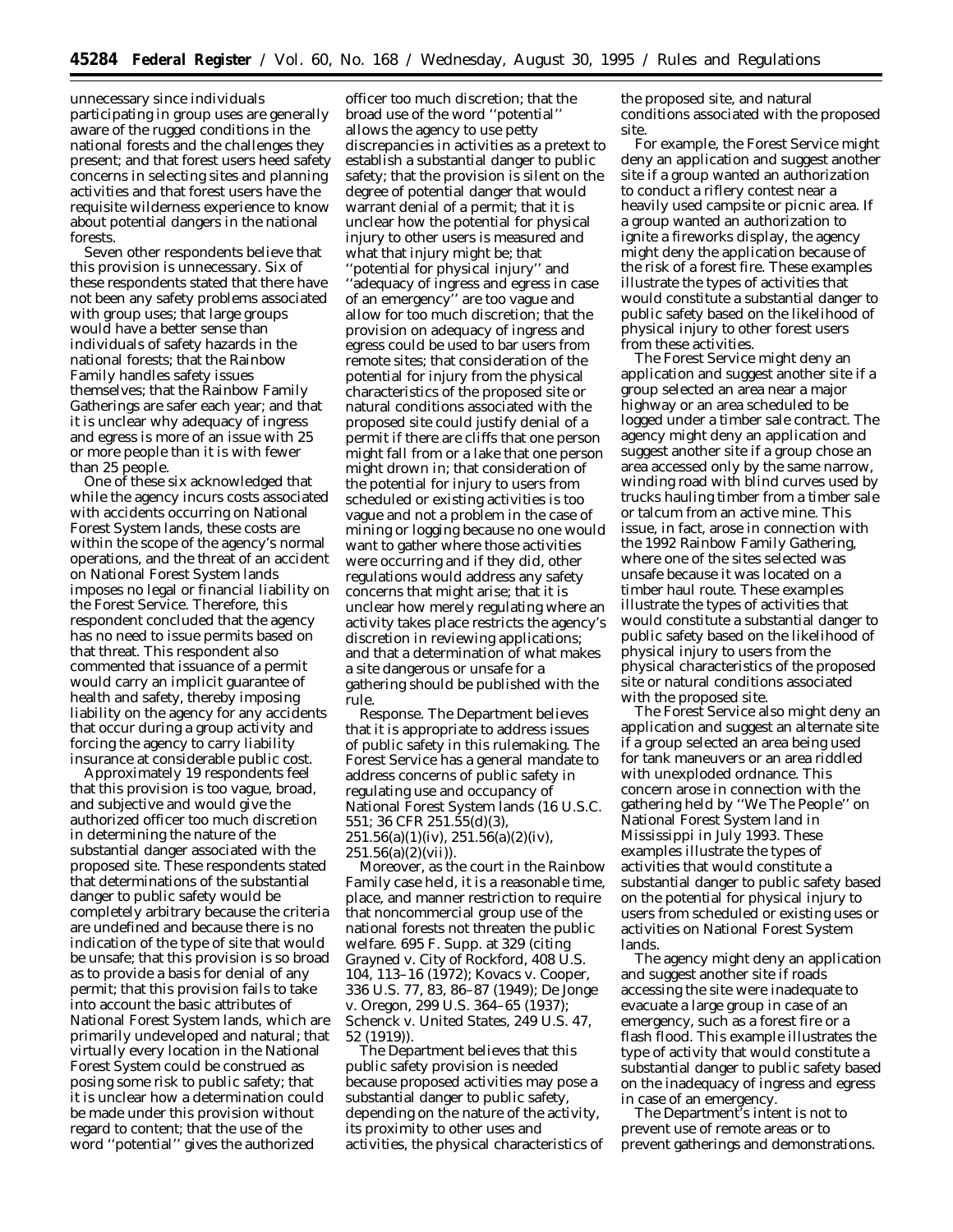Rather, the Department's intent, as specified in the final rule, is to allow noncommercial groups to coexist with other authorized uses and activities on National Forest System lands without posing a substantial danger to public safety.

The Forest Service's handling of the gathering and protest held by ''We The People'' in July 1993 demonstrates the agency's ability to carry out this intent. After several days of negotiations and coordination among all concerned parties, ''We The People'' was able to conduct its gathering and protest without sustaining injury from the unexploded ordnance in the vicinity or from the tank maneuvers being conducted by the National Guard nearby.

Although the Forest System successfully resolved the conflicts among these users, the agency had to expend considerable time and resources in the effort. The Department believes that these types of problems can be solved more efficiently, more effectively, and more fairly through the issuance of special use authorizations for all special uses, including noncommercial group uses.

The Department believes that an application and permitting process will enhance the Forest Service's ability to allow noncommercial groups and other authorized uses on National Forest System lands to coexist without posing a substantial danger to public safety. Other regulations do not provide the framework necessary for applying the specific considerations of public safety contained in this rule to noncommercial group uses. In particular, other regulations do not ensure that the Forest Service will have notice of noncommercial group uses and therefore do not allow the agency to address these considerations as expeditiously, effectively, and equitably.

The Forest Service does not ensure public health and safety on National Forest System lands, either explicitly or implicitly, through issuance of a special use authorization or otherwise. The agency does, however, address public health and safety issues as part of its statutory and regulatory mandate in administering use and occupancy of National Forest System lands. Since the United States is self-insured, the Forest Service's issuance of special use authorizations does not impose additional insurance costs on the agency.

The Department believes that  $\S 251.54(h)(1)(vi)$  of the final rule is narrowly tailored and specific and that it constitutes a valid restriction on time,

place, and manner. In contrast, the 1984 rule struck down in *United States* v. *Rainbow Family* provided that an application for a First Amendment activity could be denied if the activity presented a clear and present danger to the public health or safety (49 FR 25449). To address the court's concern, the Department has abandoned the unconstitutionally vague criterion that allowed an authorized officer to deny an application for a noncommercial group use on the ground that it presented a clear and present danger to the public health or safety. Thus, under  $\S 251.54(h)(1)(vi)$  of the final rule, an application may not be denied merely because of the possibility of personal injury at a proposed site or in connection with a proposed activity. An application for a company picnic near a lake cannot be denied, for example, merely because an authorized officer thinks that someone at the picnic might drown in the lake.

In contrast to the earlier rule, under  $\S 251.54(h)(1)(vi)$  of the final rule an application may be denied only if the proposed activity poses a substantial danger to public safety. Considerations of public safety are limited in the final rule to specific, content-neutral criteria concerning the nature of the proposed activity, its proximity to other use and activities, the physical characteristics of the proposed site, and natural conditions associated with the proposed site. Considerations of public safety in the final rule do not include concerns about possible reaction to the users' identity or beliefs from non-members of the group that is seeking an authorization.

The Department believes that it is not practicable to make a determination in this rule as to how these factors would apply to every conceivable noncommercial group uses and every conceivable site suitable for a noncommercial group use at any conceivable time of the year. Instead, the Department has given specific examples of how each of these factors will be applied to applications for noncommercial group uses. The Department believes that the Forest Service's experience in managing the national forests and its knowledge of National Forest System lands enable the agency to apply these specific, contentneutral criteria based on the information submitted in applications for noncommercial group uses.

Having considered the comments received, the Department has retained without substantive change in the final rule  $\S 251.54(h)(1)(v)$  from the proposed rule.

*Comment.* Section 251.54(h)(1)(vi) of the proposed rule required an authorized officer to determine that a proposed activity did not involve military or paramilitary training or exercises by private organizations or individuals unless such training or exercises were federally funded.

Eight respondents commented on this provision. One respondent stated that if this type of military or paramilitary activity is already prohibited, then it does not have to be prohibited again. One respondent commented that this provision is a general prohibition with no bearing on the regulation of time, place, or manner.

Two respondents stated that the federal government should not exempt itself from its own regulations. One of these respondents stated that this provision gives official military activities a preemptive or exclusive right of access to the national forests. Three respondents commented that there should be no military or paramilitary training on national forests. One of these respondents stated that this provision authorizes exercises by police S.W.A.T. units and by the Drug Enforcement Administration and training of counterinsurgents for political terrorism. Another stated that the Forest Service could deny a permit for government troops to train in the national forests.

One respondent commented that this provision is too vague and broad and could be used to bar such paramilitary groups as football teams, the Salvation Army, Rainbow Hug Patrols, or the Boy Scouts of America or to bar such activities as aikido, tai chi, or nonviolence training for civil disobedience.

*Response.* The Forest Service Manual prohibits non-federally funded military or paramilitary training or exercises by private organizations or individuals because this type of use is often potentially damaging to forest resources and may endanger other users of National Forest System lands. The agency authorizes military or paramilitary training or exercises by governmental entities and federally funded military or paramilitary training or exercises by private organizations or individuals because when conducted under such auspices, this type of use is justified for national security purposes and is not as dangerous to other users of National Forest System lands.

Section 251.54(h)(1)(vii) of the final rule incorporates longstanding agency policy and gives it the force and effect of law. Section  $251.54(h)(1)(vii)$  of the final rule provides the framework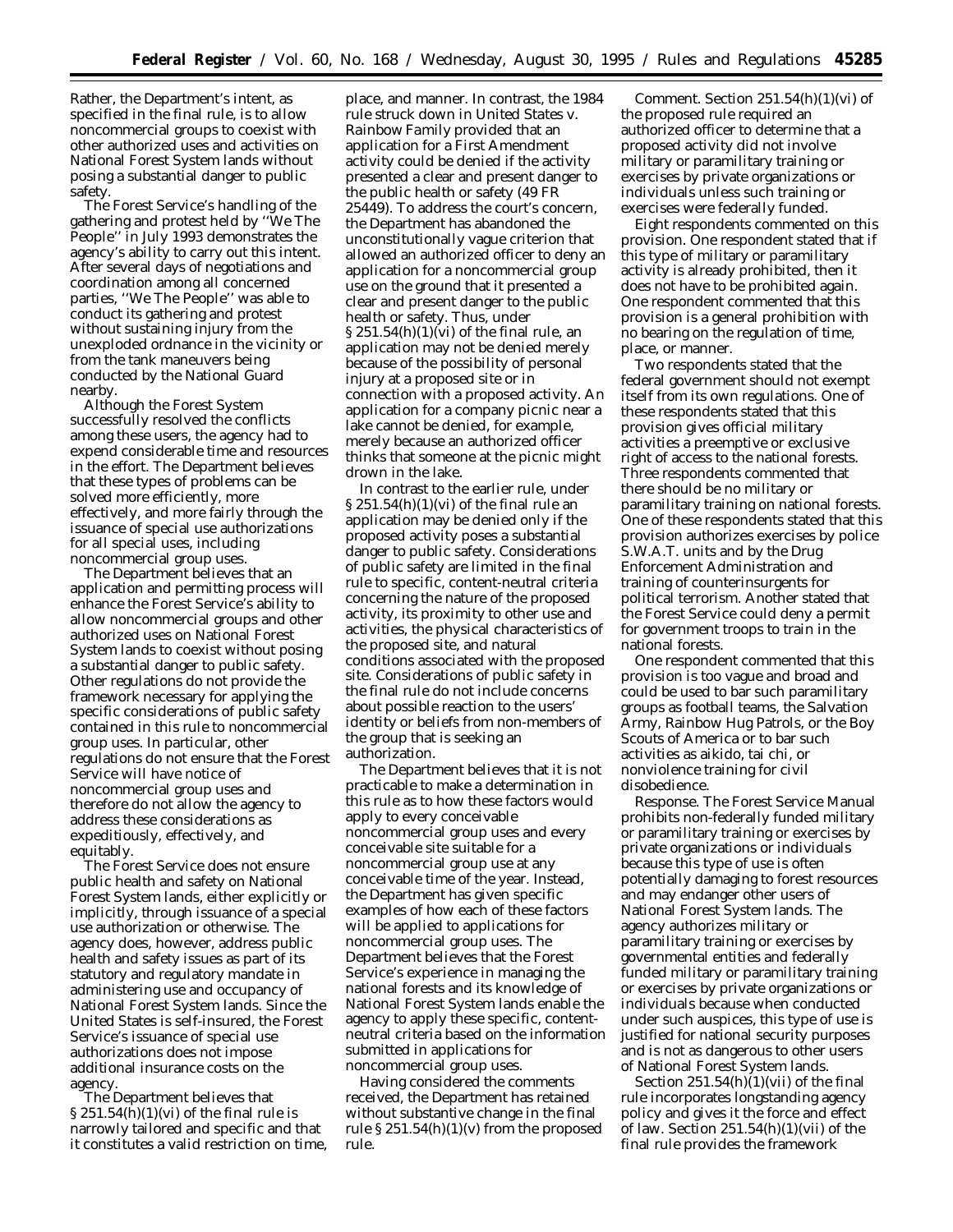necessary for applying this policy to noncommercial group uses.

The rule does not apply to official U.S. military activities, nor does it grant a preemptive or exclusive right of access for paramilitary uses of the national forests. Under § 251.54(f)(5) of the final rule, applications will be processed in order of receipt, and the use of a particular area will be allocated in order of receipt of fully executed applications, subject to any relevant limitations in § 251.54.

The Department believes that this is a narrowly tailored restriction that has no bearing on the content of expressive activity. ''Military'' means ''of, relating to, or typical of soldiers or the armed forces,'' ''performed or supported by the armed forces,'' or ''of or relating to war.'' *Webster's II New Riverside University Dictionary* 752 (1984). ''Paramilitary'' means ''of, pertaining to, or designating forces organized after a military pattern, esp. as a potential auxiliary military force.'' *Id.* at 852. The Department believes that the terms ''military'' and ''paramilitary'' do not apply to groups such as football teams, the Salvation Army, Rainbow Hug Patrols, or the Boy Scouts of America, or to activities such as aikido, tai chi, or nonviolence training for civil disobedience, nor does the Department intend to apply these terms to these types of groups or activities for purposes of § 251.54(h)(1)(vii) of the final rule. Under current policy, for example, adventure games (sometimes called survival or war games) are not considered military or paramilitary activities and may be authorized [FSM 2724.31].

Having considered the comments received, the Department has retained without substantive change in the final rule  $\S 251.54(h)(1)(vi)$  from the proposed rule.

*Comment.* Section 251.54(h)(1)(vii) of the proposed rule required an authorized officer to determine that a person or persons 21 years of age or older had been designated to sign and did sign a special use authorization on behalf of the applicant.

Approximately 25 respondents commented on this provision. Seven respondents stated that no individual could sign a permit on behalf of a noncommercial group because each person in a noncommercial group is responsible solely for his or her own actions. These respondents stated that each person should accept responsibility for his or her use of public land; that only commercial activities are organized by an individual or entity that can take responsibility for liability and mitigation of resource

impacts; that most noncommercial groups that use the national forests are not structured or legally empowered and that any person in those groups who signs a special use authorization represents only himself or herself; that it is unfair to hold the person who signs a permit accountable for all others in the group and that in the case of demonstrations, no one would sign, and the requirement would have a chilling effect on speech; and that the agency lacks the authority to require that noncommercial groups be constituted as legal entities or internally structured to allow compliance with the agency's rules, and that a group that operates by consensus is not a legal entity, but is merely an assemblage of individuals who are entirely seft-responsible under the law.

Fourteen respondents commented specifically that the Rainbow Family cannot comply with the signature requirement because no individual member speaks for the group and because each person is responsible for his or her own actions. These respondents stated that the signature requirement violates Rainbow Tribal Council traditions; that the signature requirement forces the Rainbow Family to choose between upholding its philosophy or maintaining its existence in that if the group complies with the requirement, it violates its principles, and if the group ignores the requirement, the agency can break up the gathering; that the Forest Service has never had any problem contacting the Rainbow Family; that the Rainbow Family is peaceful and cooperative and poses no threat to the Forest Service; that the Rainbow Family has met with local authorities in advance, helped prepare operating plans, and left sites in a clean and natural state; that the agency has always had reliable contacts at Rainbow Family Gatherings and that questions have been answered, reasonable requests have been met, and problems solved with the cooperation of the Rainbow Family and that the real intent of this provision is to isolate leaders from the consensus, make them culpable for real or imagined actions of the group, and expose them to penalties under the full weight of the law.

One respondent commented that in view of the history of the rule, the agency intends to use this provision to single out individuals for harassment.

One respondent commented that the responsibilities and privileges of citizenship are assumed at the age of 18 in most states. Another respondent commented that requiring those who sign to be 21 years of age or older could prevent persons under the age of 21

from exercising their First Amendment rights and suggested lowering the age limit to 18 or dropping it altogether.

One respondent stated that this provision is a general prohibition with no bearing on time, place, or manner.

*Response.* The Department believes that the age limitation in  $\S 251.54(h)(1)(viii)$  of the final rule is a reasonable time, place, and manner restriction. The restriction is necessary to ensure that those who are designated to sign and who do sign a special use authorization on behalf of a group are of the age of legal majority. The signature gives the authorization legal effect. If the person or persons who sign the authorization are not of the age of legal majority, the authorization is not legally enforceable. Since the age of legal majority is not the same in every state but in no state exceeds the age of 21, the final rule requires that the person or persons who are designated to sign and who do sign a special use authorization be at least 21 years of age.

The Department does not believe that this age limitation imposes an undue burden on the exercise of First Amendment rights by those under the age of 21. The final rule does not prohibit groups of 75 or more people under the age of 21 from gathering in the national forests, nor does the final rule require that these groups include a person 21 years of age or older. Rather, the final rule requires that a person or persons 21 years of age or older be designated to sign a special use authorization and that that designated person or persons sign an authorization on behalf of the group.

It is not appropriate or necessary for one member or a few members of a group to assume personal responsibility for the actions of other group members. Individual group members are personally responsible for their own actions. A person who signs a special use authorization for a noncommercial group use acts as an agent for the group, but does not assume personal responsibility for the group's actions.

However, it is appropriate and necessary to ensure that a group will be responsible for the actions of its members as a whole that relate to the use and occupancy of National Forest System lands by requiring a person or persons to sign a special use authorization as an agent or representative of the group. By signing a special use authorization on behalf of the group, the agent or representative gives the authorization legal effect and subjects the group to the authorization's terms and conditions.

The Forest Service needs to have someone to contact for purposes of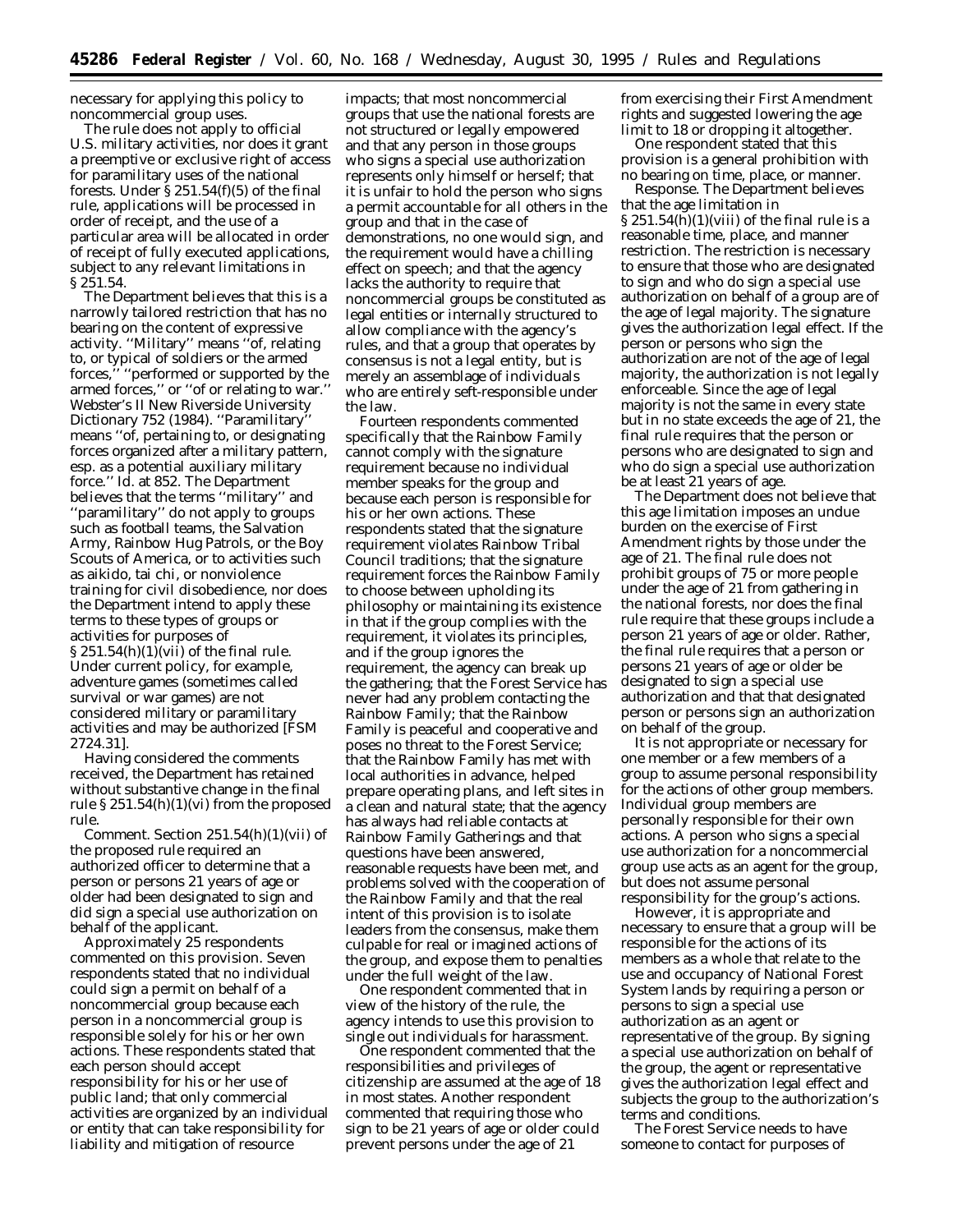special use administration. The authorized officer may have questions about the application or may need to notify the applicant in the event of an emergency. If the application does not identify a contact person, the agency cannot make the appropriate notifications.

As shown by the reports on the 1991 and 1992 Rainbow Family Gatherings, if a group does not designate a representative or representatives, the Forest Service has to deal separately with various individual members and sub-groups. Informal agreements made with one individual member or subgroup are not always respected by other group members which makes it difficult for the agency to obtain commitments concerning an activity from the group as a whole.

All groups, both commercial and noncommercial, can and should be responsible for the actions of their members as a whole that relate to the use and occupancy of National Forest System lands. The Department believes that it is both fair and appropriate to apply this provision to all applicants, including groups like the Rainbow Family that have no leader and that make decisions by consensus. Even if a group has no leader, the group can still designate a representative or representatives who can sign a special use authorization on behalf of the group. (Groups that make decisions by consensus could select a representative through that decisionmaking process.)

As one respondent noted, the court in *United States* v. *Rainbow Family* held that the Rainbow Family is an unincorporated association that can sue and be sued. 695 F. Supp. at 298. The court also held that service of process upon the Rainbow Family was properly effected in that case by service upon several individuals who acted as agents or representatives of the Rainbow Family. *Id.* Moreover, in 1987, representatives of the Rainbow Family signed a consent judgment in a suit brought by the Health Director of the State of North Carolina against the Rainbow Family for failure to obtain a permit under the State's mass gathering statute. It is therefore reasonable to believe that the Rainbow Family could designate a person or persons to sign and that that person or those persons could sign a special use authorization on behalf of the group as provided in  $\S 251.54(h)(1)(viii)$  of the final rule.

The Department believes that this provision is a narrowly tailored restriction that has no bearing on the content of expressive activity. The Department intends to apply this requirement consistently and fairly as required by law to all applications for noncommercial group uses.

Having considered the comments received, the Department has retained without substantive change in the final rule  $\S 251.54(h)(1)(vii)$  from the proposed rule.

*Comment.* Section 251.54(h)(2) of the proposed rule provided that an authorized officer could deny an application if it did not meet the seven evaluation criteria. Under § 251.54(h)(2) of the proposed rule, and authorized officer had to notify an applicant in writing of the reasons for denial of an application, and denial of an application constituted final agency action that was immediately subject to judicial review.

Eight respondents commented on this provision. One respondent stated that the ability to deny an application for a noncommercial group use gives an authorized officer too much discretion.

One respondent commented that a denial of an application is not appealable. Another respondent stated that access to the courts is denied until administrative remedies are exhausted. Two respondents stated that this provision is inadequate because it fails to provide for administrative review. Two respondents stated that judicial review is too expensive for many to pursue. One of these respondents also cited the holding in *United States* v. *Rainbow Family* that the rule must provide for judicial review of the agency's determination. One respondent commented that the agency should consider providing for alternative dispute resolution instead of judicial review.

Three respondents stated that an authorized officer can deny an application without providing for an alternative time, place, or manner. Specifically, these respondents stated that the agency is not required to provide ''ample alternative channels'' for the applicant's use of public land; that this provision gives the agency authority to prevent an activity from taking place; and that ''reasons for the denial'' should be replaced with ''reasons to modify the time, place, or manner'' of the proposed activity.

One respondent approved of requiring an authorized officer to notify an applicant in writing of the reasons for denial of an application.

*Response.* Section 251.54(h)(2) of the final rule contains the following procedural safeguards:

(1) an authorized officer must notify an applicant in writing of the reasons for denial of an authorization;

(2) if an application is denied and an alternative time, place, or manner will

allow the applicant to meet the evaluation criteria, an authorized officer must offer that alternative;

(3) if an application is denied solely because extraordinary circumstances do not permit the categorical exclusion to apply to the proposed activity and the alternatives suggested are unacceptable, an authorized officer must offer to have the requisite environmental analysis (EA or EIS) conducted for the activity; if an EA or EIS is prepared, the analysis will not be subject to the 48-hour timeframe for reviewing applications for noncommercial group uses that do not require preparation of an EA or EIS; if an EA or EIS is prepared, the decision to grant or deny the application will be subject to the administrative appeal process for planning and project decisions at 36 CFR 215 and will be made within 48 hours after the decision becomes final under that appeal process; and

(4) a decision to deny an authorization for a noncommercial group use is immediately subject to judicial review.

The Forest Service's ability to deny applications for noncommercial group uses is strictly constrained by the narrow, specific, content-neutral evaluation criteria in §§ 251.54(h)(1)(i) through  $(h)(1)(viii)$  and by the limitations in § 251.54(h)(2) of the final rule. Under  $\S 251.54(h)(2)$  of the final rule, if an application is denied and an alternative time, place, or manner will allow the applicant to meet the evaluation criteria, an authorized officer must offer that alternative. Moreover, if an application is denied solely because extraordinary circumstances do not permit the categorical exclusion to apply to the proposed activity and the alternatives suggested are unacceptable to the applicant, an authorized officer must offer to have the requisite environmental analysis completed for the site. Thus, the final rule leaves open ample alternative channels for communication of information.

The Department does not believe that ''reasons for denial'' should be replaced with "reasons to modify the time, place, or manner'' of the proposed activity because it is conceivable that for some proposed activities, such as igniting a fireworks display in a national forest, an alternative time, place, or manner will not allow the applicant to meet the evaluation criteria in the final rule.

The court in the *Rainbow Family* case held that the regulation must provide for expeditious judicial review of the agency's decision to deny an application. 695 F. Supp. at 311. This rule meets that requirement by providing that denial of an application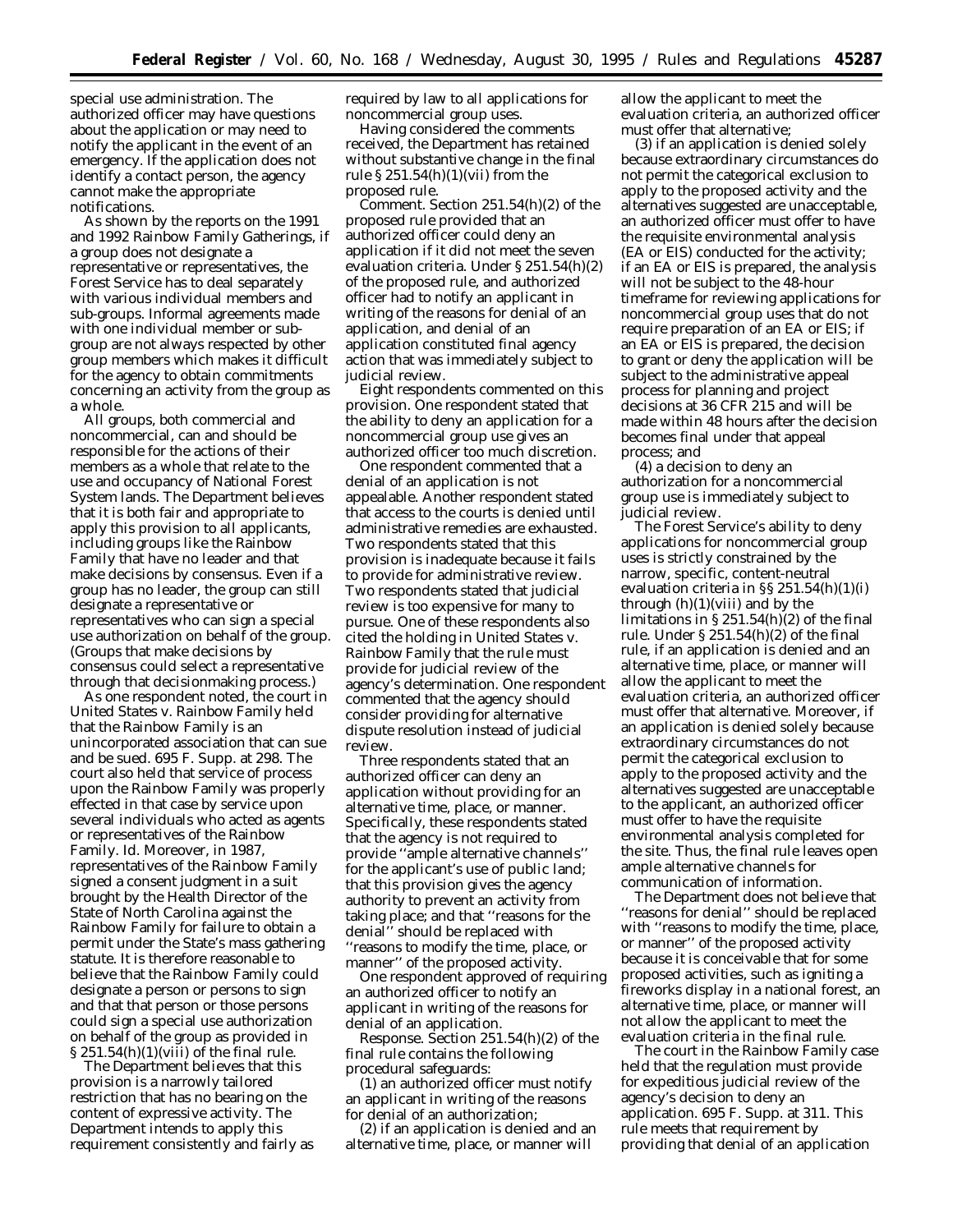under § 251.54(h)(1) constitutes final agency action that is immediately subject to judicial review. Exhaustion of administrative remedies is not required before seeking redress in the courts.

# *Section 251.56—Terms and Conditions*

Section 251.56(e) of the proposed rule provided that no bond was required for activities subject to the rule.

*Comment.* One respondent stated that those who use the national forests should be required to furnish a copy of their insurance policies. Another respondent stated that a performance bond should be required when necessary to ensure compliance with the terms and conditions of special use authorizations, regardless of whether the holder is exercising a constitutional right.

Several respondents objected generally to requiring insurance and bonding for activities subject to the proposed rule. Ten specifically objected to requiring a bond on the ground that it is unnecessary and discriminates against those who do not have a lot of money. One objected that requiring a bond discriminates against those who do not share the majority viewpoint of the Forest Service. Three respondents stated that bonding should not be required for noncommercial uses. One respondent stated that bonding could still be required for noncommercial uses, given the vagueness of the definition of ''commercial use or activity'' and probably would be required given the history and apparent intent of the regulation.

*Response.* The special use regulations do not contain any provisions on insurance (*see* 36 CFR part 251, subpart B), and the Department as a matter of policy will not require insurance for activities subject to the final rule. This policy demonstrates the Department's intent to ensure that no undue burdens are imposed on the exercise of First Amendment rights.

Under the final rule, an authorized officer may not require bonding for activities subject to the rule. As discussed in response to comments on § 251.51, the Department has clarified and narrowed the definition of ''commercial use or activity'' so that it cannot be construed to include noncommercial activities. It is not the Department's intent to require bonding for noncommercial group uses. The Department's intent is to ensure that no undue burdens are imposed on the exercise of First Amendment rights.

Having considered the comments received, the Department has retained without change § 251.56(e) in the final rule.

### *Section 251.57—Rental Fees*

Section 251.57(d) of the proposed rule provided that no permit fees would be charged for activities subject to the rule.

*Comment.* Two respondents stated that all persons or organizations subject to the requirement for a special use authorization should be required to pay reasonable application, processing, and land use fees.

Several respondents objected generally to charging permit fees for activities subject to the proposed rule. Three respondents stated that permit fees should not be charged for noncommercial uses. One respondent stated that authorized officers might start charging ever-increasing permit fees. One respondent stated that permit fees could still be charged for noncommercial uses, given the vagueness of the definition of ''commercial use or activity'' and probably would be charged, given the history and apparent intent of the regulation.

*Response.* Under the final rule, an authorized officer may not charge a permit fee for activities subject to the rule. As discussed in response to comments on § 251.51, the Department has clarified and narrowed the definition of ''commercial use or activity'' so that it cannot be construed to include noncommercial activities. It is not the Department's intent to charge permit fees for noncommercial group uses. As stated above, the Department's intent is to ensure that no undue burdens are imposed on the exercise of First Amendment rights.

Having considered the comments received, the Department has retained without change § 251.57(d) in the final rule.

# *Section 251.60—Termination, Revocation, and Suspension*

Under the proposed rule, special use authorizations for activities subject to the rule were exempted from 36 CFR 251.60(b), which provides that a special use authorization may be suspended, revoked or terminated at the discretion of an authorized officer for ''reasons in the public interest.'' This proposed exemption made clear the agency's intent to ensure that an authorized officer does not have unbridled discretion with respect to administration of activities subject to the rule.

Under the proposed rule, an authorized officer could still terminate, revoke, or suspend an authorization for these activities for noncompliance with applicable statutes, regulations, or terms and conditions of the authorization; for

failure of the holder to exercise the rights and privileges granted; with the consent of the holder; or when, by its terms, a fixed or agreed-upon condition, event, or time occurs.

*Comment.* Nine respondents commented on this provision. Seven respondents commented that this provision gives the authorized officer too much discretion. These respondents stated that the agency could revoke a permit in the middle of a gathering; that the agency could make revocation of a permit likely by requiring strict compliance with a condition that would be difficult to meet or that would inevitably occur; that actions of one person could put everyone at legal risk; that the agency could arbitrarily change a prior determination, for example, a designation of noncommercial to commercial, in order to revoke a permit; and that it is good that one basis for termination, revocation, and suspension was removed, but that reasons to stop an activity will still be determined by the Forest Service, and that there is no reason to stop a gathering unless people do something wrong, such as dumping tons of garbage or burning trees.

Two respondents objected to allowing an authorized officer to revoke a special use authorization if the holder fails to exercise the privileges granted by the authorization. One of these respondents commented that this basis for revocation is unclear and duplicates the basis for revocation for noncompliance with the terms and conditions of the authorization.

Another respondent objected to allowing an authorized officer to terminate a special use authorization with the consent of the holder on the ground that an individual could relinquish privileges on behalf of the group.

One respondent stated that the same criteria for termination, revocation, and suspension should apply to all permit holders, regardless of whether the holder is exercising constitutional rights.

One respondent commented that the rule should require an authorized officer to go before a judge and produce evidence before a permit is revoked.

*Response.* The Department disagrees that the same criteria for termination, revocation, and suspension should apply to both commercial and noncommercial special use authorizations. Different standards apply to categories of activities like noncommercial group uses, which may include activities involving noncommercial speech.

The courts have held that this regulation cannot single out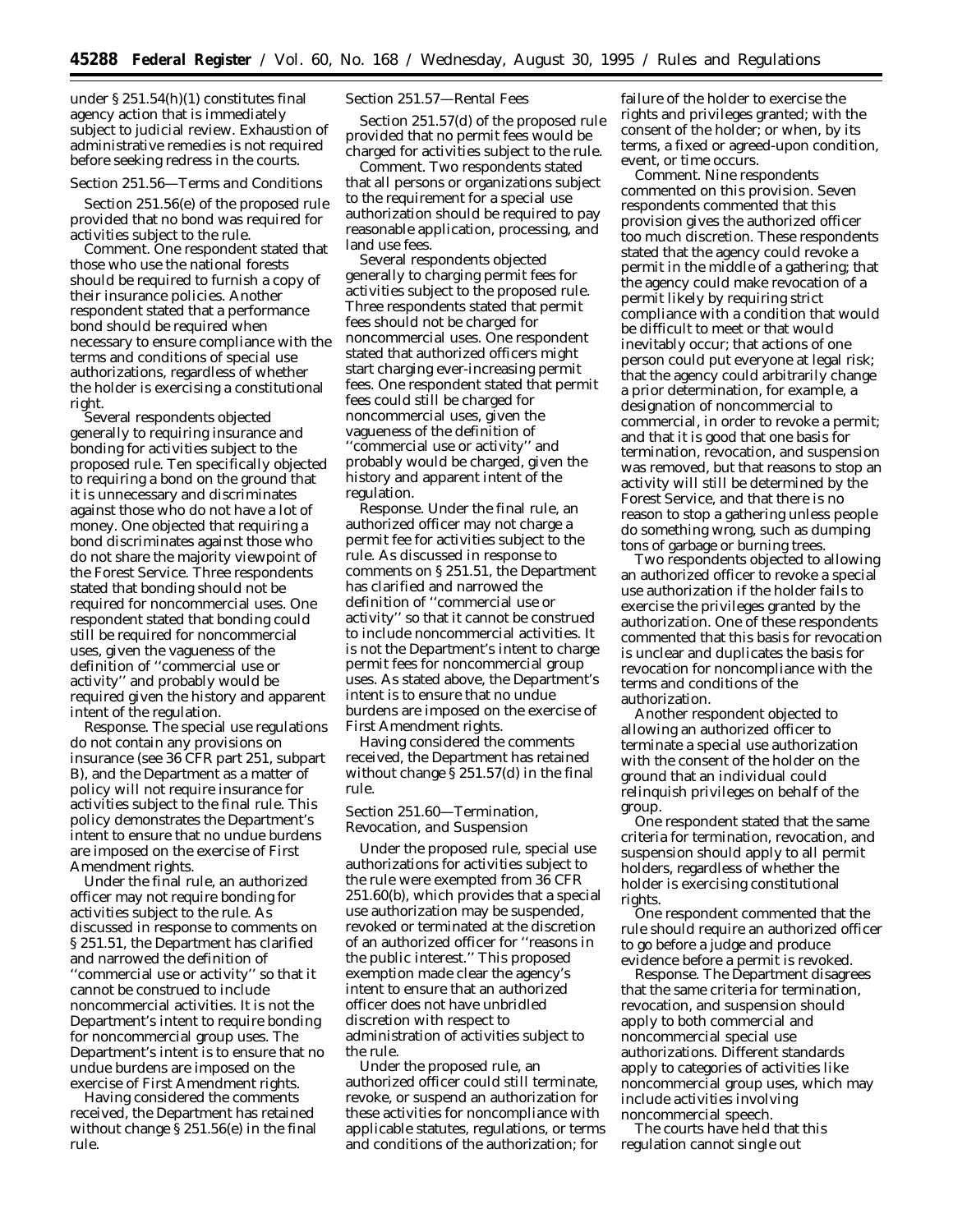noncommercial expression and treat it differently from other similar types of activities. *Israel,* No. CR–86–027–TUC– RMB (D. Ariz. May 10, 1986); *Rainbow Family,* 695 F. Supp. at 309, 312. The courts have also held that the administrative standards that govern special use authorizations for noncommercial expression must be specific and objective and must not leave too much discretion to the authorized officer. *Shuttlesworth,* 394 U.S. at 150–51, 153; *Rainbow Family,* 695 F. Supp. at 309–12.

Therefore, the Department must ensure that the same criteria for termination, revocation, and suspension of special use authorizations for noncommercial group uses apply to all authorizations in that category, regardless of whether they involve the expression of views. The Department also must ensure that these criteria are specific and objective and do not leave unbridled discretion to the authorized officer.

The Department agrees that allowing an authorized officer to terminate, revoke, or suspend a special use authorization for a noncommercial group use when, by its terms, a fixed or agreed upon condition, event, or time occurs could undercut the Department's intent to ensure that the authorized officer does not have unbridled discretion in administering noncommercial group uses. Consequently,  $\S 251.60(a)(1)(i)$  in the final rule limits the grounds for revocation or suspension of a special use authorization for a noncommercial group use to (a) the criteria under which the authorization may be denied under § 251.54(h)(1) of the final rule, (b) noncompliance with applicable statutes, regulations, or the terms and conditions of the authorization, (c) failure of the holder to exercise the privileges granted by the authorization, and (d) with the holder's consent.

In keeping with the courts' requirement for expeditious review of decisions affecting authorization of expressive activities, decisions to revoke or suspend a special use authorization for noncommercial group uses are immediately subject to judicial review under  $\S 251.60(a)(1)(ii)$  of the final rule. Thus, § 251.101, which requires exhaustion of administrative remedies under the agency's administrative appeals process for special uses, does not apply.

Section  $251.60(a)(1)(iii)$  of the final rule clarifies that a special use authorization for a noncommercial group use terminates when it expires by its own terms. No agency action is involved. Consequently,

§ 251.60(a)(1)(iii) of the final rule makes clear that termination of a special use authorization for a noncommercial group use does not constitute agency action that is subject to administrative or judicial review.

Section 251.60(b) of the final rule exempts special use authorizations for noncommercial group uses from the authority to suspend, revoke, or terminate, at the discretion of an authorized officer, for reasons in the public interest.

Revocation will not be more likely for special use authorizations for noncommercial group uses than for other types of uses. The Forest Service endeavors and will continue to endeavor to help all holders comply with applicable statutes, regulations, and the terms and conditions of their special use authorizations and will endeavor to ensure compliance with the new evaluation criteria in § 251.54(h)(1) of the final rule. Under this rule, individual group members will be personally responsible for their own actions, while the group will be responsible for the actions of its members as a whole that have a bearing on compliance with the special use authorization and applicable law.

Revocation or suspension on the basis of the holder's failure to exercise the privileges granted by the authorization allows an authorized officer to give the site authorized for use by the holder to another applicant if the holder decides not to use the site. The Department believes that this basis for revocation or suspension is clear and distinguishable from revocation or suspension on the basis of the holder's noncompliance with the terms and conditions of the authorization.

In the case of a special use authorization for a noncommercial group use, the person or persons who have been designated to sign and have signed the authorization on behalf of the group under  $\S$ § 251.54 $(e)(2)(i)$ (E) and 251.54(h)(1)(viii) of the final rule would be expected to have the authority to consent to revocation or suspension of the authorization for purposes of  $\S 251.60(a)(1)(i)(D)$  of the final rule.

#### **Amendments to Part 261**

In addition to the changes to 36 CFR part 251, subpart B, the proposed rule incorporated corollary changes to the rules at 36 CFR part 261, subpart A, which contain general prohibitions in effect for the National Forest System.

The proposed rule changed the authority citation for part 261 to consolidate the references. The proposed rule also changed the definitions and prohibitions in part 261, subpart A, governing occupancy and use to make them consistent with the provisions in part 251, subpart B, that require a special use authorization for commercial, but not noncommercial, distribution of printed material.

Comments on these provisions of the proposed rule and the Department's response to them follow.

#### *Section 261.2—Definitions*

The proposed rule added definitions for ''Distribution of printed material'' and ''Printed material.'' Since the Department has limited the prohibitions in §§ 261.10 (g) and (h) and 261.14 to commercial distribution of printed material, the Department has added to § 261.2 the same definition for ''Commercial use or activity'' as has been added to § 251.51 of the final rule.

#### *Section 261.10—Occupancy and Use*

*Comment.* Section 261.10(g) of the proposed rule prohibited distribution of any printed material without a special use authorization.

Five respondents commented on this provision. Three respondents commented hat the reasons cited for this provision are inadequate. One of these respondents stated that posting, affixing, or erecting printed material does not have the same significant impact on forest resources as clear-cutting. Another stated that there have not been any traffic jams from Rainbow Family members distributing leaflets, that the amount of printed material posted on trees would undoubtedly be small, and that these concerns can be addressed in a rule regulating traffic and posting, affixing, or erecting written materials on trees. One respondent stated that affixing printed material in the national forests might cause resource damage, but that this concern is addressed by existing laws, as are the concerns about traffic and danger to the person distributing the material.

Two respondents advised the agency to remove this provision and address resource damage as it occurs.

One respondent advised that this prohibition should apply only to commercial distribution of printed material.

*Response.* The Department has carefully examined the special use authorization requirement for noncommercial distribution of printed material. Based on the comments received on resource impacts and on the Department's review of resource impacts associated with noncommercial distribution of printed material, the Department has determined that these impacts are not significant enough to warrant regulation at this time.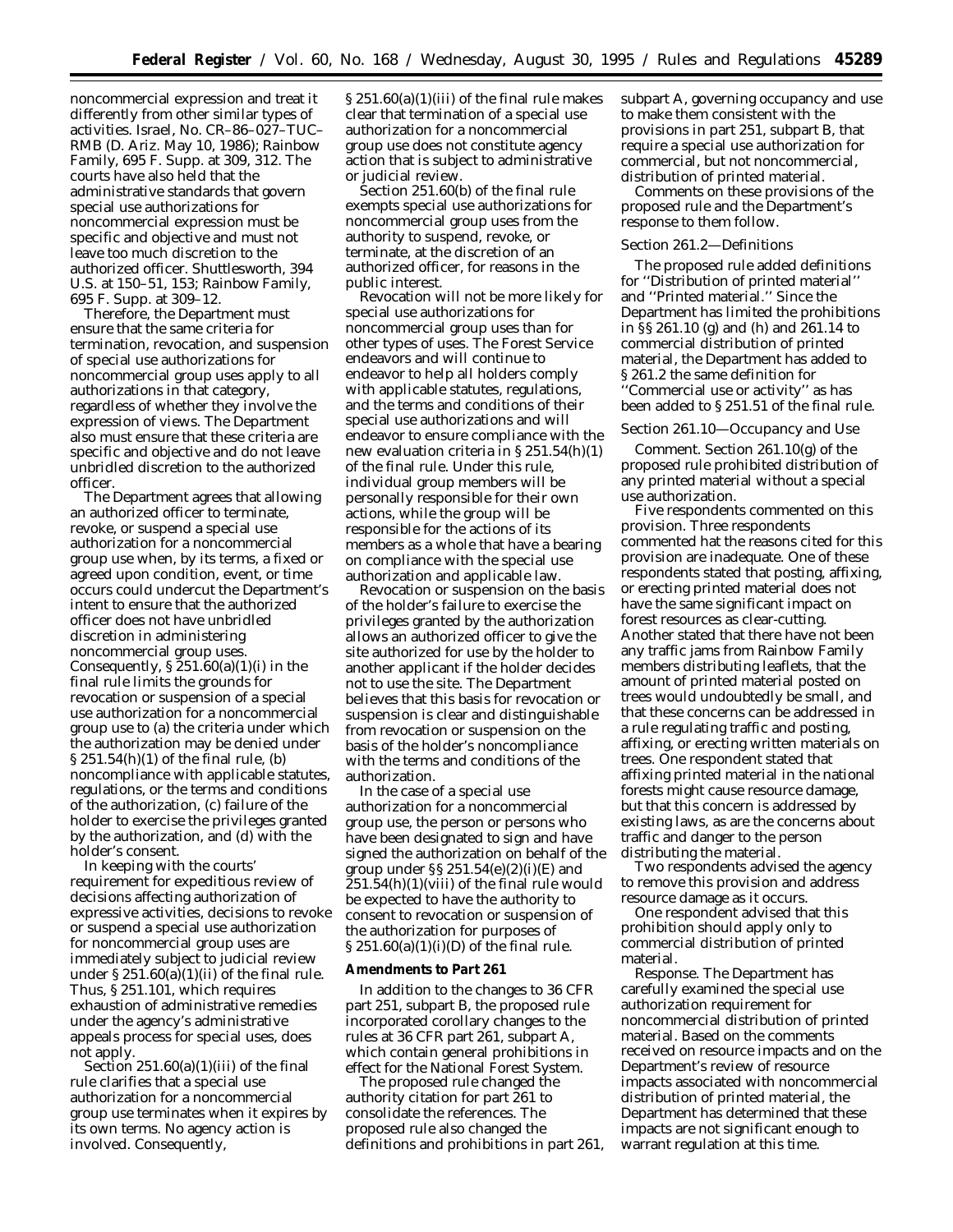Therefore, the Department has limited the prohibition in  $\S 261.10(g)$  of the final rule to commercial distribution of printed material without a special use authorization.

*Comment.* Section 261.10(h) of the proposed rule prohibited certain conduct when distributing printed material, including delaying, halting, or preventing administrative use of an area by the Forest Service or other scheduled or existing uses or activities on National Forest System lands, misrepresenting the purposes or affiliations of those selling or distributing the material, and misrepresenting the availability of the material without cost or donation.

Eleven respondents commented on this provision. One respondent objected generally to this provision as a violation of First Amendment rights. Another commented that this provision prohibits distribution of printed material and solicitation of donations for printed material.

One respondent stated that distrubtion of printed material could not significantly delay, halt, or prevent administrative use of an area by the Forest Service or other scheduled or existing uses or activities.

Two respondents stated that there is no need for this provision because the agency's concerns about fraud and conflicts with other uses are addressed by other laws.

Five respondents commented that this provision gives the agency too much discretion. One of these respondents commented that the phrase, ''administrative use of an area by the Forest Service or other scheduled or existing uses for activities on National Forest System land,'' is too vague. Another stated that virtually any human presence on National Forest System lands could be determined to impede other uses or to conflict with the forest plan. One respondent commented that an applicant's omission of a purpose or affiliation in applying for a permit could be construed as a misrepresentation that would justify denial of a permit and thereby have a chilling effect on speech. One respondent stated that under this provision, distribution of printed material for no charge while requesting donations could be considered a prohibited misrepresentation, that this provision would prohibit distribution of printed material in exchange for purely voluntary contributions, and that no such rule applies to commercial distribution of printed material.

One respondent stated that no individual at a consensual gathering can assume liability for the proposes or affiliations of other members and that the intent of the prohibition on

misrepresentation is to impose liability and to provide a pretext for enforcement action.

One respondent commented that prohibiting misrepresentation when distributing printed material constitutes regulation of the content of speech. Another respondent advised deleting ''misrepresenting the purposes or affiliations of those selling or distributing the material,'' because although commercial speech may be regulated for truthfulness, political speech may not be.

*Response.* The Department has carefully examined the special use authorization requirement for noncommercial distribution of printed material. Based on the comments received on resource impacts and on the Department's review of resource impacts associated with noncommercial distribution of printed material, the Department has determined that these impacts are not significant enough to warrant regulation at this time. Therefore, the Department has limited the prohibition contained in § 261.10(h) to commercial distribution of printed material. In so doing, the Department has removed the reference to donations in § 261.10(h) of the final rule, as donations generally do not occur in connection with commercial activities.

Section 261.10(h) of the final rule does prohibit and is not intended to prohibit commercial distribution of printed material. Rather, this provision is intended to ensure that commercial distribution of printed material does not delay, halt, or prevent other authorized uses and activities on National Forest System lands. Section 261.10(h) of the final rule is also intended to protect the public from fraud by prohibiting specific types of misrepresentation in the context of commercial distribution of printed material. Thus, this provision of the final rule regulates the time, place, and manner of commercial distribution of printed material, rather than the content of the commercial printed material.

As discussed in response to comments on  $\S 251.54(h)(1)(iii)$  of the proposed rule, the Forest Service has had difficulty allocating space among uses and activities, both commercial and noncommercial, on National Forest System lands. Section 261.10(h) of the final rule provides the framework necessary for ensuring that authorized uses and activities can coexist in the national forests and for ensuring that certain specific types of misrepresentation do not occur in the context of commercial distribution of printed material.

# *Section 261.14—Developed Recreation Sites*

*Comment.* The proposed rule removed § 261.14(p) of the current rule, which prohibited distribution of printed material without a special use authorization at developed recreation sites. This prohibition was subsumed in the prohibition of distribution of printed material without a special use authorization contained in § 261.10(g) of the proposed rule, which applied throughout the National Forest System.

Two respondents commented on this provision. One respondent stated that this prohibition should apply only to commercial distribution of printed material. The other stated that it is unclear what the removal of this provision from the rule means that it is acceptable if it means that there is no longer a permit requirement for distribution of printed material at developed recreation sites.

*Response.* The Department has removed § 261.14(p) of the current rule, which prohibits distribution of printed material without a special use authorization at developed recreation sites, because it is redundant. Section 261.10(g) of the current rule prohibits distribution of printed material without a special use authorization throughout the National Forest System, including at developed recreation sites.

In addition, the prohibition contained in § 261.14(p) of the current rule is too broad. The Department has carefully examined the special use authorization requirement for noncommercial distribution of printed material. Based on the comments received on resource impacts and on the Department's review of resource impacts associated with noncommercial distribution of printed material, the Department has determined that these impacts are not significant enough to warrant regulation at this time. Therefore, in § 261.10(g) of the final rule, the Department has limited the prohibition currently found at § 261.14(p) to commercial distribution of printed material without a special use authorization.

### **Procedural Comments**

A number of comments were received on various procedural aspects of this rulemaking. These comments and the Department's response to them follow.

*Comment: Requests for Administrative Hearing.* Approximately 79 respondents requested an administrative hearing on the proposed rule. Specifically, one respondent commented that the average person who might be affected by the rulemaking might not otherwise know about it or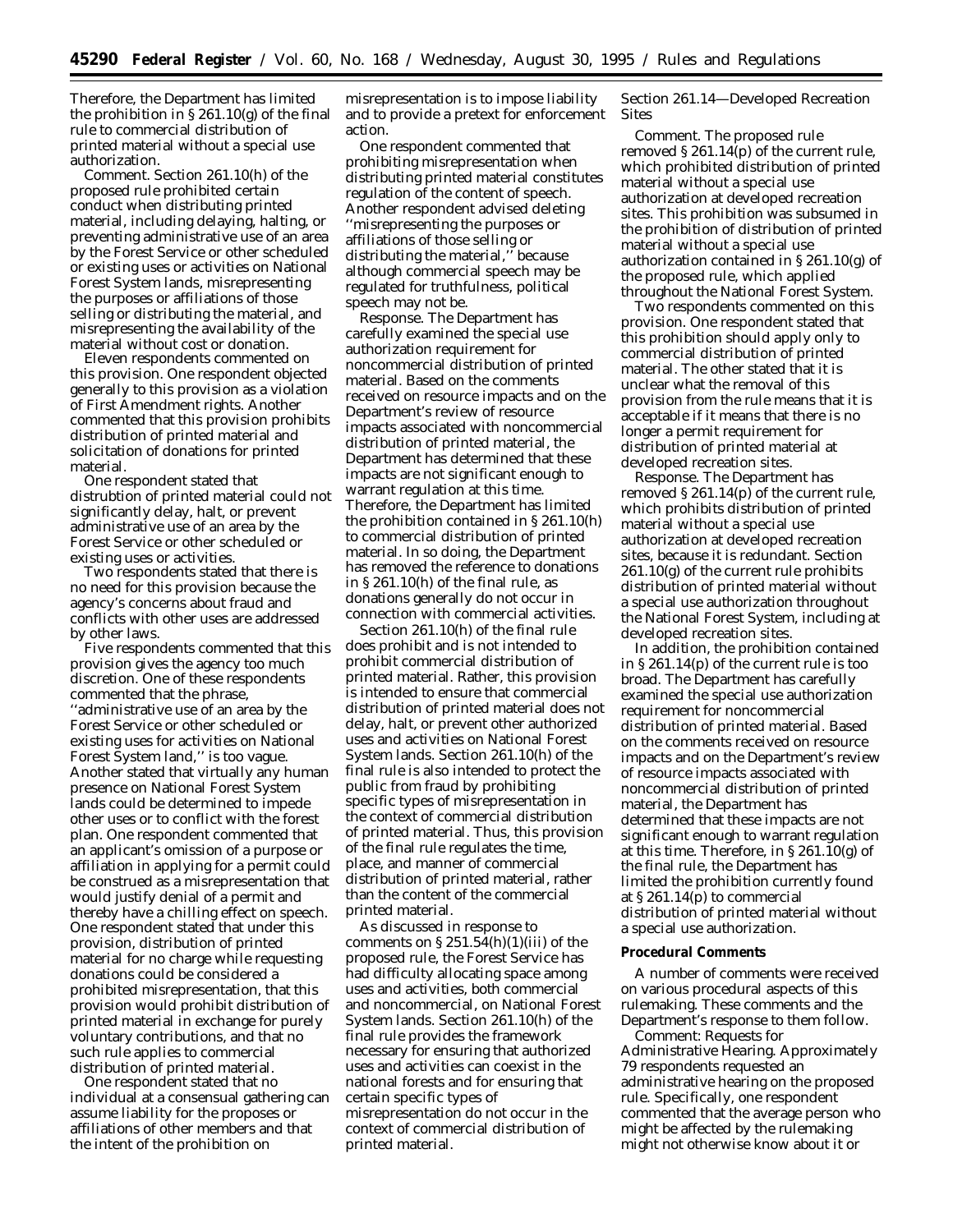feel comfortable commenting. Another respondent cited *Hagar v. Reclamation Dist. No. 108,* 111 U.S. 701 (1884), for the proposition that due process requires a judicial proceeding when life, liberty, or property are at stake.

One respondent stated that the agency had failed to give timely notice of the proposed rule to those who had notified the agency of their interest. Another respondent stated that Forest Service correspondence about the status of the proposed rule sent before it was published constitutes an *ad hoc,* unpublished decision issued at the same time as the proposed rule in violation of the APA.

*Response.* When a rule is promulgated under the notice and comment provisions of the APA at 5 U.S.C. 553(c), an administrative hearing is not required and is seldom provided. By publishing the proposed rule in the **Federal Register**, by accepting comments on the proposed rule for 90 days, and by analyzing and addressing the comments received during that period in the preamble to this final rule, the Department has fully complied with the notice and comment provisions of 5 U.S.C. 553(c).

For informal rulemaking, an agency satisfies the APA's notice requirement by publishing in the **Federal Register**. The Forest Service published the proposed rule in the **Federal Register** on May 6, 1993. In addition, the agency gave direct notice to numerous interested parties and invited their comments. The timeliness of the agency's notice is in fact supported by the actions of the respondent who stated that the agency had failed to give timely notice. That respondent submitted a comment on the proposed rule dated June 24, 1993, which was received on July 7, 1993, nearly a month before the end of the comment period. Correspondence sent by the agency concerning the status of the proposed rule before it was published has no legal bearing on this rulemaking and does not violate the APA.

*Comment: Requests for Extension of the Comment Period.* Fifteen respondents requested that the comment period be extended. One of these respondents requested an extension to 100 days after publication of the proposed rule, until August 14, to allow the Rainbow Family Council, which meets July 1, through 7, to submit a comment.

*Response.* The APA does not specify the number of days for a comment period for informal rulemaking (5 U.S.C. 553(c)). The comment period for a proposed rule is often 60 days. The comment period for this rulemaking was

90 days and closed August 4, 1993, nearly a month after the time identified for the meeting of the Rainbow Family Council. The Forest Service received 603 comments on the proposed rule, including 12 petitions with 20,451 signatures. The Department believes that the 90-day comment period was sufficient to give all members of the public an opportunity to comment on the proposed rule.

*Comment: Compliance With the Paperwork Reduction Act.* Five respondents commented that the proposed rule violates the Paperwork Reduction Act on the grounds that an application for noncommercial group uses would take more than one to four hours to complete; that preparation time of up to four hours for applications governed by the rule indicates that these applications unreasonably restrict recreational use of national forests; that it is unreasonable to spend an hour or more on something that currently does not have to be done; and that the proposed rule would generate paperwork through litigation.

*Response.* The Department disagrees with these comments, which are irrelevant to compliance with the Paperwork Reduction Act. The Paperwork Reduction Act requires approval by the Office of Management and Budget (OMB) of any collection of information required by an agency that affects ten or more persons (44 U.S.C. 3502(4)(A), 3507(a)). ''Collection of information'' includes obtaining information through the use of application forms (44 U.S.C. 3502(4)(A)). An agency must estimate the time needed to comply with the collection of information requirement (44 U.S.C. 3507(a)).

The Department has fully complied with the Paperwork Reduction Act. The information that an applicant must provide the Forest Service in an application for a noncommercial group use constitutes a collection of information requirement under the Paperwork Reduction Act. The Department has obtained approval from OMB of a standard application form that can be used for all special uses. Because of the very limited information required in applications subject to this rule, however, the Department has developed a special application form for noncommercial group uses. The Department has submitted a request for approval of this form to OMB and will obtain approval of this form from OMB before using it in conjunction with this rule.

Since this rule applies to all noncommercial group uses on National Forest System lands, the Department

has estimated the average amount of time an applicant will spend to prepare an application. The amount of time will vary depending on the scope and complexity of the proposed activity.

The Department believes that it has not underestimated the preparation time for an application. Under §§ 251.54(e)(2)(i)(A) through (e)(2)(i)(E) of the final rule, information required from applicants for noncommercial group uses is limited to five very basic elements; (1) A description of the proposed activity; (2) a description of the National Forest System lands and any facilities the applicant would like to use; (3) the estimated number of participants and spectators; (4) the date and time of the proposed activity; and (5) the name of the person or persons who will sign a special use authorization on behalf of the applicant. Moreover, the application requirement is an essential component of the special use authorization process, which in turn furthers several significant governmental interests.

*Comment. Compliance with Executive Order 12291.* Five respondents commented that the proposed rule violates or triggers additional analysis under Executive Order 12291. Specifically, these respondents stated that the regulation is a major rule; that any rule that violates rights is a major rule; that in these economically difficult times, the regulatory impact could exceed \$100 million, and that interested parties might incur more court costs as a result of promulgation of the rule; that the proposed rule would have an effect of more than \$100 million on the economy, given that the agency spent almost \$400,000 at the 1992 Rainbow Family Gathering, and that if the agency made similar expenditures on noncommercial group uses throughout the year, the agency would be spending more than \$20 million a year, and that if five activities occurred continuously, the agency would be spending \$100 million a year; that the proposed rule would increase costs for state and local governments; that it is unclear where the agency derives the unilateral authority to make a determination on the issues covered by the Order; that the standard cited in the proposed rule is purely economic and fails to acknowledge other standards required by law, which would easily be met; that the proposed rule violates section 2(a) of the Order, which requires that agency decisions be based on adequate information concerning the need for and consequences of the proposed rule, given that other regulations address the agency's concerns in promulgating the rule; that the benefits to society from the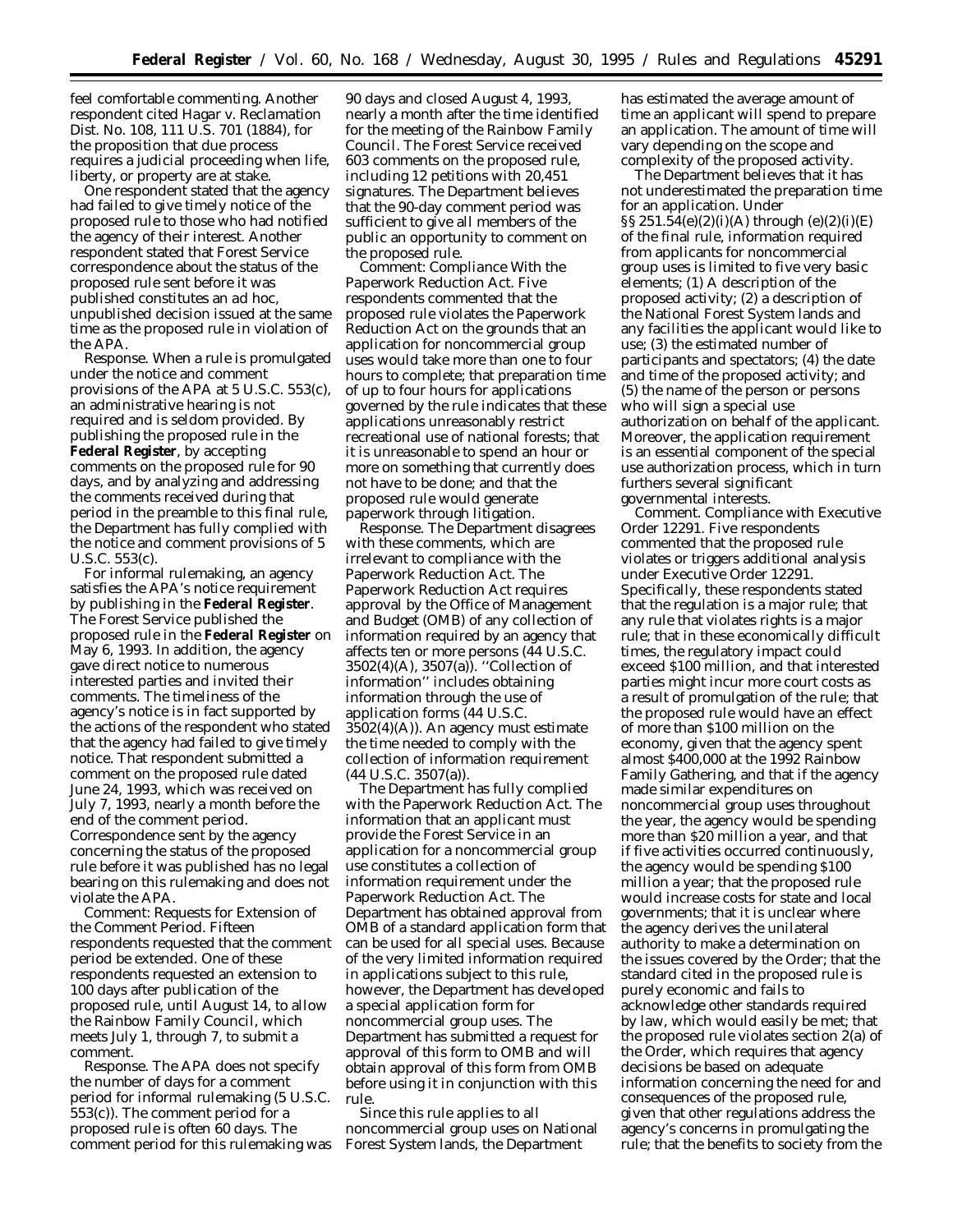proposed rule do not outweigh the costs as required by section 2(b) of the Order, given that the rule is unconstitutional and that the agency's concerns in promulgating the rule are addressed by other regulations; and that being set apart from a totalitarian regime and the value of freedom as contemplated in *Terminiello* v. *Chicago*, 337 U.S. 4 (1948), should be considered ''beneficial effects that cannot be quantified in monetary terms'' under section 3(d) of the Order.

One respondent commented that the proposed regulation would have a significant economic impact on a substantial number of small entities under the Regulatory Flexibility Act (5 U.S.C. 601 *et seq.*) because the proposed rule would impose additional recordkeeping requirements on them.

*Response.* Executive Order 12291 was revoked on September 30, 1993, by section 11 of Executive Order 12866. Thus, Executive Order 12291 does not apply to the final rule. Nevertheless, as Executive Order 12291 was in effect when the proposed rule was published, the Department will address comments pertaining to that Order.

Section 1(b) of Executive Order 12291 required agencies to determine whether each regulation they promulgated qualified as a major rule. Under section 1(b), a regulation was deemed a major rule if it was likely to result in: (1) An annual effect on the economy of \$100 million or more; (2) a major increase in costs or prices for consumers, individual industries, federal, state, or local government agencies, or geographic regions; or (3) significant adverse effects on competition, employment, investment, productivity, innovation, or on the ability of United States-based enterprises to compete with foreign-based enterprises in domestic or export markets.

The Department determined that the proposed regulation was not a major rule because it would have little or no impact on the national economy. The proposed rule required a special use authorization for noncommercial group uses on National Forest System lands. The proposed rule consisted primarily of technical and administrative changes for authorization and use of National Forest System lands.

The fact that interested parties could incur court costs in challenging the rule and that the Forest Service and state and local governments incur costs in hosting noncommercial group uses does not affect the determination that the proposed regulation was not a major rule. The Forest Service and state and local governments have incurred costs in connection with noncommercial

group uses without the special use authorization requirement and would continue to incur certain costs, such as personnel costs, after the proposed rule became effective. The Department believes that costs associated with noncommercial group uses would decrease, not increase, after the proposed rule went into effect because the rule would enhance the Forest Service's ability to manage these uses and minimize adverse impacts.

The proposed rule did not violate sections 2(a) and 2(b) of Executive Order 12291. The proposed rule was based on adequate information concerning the need for and consequences of the regulation, and the benefits outweighed any costs of the rulemaking. The Department articulated several significant interests in promulgating the proposed rule and determined that requiring a special use authorization for noncommercial group uses does not impose a substantial burden on the public. Other regulations do not adequately address the Department's concerns associated with managing noncommercial group uses of National Forest System lands. The Department believes that the proposed rule is constitutional. Section 3(d) of Executive Order 12291 applied only to major rules. Section 3(d) did not apply to the proposed regulation because it was not a major rule.

The final rule will not have a significant impact on a substantial number of small entities under the Regulatory Flexibility Act in part because the rule will not impose additional recordkeeping requirements on them.

*Comment: Environmental Documentation Required for Rulemaking.* Three respondents commented that the proposed rule requires documentation in an environmental assessment or environmental impact statement. These respondents stated that the rule has environmental impacts from anticipated litigation with large groups like the Rainbow Family; that the rule must affect the environment because otherwise the agency would not have issued it; and that the rule might keep people out of the national forests and thereby have a significant effect on the human environment.

*Response.* Section 31.1b of Forest Service Handbook 1909.15 categorically excludes from documentation in an EA or an EIS ''rules, regulations, or policies to establish Service-wide administrative procedures, program processes or instructions.'' This regulation falls into this category of actions because the rule establishes agency-wide administrative

procedures for authorization and use of National Forest System lands and because no extraordinary circumstances exist which would require preparation of an EA or an EIS.

# **Summary**

Having fully considered the comments on the proposed rule received during the comment period, the Department is adopting this final rule with the modifications previously described in response to comments received. This rule is effective 30 days after the date of publication in the **Federal Register**.

# **Regulatory Impact**

This final rule was received under USDA procedures and determined to be a significant rule under Executive Order 12866 on Regulatory Planning and Review because of the strong public interest expressed in the proposed rule. Accordingly, this final rule was subject to OMB review.

Moreover, this final rule has been considered in light of the Regulatory Flexibility Act (5 U.S.C. 601 *et seq.*). It has been determined that this action will not have a significant economic impact on a substantial number of small entities because it will not impose recordkeeping requirements on them; it will not affect their competitive position in relation to large entities; and it will not affect their cash flow, liquidity, or ability to remain in the market.

This rule has been reviewed for its impact on private property rights under Executive Order 12630 of March 15, 1988, as implemented by the United States Attorney General's Guidelines for the Evaluation of Risk and Avoidance of Unanticipated Takings. Executive Order 12630 does not apply to this rule because it consists primarily of technical and administrative changes governing application procedures for authorization of occupancy and use of National Forest System lands. Application for a special use authorization does not grant any right, title, or interest in or to lands or resources held by the United States.

This rule has been reviewed under Executive Order 12778, Civil Justice Reform. After adoption of this final rule, (1) all state and local laws and regulations that conflict with this rule or that impede its full implementation will be preempted; (2) no retroactive effect will be given to this final rule; and (3) it will not require administrative proceedings before parties may file suite in court challenging its provisions.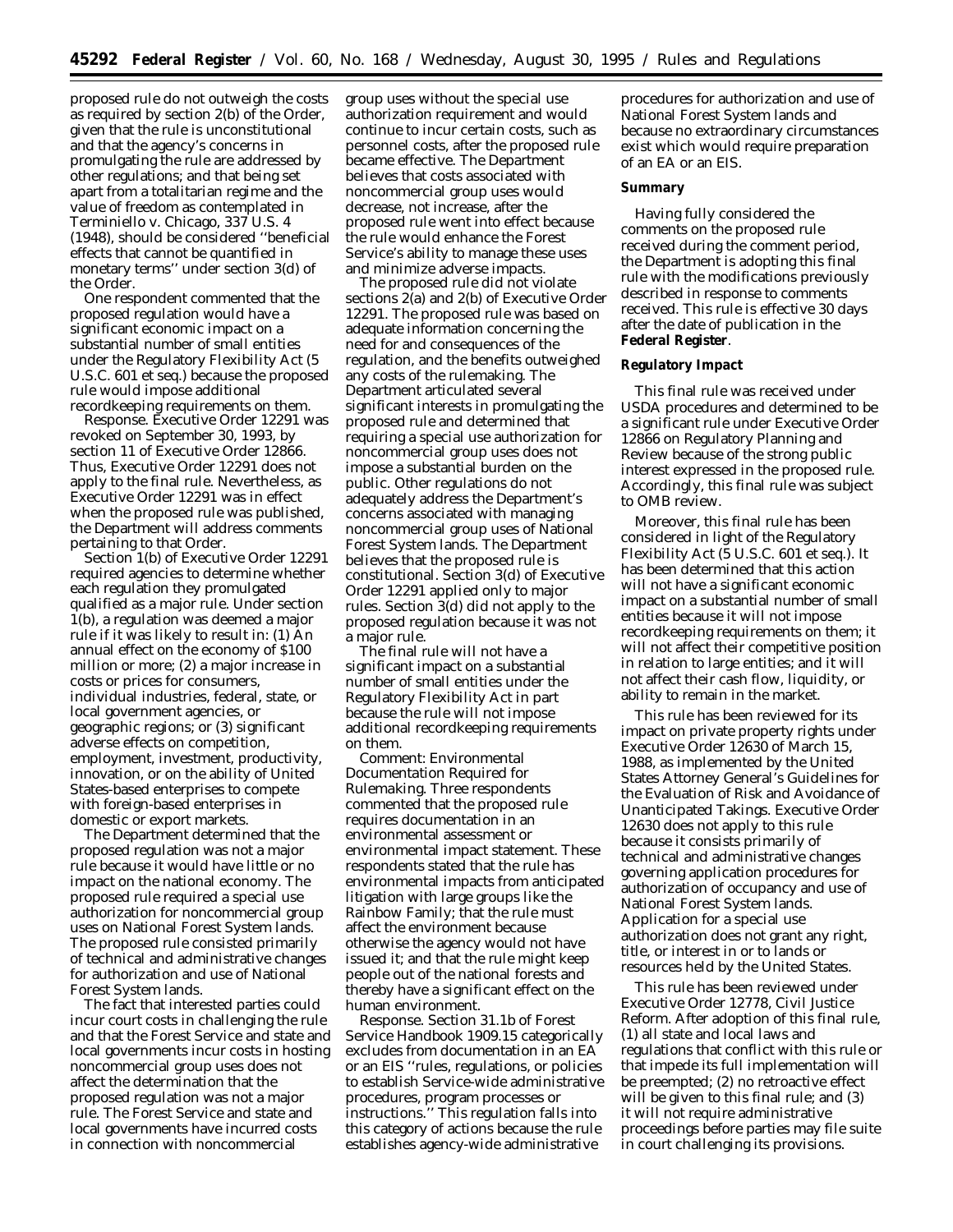# **Paperwork Reduction Act**

The information an applicant must provide the Forest Service under  $\S$ § $251.54$  (e)(2)(i)(A) through (e)(2)(i)(E) to obtain an authorization for a noncommercial group use constitutes an information requirement as defined by the Paperwork Reduction Act and OMB implementing rules at 5 CFR part 1320 and thus requires OMB approval before adoption of the final rule. The Department has developed an application form for noncommercial group uses and is in the process of obtaining approval of this form from OMB. The Department will obtain approval of this form before using it in conjunction with this rule. The Department estimates that each applicant would spend an average of one to four hours preparing an application, depending on the scope and complexity of the proposed activity.

#### **Environmental Impact**

Section 31.1b of Forest Service Handbook 1909.15 (57 FR 43180, September 18, 1992) categorically excludes from documentation in an EA or an EIS ''rules, regulations, or policies to establish Service-wide administrative procedures, program processes or instructions.'' Based on consideration of the comments received and the nature and scope of this rulemaking, the Department has determined that this rule falls within this category of actions and that no extraordinary circumstances exist which would require preparation of an EA or an EIS.

# **List of Subjects**

#### *36 CFR Part 251*

Electric power, Mineral resources, National forests, Rights-of-way, Water resources.

# *36 CFR Part 261*

Law enforcement, National forests. Therefore, for the reasons set forth in the preamble, part 251, subpart B, and part 261, subpart A, of Chapter II of Title 36 of the Code of Federal Regulations are hereby amended as follows:

# **PART 251—LAND USES [AMENDED]**

#### **Subpart B—Special Uses**

1. The authority citation for subpart B continues to read:

**Authority:** 16 U.S.C. 472, 551, 1134, 3210; 30 U.S.C. 185; 43 U.S.C. 1740, 1761–1771.

2. Amend § 251.50 by revising the section heading, paragraph (a), the introductory text for paragraph (c), and paragraph (c)(3) to read as follows:

#### **§ 251.50 Scope.**

(a) All uses of National Forest System lands, improvements, and resources, except those provided for in the regulations governing the disposal of timber (part 223) and minerals (part 228) and the grazing of livestock (part 222), are designated ''special uses.'' Before engaging in a special use, persons or entities must submit an application to an authorized officer and must obtain a special use authorization from the authorized officer unless that requirement is waived by paragraph (c) of this section.

\* \* \* \* \* (c) A special use authorization is not required for noncommercial recreational activities such as camping, picnicking, hiking, fishing, hunting, horseback riding, and boating, as well as noncommercial activities involving the expression of views such as assemblies, meetings, demonstrations, and parades, except for:

 $(1) * *$ 

 $(2) * * * *$ 

(3) Noncommercial group uses as defined in § 251.51 of this subpart. \* \* \* \* \*

3. Amend § 251.51 by removing the terms and definitions for ''Group event,'' ''Distributing noncommercial printed material,'' and ''Noncommercial printed material,'' and adding the following new terms and definitions in alphabetical order to read as follows:

#### **§ 251.51 Definitions.**

\* \* \* \* \* *Commercial use of activity*—any use or activity on National Forest System lands (a) where an entry or participation fee is charged, or (b) where the primary purpose is the sale of a good or service, and in either case, regardless of whether the use or activity is intended to produce a profit.

*Group use*—an activity conducted on National Forest System lands that involves a group of 75 or more people, either as participants or spectators.

*Noncommercial use or activity*—any use or activity that does not involve a commercial use or activity as defined in this section.

\* \* \* \* \* 4. Amend § 251.54 by revising the introductory text for paragraph (a); removing the introductory text for paragraph (e); revising paragraph (e)(1); redesignating paragraphs (e)(2) through (e)(5) as paragraphs (e)(3) through (e) $(6)$ ; adding a new paragraph (e)(2); redesignating paragraphs  $(f)(1)$  and  $(f)(2)$ as  $(f)(2)$  and  $(f)(3)$  and designating the first sentence of paragraph (f) introductory text, as paragraph  $(f)(1)$ ;

adding new paragraphs  $(f)(4)$  and  $(f)(5)$ ; and revising paragraph (h) to read as follows:

### **§ 251.54 Special use applications.**

(a) *Preapplication activity.* When occupancy or use of National Forest System lands is desired, a proponent is encouraged to contact the Forest Service office(s) responsible for management of the affected land as early as possible so that potential constraints may be identified, the proposal can be considered in forest land and resource management plans if necessary, and processing of an application can be tentatively scheduled. To the extent applicable to the proposed use and occupancy, the proponent will be given guidance and information about: \* \* \* \* \*

(e) *Application content*—(1) *Applicant identification.* Any applicant for a special use authorization shall provide the applicant's name and mailing address, and, if the applicant is not an individual, the name and address of the applicant's agent who is authorized to receive notice of actions pertaining to the application.

(2) *Required Information*—(i) *Noncommercial group uses.* An applicant for noncommercial group uses shall provide the following:

(A) A description of the proposed activity;

(B) The location and a description of the National Forest System lands and facilities the applicant would like to use;

(C) The estimated number of participants and spectators;

(D) The starting and ending time and date of the proposed activity; and

(E) The name of the person or persons 21 years of age or older who will sign a special use authorization on behalf of the applicant. Paragraphs (e)(3) through (e)(6) of this section shall not apply to applications for noncommercial group uses.

(ii) *All other special uses.* At a minimum, applications for special uses other than noncommercial group uses shall include the information contained in paragraphs  $(e)(3)$  through  $(e)(6)$  of this section. In addition, if requested by an authorized officer, an applicant in one of the following categories shall furnish the information specified for that category:

(A) A State and local government agency: a copy of the authorization under which the application is made;

(B) A public corporation: the statute or other authority under which it was organized;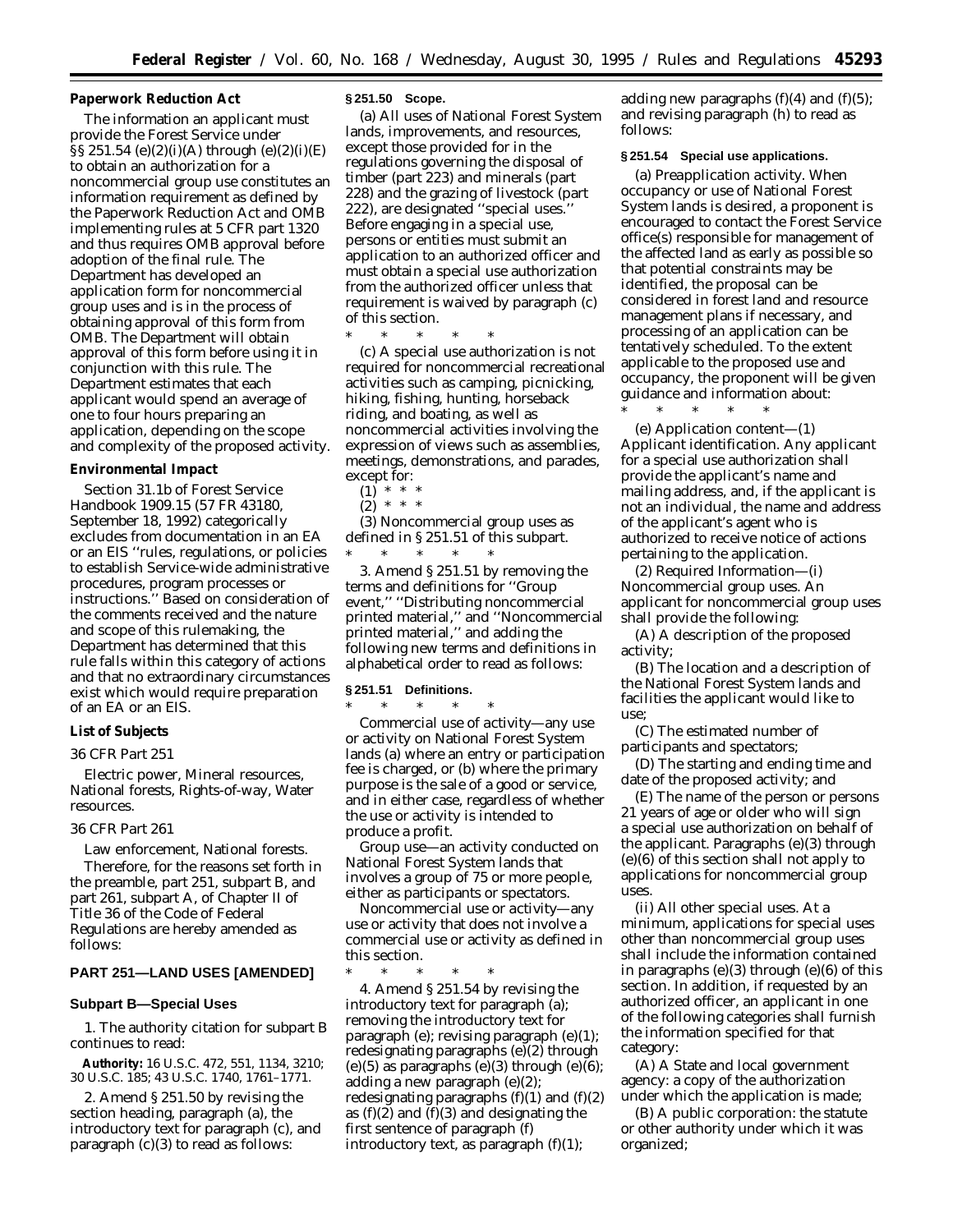(C) A federal government agency: the title of the agency official delegated the authority to file the application;

(D) A private corporation:

(*1*) Evidence of incorporation and its current good standing;

(*2*) if reasonably obtainable by the applicant, the name and address of each shareholder owning three percent or more of the shares. Together with the number and percentage of any class of voting shares of the entity which such shareholder is authorized to vote;

(*3*) the name and address of each affiliate of the entity;

(*4*) in the case of an affiliate which is controlled by the entity, the number of shares and the percentage of any class of voting stock of the affiliate that the entity owns either directly or indirectly; or

(*5*) in the case of an affiliate which controls that entity, the number of shares and the percentage of any class of voting stock of that entity owned, either directly or indirectly by the affiliate; or

(E) A partnership, association or other unincorporated entity: a certified copy of the partnership agreement or other similar document, if any, creating the entity, or a certificate of good standing under the laws of the State.

\* \* \* \* \*

(f) *Processing applications.* (1) \* \* \* (4) The authorized officer shall give due deference to the findings of another agency such as the Public Utility Commission, the Federal Energy Regulatory Commission, or the Interstate Commerce Commission in lieu of another detailed finding. If this information is already on file with the Forest Service, it need not be refiled if reference is made to the previous filing date, place, and case number.

(5) Applications for noncommercial group uses must be received at least 72 hours in advance of the proposed activity. Applications for noncommercial group uses shall be processed in order of receipt, and the use of a particular area shall be allocated in order of receipt of fully executed applications, subject to any relevant limitations set forth in this section. All applications for noncommercial group uses shall be deemed granted and an authorization shall be issued for those uses unless the applications are denied within 48 hours of receipt. Where an application for a noncommercial group use has been granted or is deemed to have been granted and an authorization has been issued under this paragraph, an authorized officer may revoke that

authorization only as provided under  $\S 251.60(a)(1)(i)$ .

\* \* \* \* \* (h) *Response to applications for noncommercial group uses.* (1) An authorized officer shall grant an application for a special use authorization for a noncommercial group use upon a determination that:

(i) Authorization of the proposed activity is not prohibited by the rules at 36 CFR part 261, subpart A, or by orders issued under 36 CFR part 261, subpart B, or by Federal, State, or local law unrelated to the content of expressive activity;

(ii) Authorization of the proposed activity is consistent or can be made consistent with standards and guidelines in the applicable forest land and resource management plan required under the National Forest Management Act and 36 CFR part 219;

(iii) The proposed activity does not materially impact the characteristics or functions of the environmentally sensitive resources or lands identified in Forest Service Handbook 1909.15, chapter 30.

(iv) The proposed activity will not delay, halt, or prevent administrative use of an area by the Forest Service or other scheduled or existing uses or activities on National Forest System lands, including but not limited to uses and activities authorized under parts 222, 223, 228, and 251 of this chapter;

(v) The proposed activity does not violate state and local public health laws and regulations as applied to the proposed site. Issues addressed by state and local public health laws and regulations as applied to the proposed site include but are not limited to:

(A) The sufficiency of sanitation facilities;

(B) The sufficiency of waste-disposal facilities;

(C) The availability of sufficient potable drinking water;

(D) The risk of disease from the physical characteristics of the proposed site or natural conditions associated with the proposed site; and

(E) The risk of contamination of the water supply;

(vi) The proposed activity will not pose a substantial danger to public safety. Considerations of public safety shall not include concerns about possible reaction to the users' identity or beliefs from non-members of the group that is seeking an authorization and shall be limited to the following;

(A) The potential for physical injury to other forest users from the proposed activity;

(B) The potential for physical injury to users from the physical

characteristics of the proposed site or natural conditions associated with the proposed site;

(C) The potential for physical injury to users from scheduled or existing uses or activities on National Forest System lands; and

(D) The adequacy of ingress and egress in case of an emergency;

(vii) The proposed activity does not involve military or paramilitary training or exercises by private organizations or individuals, unless such training or exercises are federally funded; and

(viii) A person or persons 21 years of age or older have been designated to sign and do sign a special use authorization on behalf of the applicant.

(2) If an authorized officer denies an application because it does not meet the criteria in paragraphs (h)(1)(i) through  $(h)(1)(viii)$  of this section, the authorized officer shall notify the applicant in writing of the reasons for the denial. If an alternative time, place, or manner will allow the applicant to meet the eight evaluation criteria, an authorized officer shall offer that alternative. If an application is denied solely under paragraph  $(h)(1)(iii)$  of this section and all alternatives suggested are unacceptable to the applicant, the authorized officer shall offer to have completed the requisite environmental and other analysis for the requested site. A decision to grant or deny the application for which an environmental assessment or an environmental impact statement is prepared shall be subject to the notice and appeal procedures at 36 CFR part 215 and shall be made within 48 hours after the decision becomes final under that appeal process. A denial of an application under paragraphs  $(h)(1)(i)$  through  $(h)(1)(viii)$ of this section constitutes final agency action and is immediately subject to judicial review.

5. Amend § 251.56 by revising paragraph (e) to read as follows:

# **§ 251.56 Terms and conditions.**

\* \* \* \* \*

(e) *Bonding.* An authorized officer may require the holder of a special use authorization for other than a noncommercial group use to furnish a bond or other security to secure all or any of the obligations imposed by the terms of the authorization or by any applicable law, regulation or order.

\* \* \* \* \* 6. Amend § 251.57 by redesignating paragraphs (d) through (h) as (e) through (i) and adding a new paragraph (d) to read as follows:

### **§ 251.57 Rental fees.**

\* \* \* \* \*